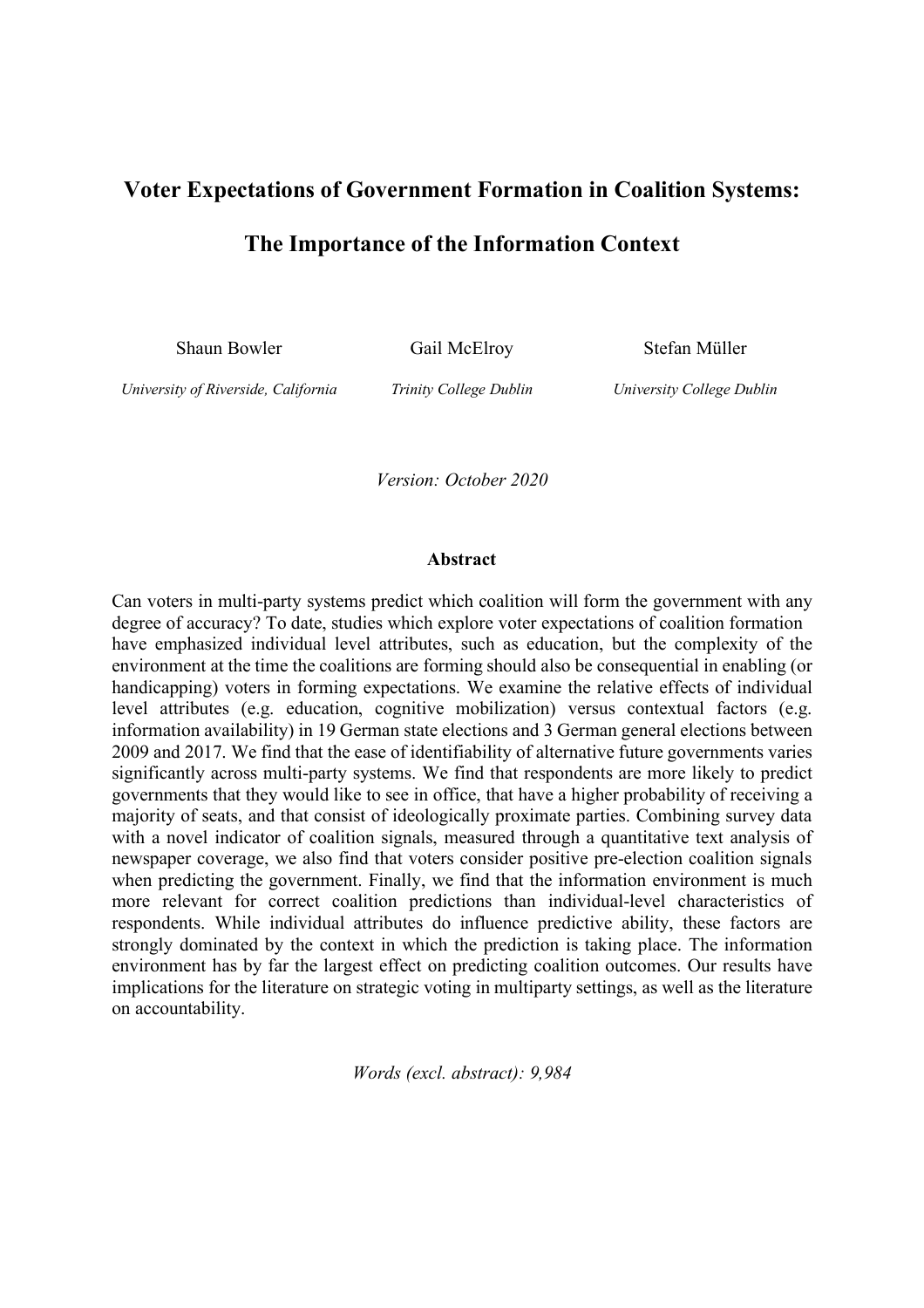# **Introduction**

Are voters in multi-party systems good at predicting which coalition will form the government post-election? What factors help improve – or blunt – their accuracy? Representative democracy rests on the assumption that voters will have some sense of which government will form or, at a minimum, what the most likely alternatives are (Blais et al. 2006; Golder 2005; Powell 2000; Armstrong and Duch 2010). Since voters' expectations influence their vote choice the question about predictive accuracy is of relevance to strategic voting in multi-party systems (there is a sizable literature on strategic voting – see e.g. Aldrich et al. 2018; Gschwend & Meffert 2017; Irwen & Van Holsteyn 2012 for recent reviews). It is also of relevance to citizens who have an interest in knowing what policy outcomes will be pursued after the election (Armstrong & Duch 2010: 309). It is helpful, especially if strategic voting is a possibility, for voters to develop accurate expectations over what government will form (Meffert & Gschwend 2010, 2011; Meffert et al. 2011).

In coalition systems, forming expectations over who will be in government is more difficult for voters than in two-party contests. To date, studies of voters' coalition expectations have tended to emphasize individual voter level attributes and cognitive resources such as education or interest in politics (see e.g. Rasmussen et al. 2018; Meffert & Gschwend 2010, 2011; Meffert et al. 2011). While individual attributes are undoubtedly important, in this paper we argue that it is also the case that contextual factors, such as the availability of information, are likely to play a role. There are reasons to think that elements of the situation at the time the coalitions are forming should also be consequential. Put simply, in some situations it is easier for voters to form accurate expectations than under other circumstances. In situations where there is lots of information about the coalition actors, or where there are relatively few actors with stable vote shares, we might expect that observers would find it relatively easy to make correct predictions. But there are also contexts where there is less information (e.g. about party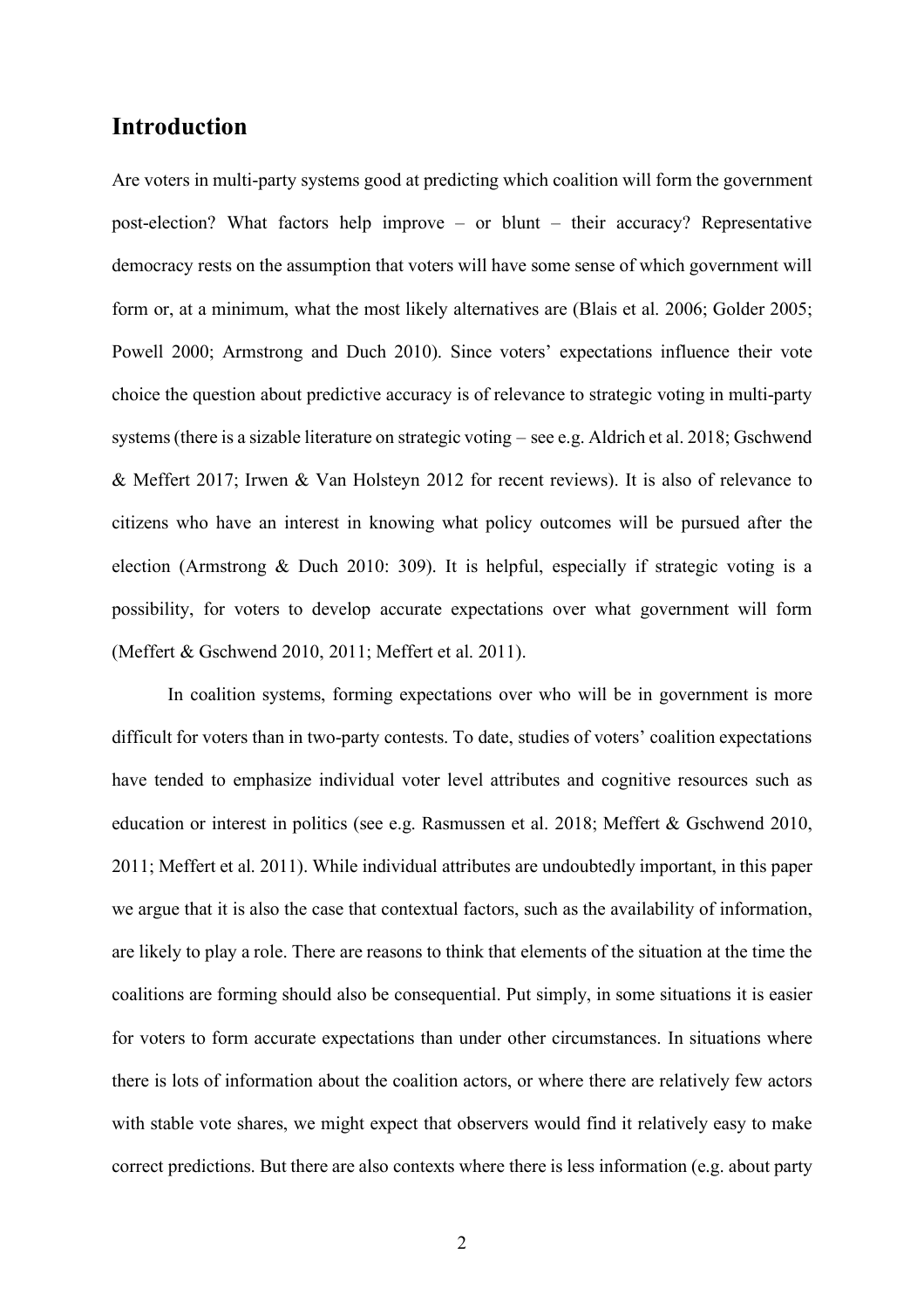intentions or polling performance) or where the party actors are changing (e.g. where aggregate vote shares are volatile – perhaps because of the entry of a new party).

When it comes to forming accurate expectations about which coalition government will form then one question becomes not whether these situational factors have an effect but whether they or individual level cognitive attributes (education, interest etc.) are ones that mostly shape the accuracy of voter expectations.

Our argument is that it is contextual or situational factors which dominate the formation of expectations: some coalitions are formed in situations where voters find it much easier to form accurate predictions than others, regardless of the individual's cognitive resources. There are times when the information environment is simply too sparse or too changeable for individuals to be able to make accurate predictions. On the other hand, there are times of stability and high information where it becomes much easier for voters to make accurate predictions.

The following study identifies what those situational factors are, and the extent to which they impact the expectations of voters relative to individual level attributes. We exploit the institutional similarity across the German states (Snyder 2001; Bowler et al. 2016; Hobolt  $\&$ Hoerner 2020) to examine voter accuracy in coalition predictions across a range of coalition situations. Comparison across national elections will, necessarily, involve comparison across more than simply coalitional politics but will also involve comparison across institutional and cultural contexts. For instance, there will be variation in the electoral system used which will, in turn, affect the overall degree of proportionality, the presence or absence of legal thresholds varies by country and the party systems themselves will differ substantially (e.g. in terms of the number and size of electoral competitors or the presence of uncoalitionable parties). Additionally, countries will vary in terms of their economic development, democratic stability, and average educational attainment. A sub-national research design allows us to hold constant these potentially confounding factors and, at the same time, increase both the number of cases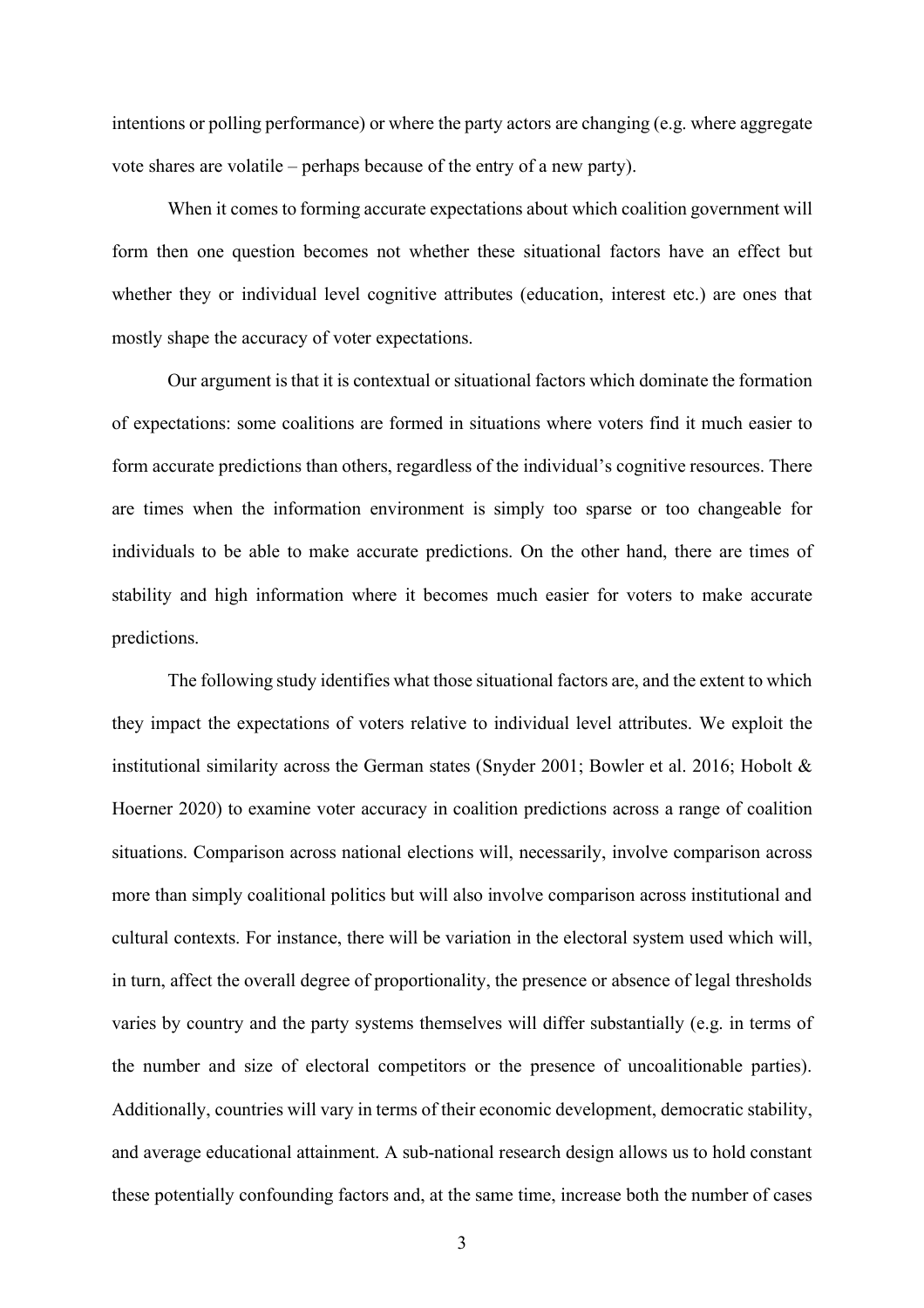and variation in coalitional context (see e.g. Bowler et al. 2016; Snyder 2001). We therefore analyze representative surveys conducted in 19 state elections and 3 general elections in Germany between 2009 and 2017. We combine these surveys with pre-electoral coalition signals in the media and aggregated pre-election opinion polls, which allows us to examine the information environment facing voters across a range of circumstances.

Our study draws two broad conclusions. First, many voters are able to make successful predictions. For example, arithmetically impossible coalitions or coalitions of ideologically distant parties are much less likely to be chosen as the predicted government. Second, the main drivers of the accuracy of voter predictions are indeed situational rather than individual level attributes. There are simply some settings in which voters find it easier to form expectations than others. The availability of opinion poll information, for example, helps voters to predict which government will form. Coalition signals by political parties also provide information that voters use in sensible and straightforward ways, in line with the kinds of ways we see in Fortunato et al. (2016). These points hold despite strong and robust evidence of "wishful thinking" on the part of individual voters when predicting which government will form. Second, the analysis of 22 elections enables us to disentangle the importance of the information environment and individual-level attributes. We find strong and robust evidence that the information environment, for instance election-specific aspects, the probability of a parliamentary majority, pre-electoral coalition signals, and electoral volatility, increases the probability that a respondent predicts the correct government, whereas individual-level attributes do not have a significant or substantive influence on correct government prediction. Our findings have important implications for assumptions of strategic voting in multiparty settings and, more generally, for the literature on democratic accountability.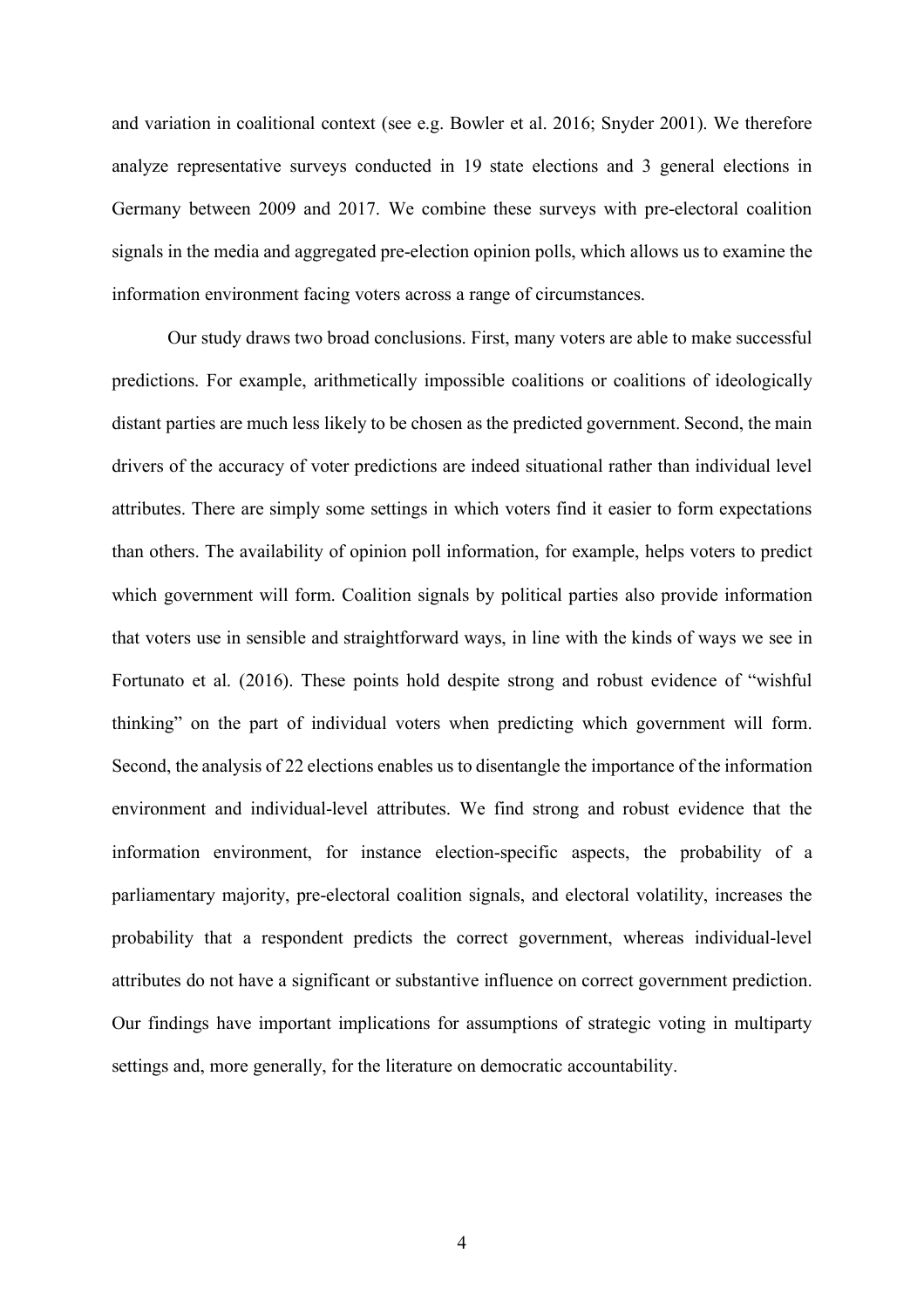# **Voting in multi-party systems: How do voters predict who will be in government?**

Compared to two party systems, multi-party government presents challenges for voters, and models of voting. One line of research relates to the question of who should be held responsible for government policy (see e.g. Fisher & Hobolt 2010; Powell 2000). A related line of research concerns the question of whether voters have the capacity to cast a ballot for a preferred policy outcome, even if that means not voting for their most preferred party (e.g. Kedar 2005; Bargsted & Kedar 2009).

Voters may want to hold an outgoing political party to account by punishing them at the polls, but if they do not know whether or not that party is part of a likely future government the voter may end up voting for one of their likely coalition partners, thereby rewarding them indirectly (e.g. Fisher & Hobolt 2010). As Blais et al. note:

"In order to vote rationally, the voter needs to determine what coalitions are possible, ascertain their probability and anticipate the policy compromises that will be made in each case" (Blais et al. 2006: 692).

Within this literature it is often anticipated that voters will be able to form accurate expectations about which government will form. For example, voters need to need to have a sense of likely government formation in order to vote strategically in coalition settings (Armstrong & Duch 2010; Bowler et al. 2010; Debus & Müller 2013, 2014; Lago 2008; Meffert & Gschwend 2010, 2011; Meffert et al. 2011). For a given expectation of which coalition is likely to form, voters may shift their votes in order to help that coalition win, or to move the median policy position of the coalition (Bargsted & Kedar 2009; Duch et al. 2010; Indridason 2011b; Meffert et al. 2011). In the Israeli election in 2003, for example, it was found that: "voters' views about the coalitions that could be formed after the election had an independent effect on vote choice, over and above their views about the parties, the leaders and their ideological orientations" (Blais et al. 2006; 691). So, some evidence suggests that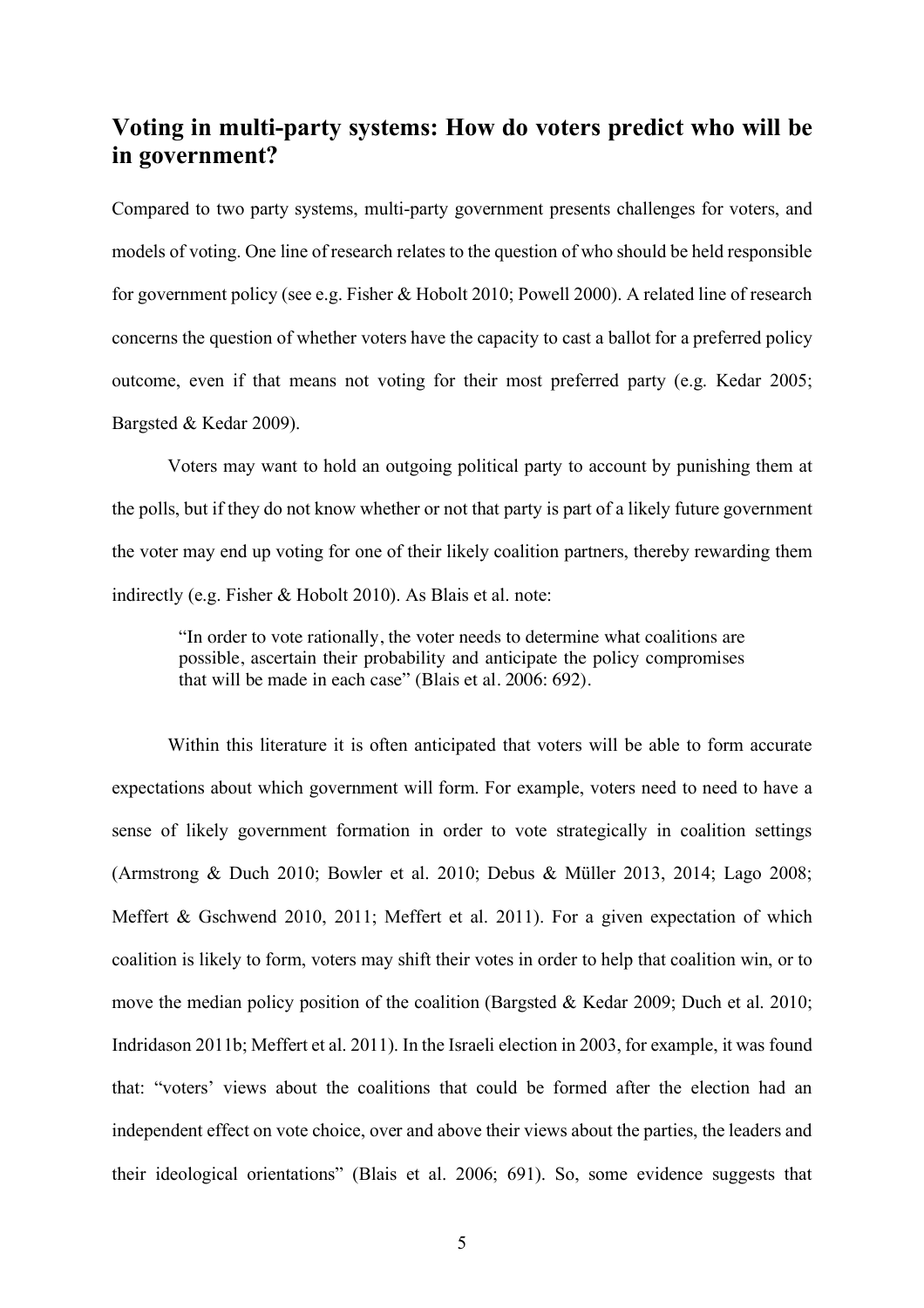expectations inform voter behavior. But the evidence on expectations is often drawn from settings in which the context is fixed i.e. a single national election where there is a great deal of information and the coalition context is well known and well publicized. In such settings, most models of voter decision-making and strategic choice understandably emphasize individual level attributes, such as education, as factors which help voters form accurate expectations (e.g. Meffert et al. 2011; Irwin & Van Holsteyn 2012; Meffert & Gschwend 2010, 2011; Meffert et al. 2011).

A focus on individual level attributes necessarily downplays attributes of the context which will make it easier (or harder) for voters to make accurate predictions. It may be that the capacity of voters to develop expectations and vote strategically does not depend solely upon cognitive attributes of the voter herself but also depends upon the context in which the voter is located: some settings facilitate expectations more readily than others (see e.g. Lago 2008; Armstrong & Duch 2010; Fortunato et al. 2016; Debus & Müller 2014).

But if we are to emphasize the role of context, what kinds of contextual factors will make it easier or harder for voters – regardless of individual cognitive attributes – to make accurate predictions? We focus on two broad categories of the information environment in a given coalitional setting: the amount of information available to voters and the stability of the political situation. Voters need information in order to be able to form reasonable expectations, where information exists e.g. through polling and/or through such devices as pre-election coalition signals, voters will respond and, consequently, make more accurate predictions. But some coalition situations are more volatile than others: vote shares of parties may change during an election and, in consequence, will change coalition possibilities. In such volatile settings all voters will have a harder time forming accurate expectations. In brief, we would expect voters to do better predicting coalition outcomes in situations where information is plentiful and vote shares stable. Voters will do worse where information is sparse and vote shares are unstable. Our expectation is that these situations will make it easier (or harder) for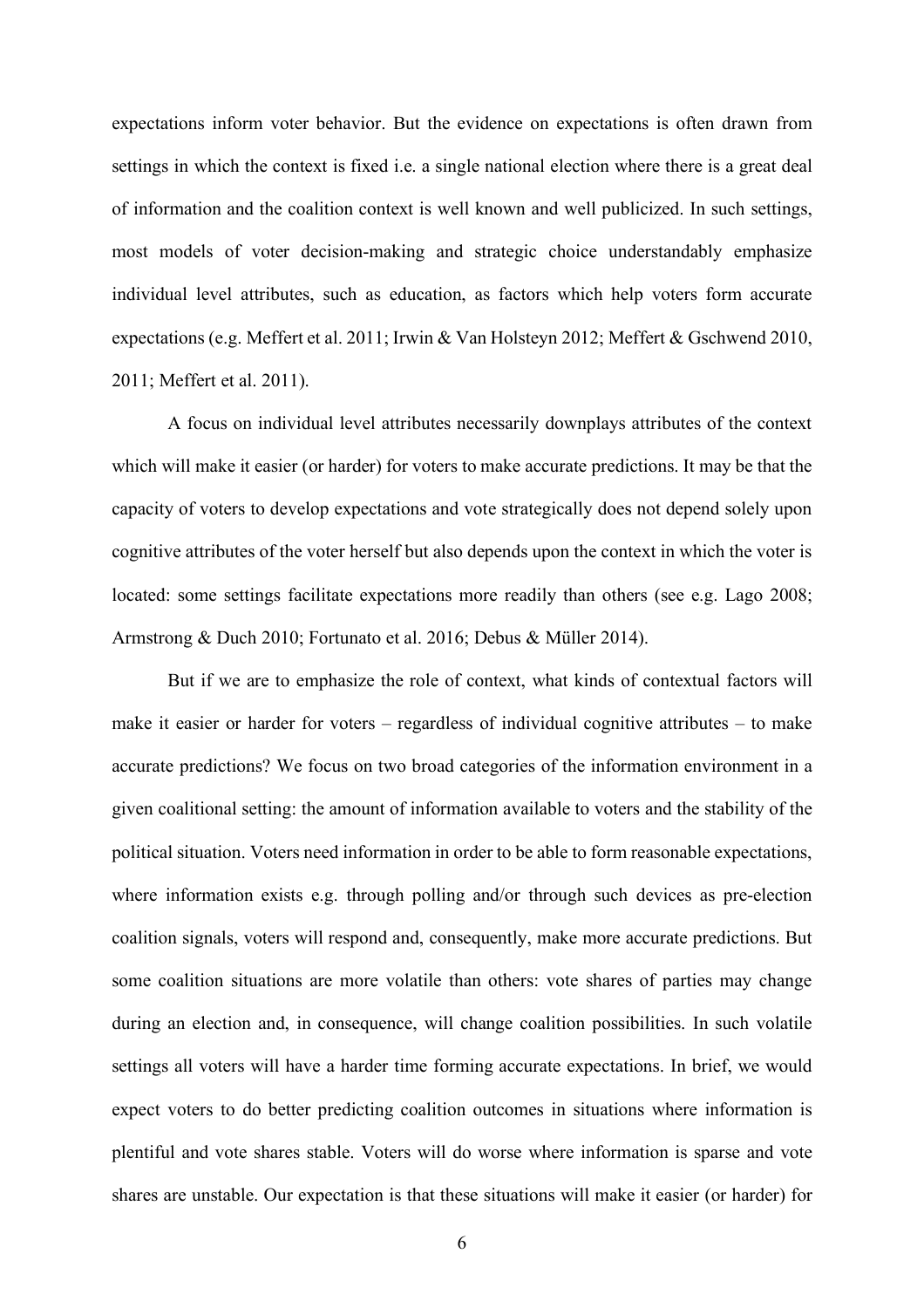all voters to develop accurate expectations, which means that these kinds of situations will have bigger consequences for levels of accuracy than will individual voter attributes.

We can turn these broad expectations into more specific hypotheses that provide an account of the relationship between context – the coalition bargaining situation in front of voters – and the capacity of voters to make accurate predictions. Even with our emphasis on context, the natural starting point, as it is with most models of voter choice, lies in the properties of individual voters themselves. Individual level factors which shape expectations are also the most straightforward to develop since we would expect cognitive resources at the level of the individual to be key in helping voters form expectations. We know, from the careful work of scholars such as Meffert, Gschwend, Debus, Müller, and others, that individual levels of interest, knowledge, and education will be important in shaping expectations in straightforward ways: i.e. the more interested and knowledgeable the voter the more accurate the expectations (Meffert & Gschwend 2010, 2011; Meffert et al. 2011). Meffert et al. (2011) provide a good basis from which to begin since they develop a series of sensible hypotheses relating to expectation formation at the individual level. The insights provided by these individual level models will therefore form our baseline model of expectations. H0 is that accurate coalition expectations will be related to individual measures of cognition and information processing. We would expect, for example, factors such as a high level of interest in the election, high levels of education and age, the latter a measure of experience with the system, help voters form accurate expectations.

But, we argue, these individual level attributes are not always sufficient in helping voters form *accurate* expectations. Even highly educated, politically interested older voters will struggle in certain contexts. We argue that information about the coalition situation – the context in which the coalition is forming – allows voters to make better predictions. At election time, there is often some polling evidence or some examples of news coverage that will help shape voter expectations (Stoetzer & Orlowski 2020). In national elections, of course, this kind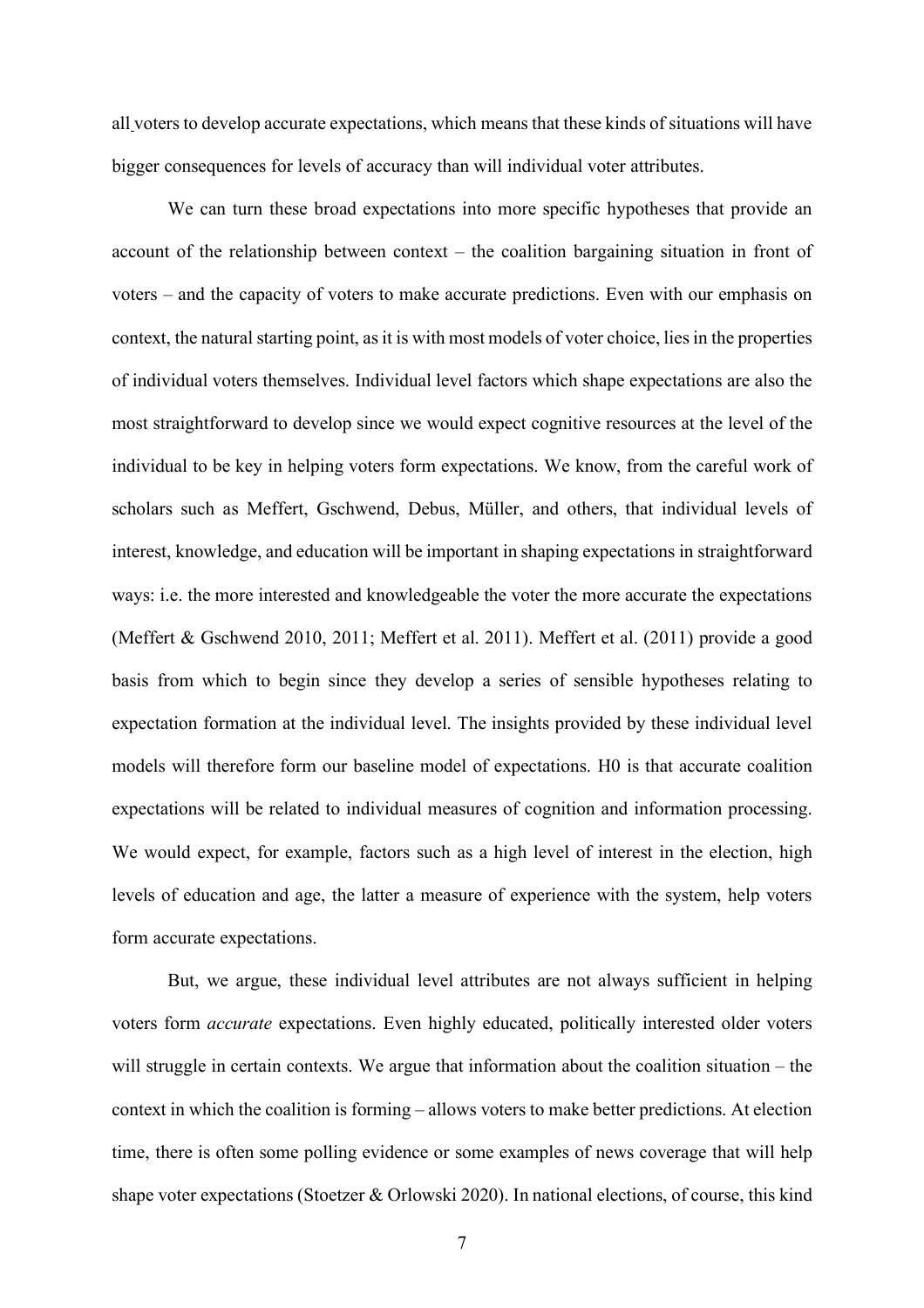of information is plentiful but is much less plentiful in sub-national elections and so we can expect to see a wide variation in the amount of information available to voters from state to state. Nevertheless, when such information is available, we would expect voters to respond if they think a party has a high probability of gaining a majority of seats in the upcoming election; respondents should be more likely to predict this coalition.

> **H1 (Probability of a Majority/Public Support)**: Coalitions are seen as being more likely to form if the coalition option has a high probability of gaining a majority of seats, as revealed in pre-election polls.

But polling information is only part of the relevant informational context that will help shape which government will form. Often the government is formed only after extensive discussion between parties. As Golder notes: "As a result, the lines of accountability are blurred and it is unclear how well voter preferences are reflected in the government that is ultimately formed" (Golder 2005: 646). Pre-electoral coalition agreements represent a response to this situation by identifying government alternatives and allowing the electorate to register support for them and, as a result "electoral coalitions may increase democratic transparency and provide coalition governments with increased legitimacy and stronger policy mandates" (Golder 2006: 194). In part because of this usefulness, pre-election coalitions are quite common. Golder notes that in 292 elections 44 per cent had at least one pre-electoral coalition (Golder 2006: 194; see also Ibenskas 2016; Gschwend et al. 2017). Of course, for pre-electoral coalition agreements to work in this way, voters need to realize that these agreements are in place. The degree to which voters are aware, and act upon, pre-election agreements is thus important to those questions. If there are pre-election coalition agreements or coalition signals (Golder 2006; Gschwend et al. 2017) we would expect to see greater certainty among voters about that particular coalition forming – conditional on election results. Thus, if the media report more often about the likelihood of two or more parties forming a coalition post-election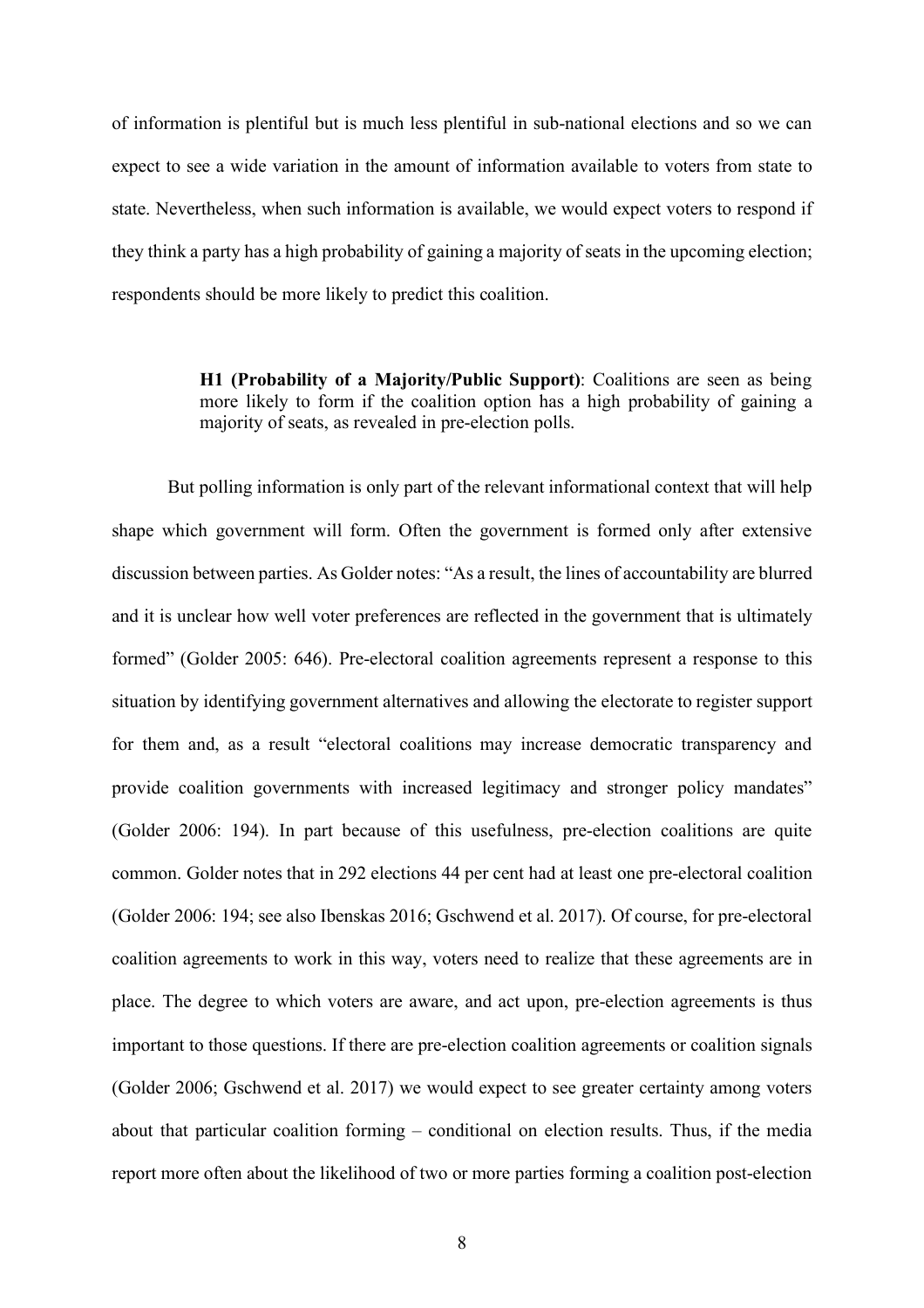or signaling the willingness to cooperate, we expect that voters react to this and incorporate pre-electoral coalition signals into their government predictions.

> **H2 (Pre-electoral Coalition Signals)**: Coalitions are seen as being more likely to form if media coverage signals cooperation between parties.

Other factors that affect the likelihood of a given coalition forming will relate to interactions between the parties within potential coalitions and the likelihood of being able to come to an agreement. Within the coalitions literature a standard expectation is that parties ideologically closer to each other will be more likely to form a coalition than ones which are ideologically distant (see e.g. Martin & Vanberg 2003; Debus 2009; Debus & Müller 2014; Indridason 2011a; Bowler et al. 2020). We expect voters in coalition systems to see things in a similar way:

> **H3 (Ideological Distance)**: Coalitions are seen as being more likely to form if the parties are ideologically close to each other.

Up until this point, our hypotheses have stressed the ways in which the information environment may assist or hinder voter attempts to form expectations. But there are also ways in which real-world voters do not always seamlessly update expectations. Along with Meffert et al. (2011), therefore, we would also expect those voters who have more intense party preferences to be more willing to engage in "wishful thinking" and be less open to the influence of polling and other sources of information. Consequently, wishful thinkers are less likely to form accurate expectations. A respondent who has one desired government might select this government as the predicted coalition. Yet, this coalition is less likely to form, as some of the "wishful thinkers" might not be rational in their prediction (Searles et al. 2018).

> **H4 (Wishful Thinking)**: A respondent's desired government has a higher probability of being identified as the predicted coalition.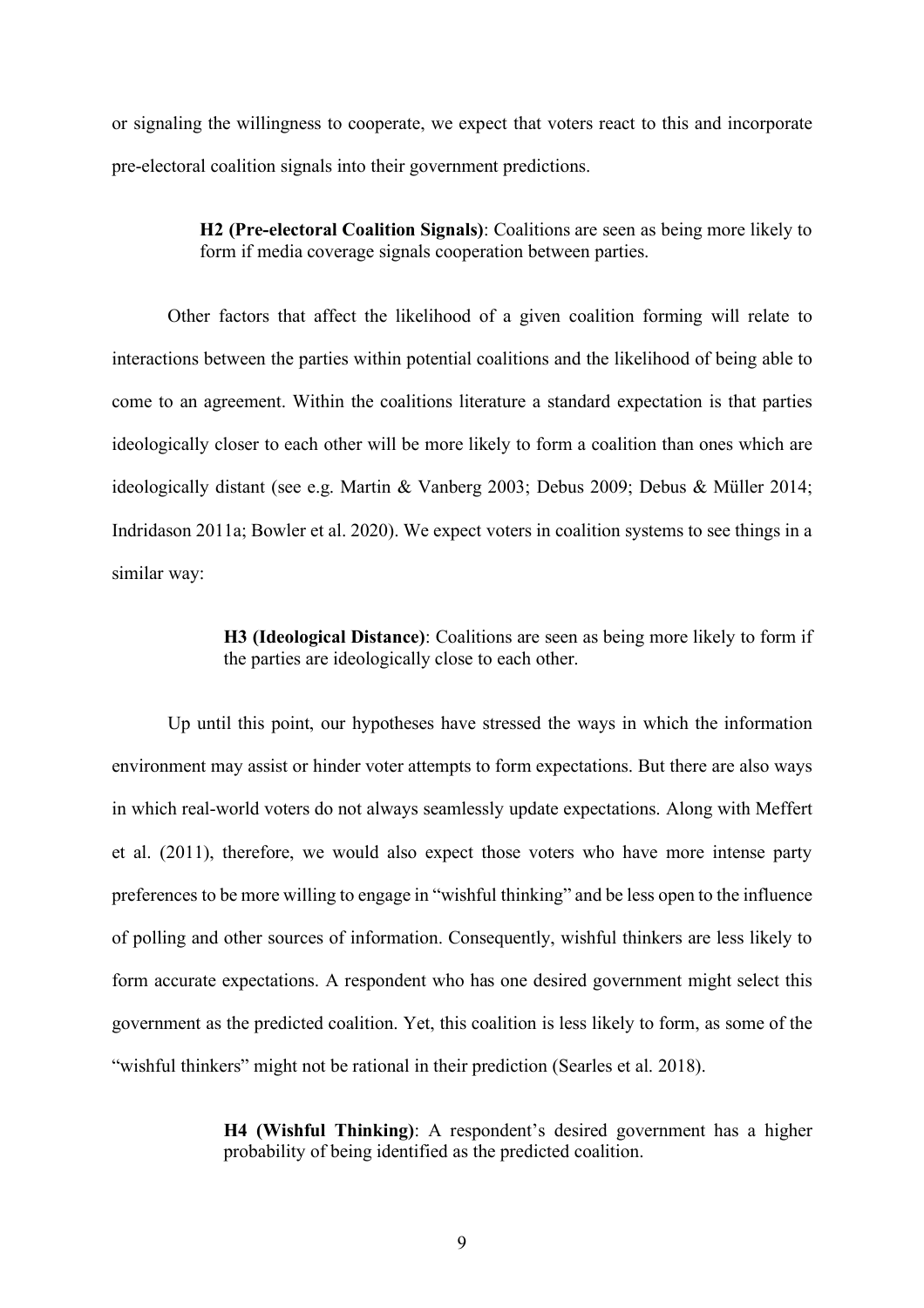Finally, political parties are the building blocks of coalitions and the party system provides the collection of building blocks from which coalitions are chosen. As Debus and Müller point out, in some circumstances, voters learn what coalitions may form because those coalitions have formed frequently in the past (Debus & Müller 2014). A party system that is changing will upset such learning. New party entrants, for example, will introduce new coalition possibilities and necessarily take votes away from existing parties. Changing party systems allow for less "coherent voter preferences and [less] predictable electoral alignments" (Tavits 2008: 549).

A straightforward expectation, thus, is that voters should have an easier time choosing who will be the government when the party system is stable than when it is changing and new parties are entering the legislature.

> **H5 (Volatility)**: Voters are more likely to make accurate predictions when the party system is stable and less likely to make accurate predictions when the party system is volatile.

Taking these hypotheses together they make the case that voters will have an easier time forming accurate expectations when information is plentiful (through polls or coalition signals) and party vote shares are relatively stable. The literature to date has emphasized individual level factors and so the default expectation will be that – in any comparison of effects between individual and contextual factors – it will be the former which will weigh more heavily. Yet, as we have argued, there are some contexts in which individuals may find it hard to develop expectations and contexts in which many will find it easier. We expect that the effects of context will be at least as consequential as individual level attributes.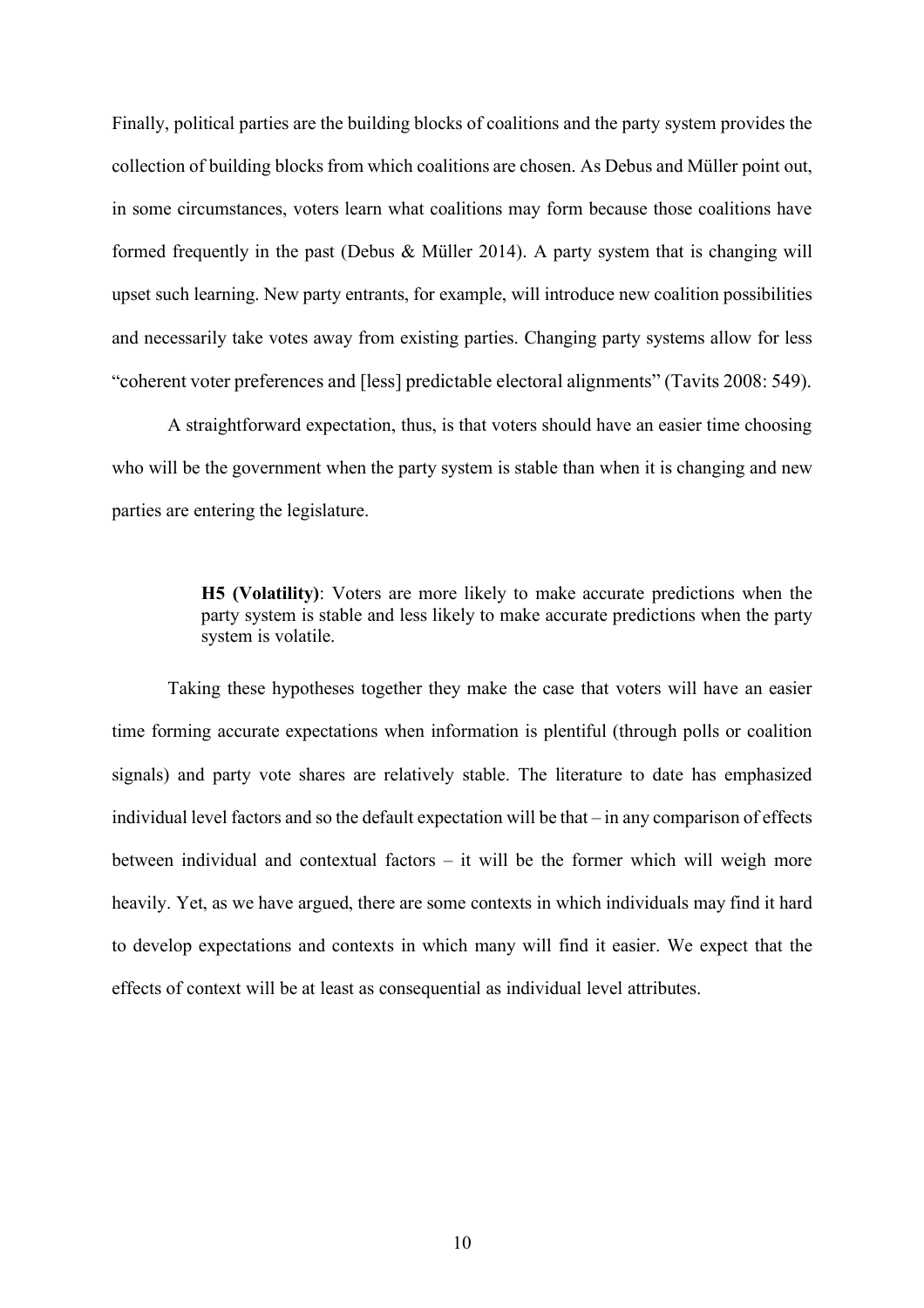## **Data and measurement**

### *Data*

To date, most of the evidence which speaks to the question of voter expectations and strategic voting in coalition systems has emphasized the role of individual level attributes, in part because of limited variation in coalition negotiation situations. A national election, for example, will present the same case to all respondents. We therefore analyze 19 surveys conducted prior to Land elections between 2010 and 2017, as part of the German Longitudinal Election Study, to allow us to compare across coalition situations. <sup>1</sup> To compare how coalition predictions in lower information environments differ from information rich first-order elections, we contrast the findings with coalition predictions prior to the 2009, 2013, and 2017 German federal elections.

Table 1 provides an overview of the data used in this paper, displaying the number of respondents who made a coalition prediction, the number of polls used for simulating election results, and the number of coalition options to be evaluated, in terms of their likelihood of becoming the government after the election. The federal pre-election studies consist of around 2,000 respondents, each of whom completed a computer-assisted personal interview. For the subnational elections we have between 429 and 579 respondents who predicted a government.

 $1$  The GLES administered pre-election studies prior to all Land elections since 2011, with the exception of Bremen and Hamburg in 2011 and 2015. The GLES surveys and alternative surveys for these states (see e.g. Bowler et al. 2018) were conducted after election day. We also had to exclude the election in Saxony-Anhalt (2016) because the coalition to be formed (CDU, SPD, Greens) was not part of the choice set in the survey. Therefore, respondents had no chance to predict the correct coalition.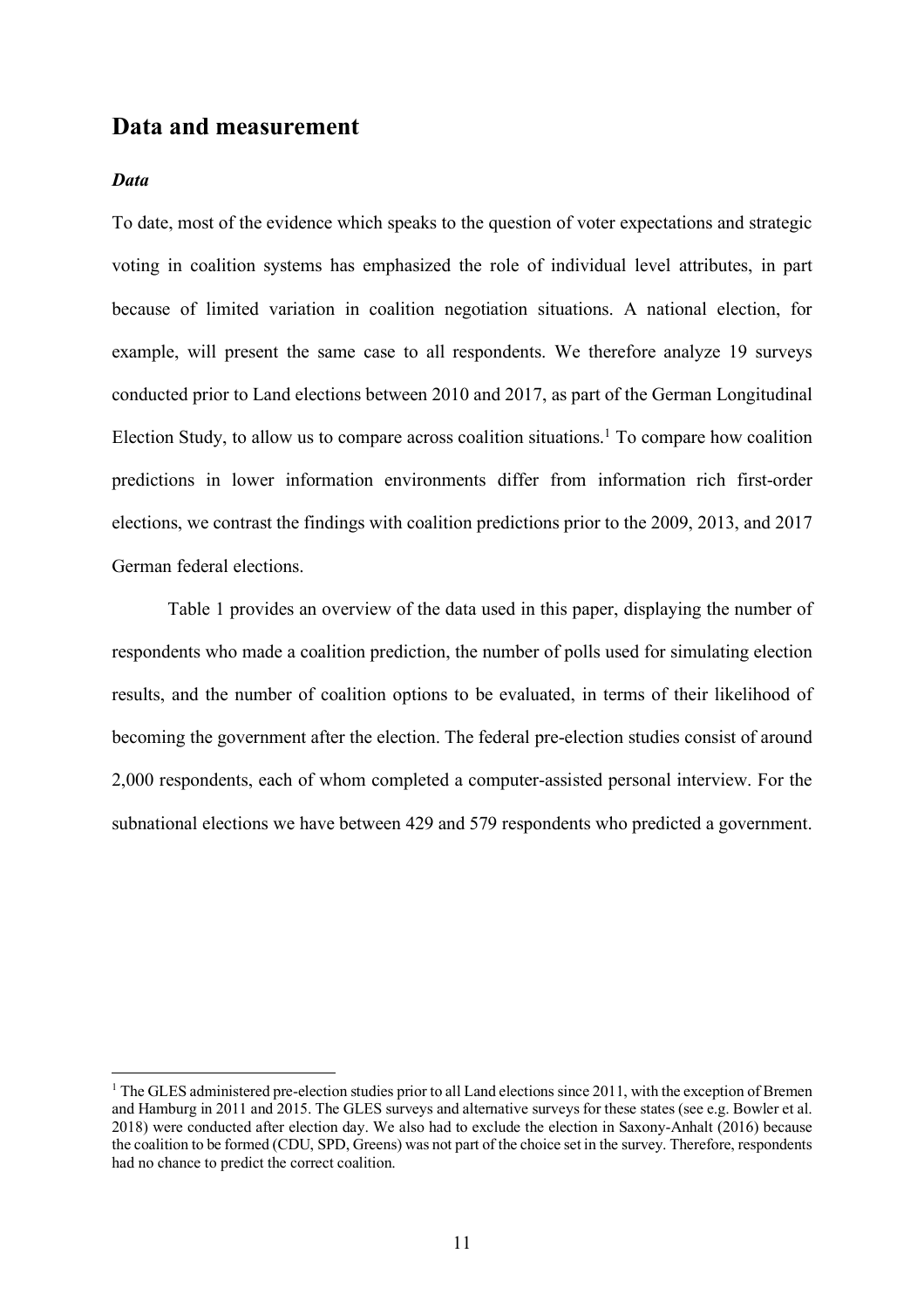| Year | <b>Election</b>                  | <b>Respondents</b> | <b>Missing prediction</b> | <b>Missing</b><br>prediction $(\% )$ | <b>Government options</b> | <b>Polls</b>   |
|------|----------------------------------|--------------------|---------------------------|--------------------------------------|---------------------------|----------------|
| 2009 | <b>Federal Election</b>          | 2173               | 508                       | 23.4%                                | $8\,$                     | 52             |
| 2010 | North Rhine-Westphalia           | 572                | 34                        | 5.9%                                 | 10                        | 18             |
| 2011 | Baden-Württemberg                | 562                | 44                        | 7.8%                                 | 10                        | 20             |
| 2011 | Berlin                           | 615                | 30                        | 4.9%                                 | 10                        | 24             |
| 2011 | Mecklenburg-Western<br>Pomerania | 562                | 38                        | 6.8%                                 | 10                        | 8              |
| 2011 | Rhineland-Palatinate             | 565                | 34                        | 6%                                   | 10                        | 14             |
| 2011 | Saxony-Anhalt                    | 580                | 41                        | 7.1%                                 | 10                        | 3              |
| 2012 | North Rhine-Westphalia           | 506                | 47                        | 9.3%                                 | 5                         | 19             |
| 2012 | Schleswig-Holstein               | 661                | 82                        | 12.4%                                | 5                         | 9              |
| 2013 | Bavaria                          | 532                | 15                        | 2.8%                                 | 10                        | 12             |
| 2013 | <b>Federal Election</b>          | 2003               | 111                       | 5.5%                                 | 6                         | 51             |
| 2013 | Hesse                            | 529                | 24                        | 4.5%                                 | $\tau$                    | 6              |
| 2013 | Lower Saxony                     | 543                | 94                        | 17.3%                                | 5                         | 14             |
| 2014 | Brandenburg                      | 507                | 10                        | $2\%$                                | 8                         | 6              |
| 2014 | Saxony                           | 503                | 12                        | 2.4%                                 | 10                        | 10             |
| 2014 | Thüringen                        | 504                | 11                        | 2.2%                                 | 8                         | $\overline{2}$ |
| 2016 | Baden-Württemberg                | 512                | 9                         | 1.8%                                 | 8                         | 15             |
| 2016 | Mecklenburg-Western<br>Pomerania | 500                | $\overline{4}$            | 0.8%                                 | 9                         | 6              |
| 2016 | Rhineland-Palatinate             | 512                | 15                        | 2.9%                                 | 8                         | 12             |
| 2017 | <b>Federal Election</b>          | 2179               | 261                       | 12%                                  | 8                         | 51             |
| 2017 | North Rhine-Westphalia           | 521                | $\overline{4}$            | 0.8%                                 | 8                         | 14             |
| 2017 | Schleswig-Holstein               | 512                | 8                         | 1.6%                                 | 8                         | 5              |

*Table 1: Elections included in the analysis* 

*Note: "Respondents" refer to the total number of respondents per election study, "Don't know/No answer" lists the number of respondents who did not make a government prediction, "No prediction (%)" calculates the percentage of respondents without a valid coalition prediction, "Government options" counts the maximum number of governments to be evaluated by respondents (i.e. the "choice set' for the conditional logistic regressions), and "Polls" lists the number of opinion polls used to simulate seat shares and the effective number of parties.*

#### *Dependent variable*

Our dependent variable is *Predicted Government.* Across all elections only one single-party government (CSU in Bavaria 2013) was formed. Therefore, we use the terms coalitions and governments interchangeably, although single-party governments are theoretically possible.

The question wording of the items about predicted governments varies across surveys. Three state election surveys and the 2017 federal election study employ an open format ("Which party or parties will form the government?"), four surveys use a closed format that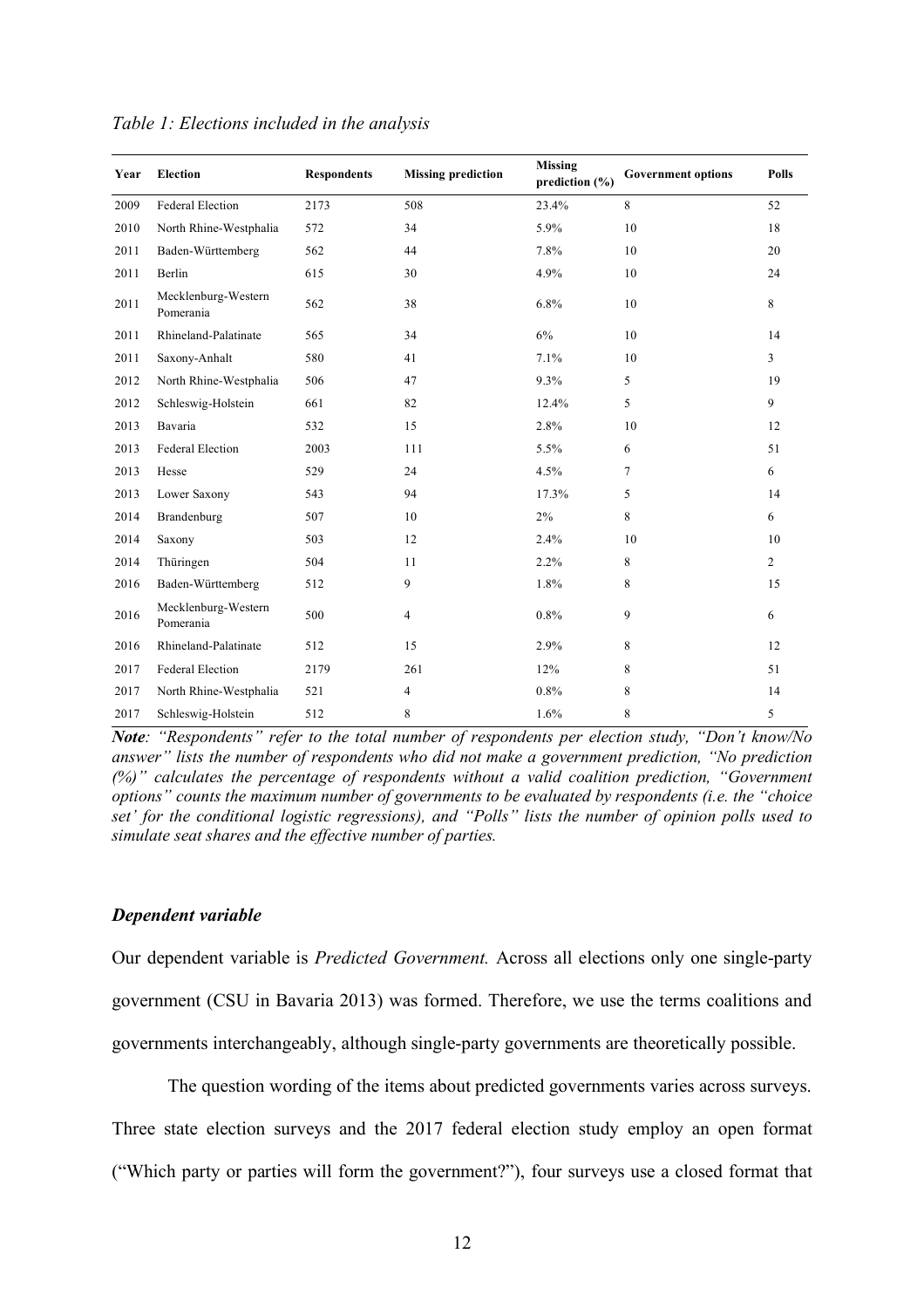lists potential governments and voters can select one or more of these as their predicted government.2 The remaining election studies use a continuous item instrument that asks respondents to estimate the probability (rescaled from 0 to 10) that each of the coalition possibilities will be in government after the election. Importantly, for the second and third question format, respondents may have multiple predicted governments and we allow for this in the main models. If a respondent ranks the probability for one particular coalition is higher than all other potential governments, this respondent has expressed one preferred government. Another potential issue with the continuous coalition format relates to the observation that many respondents assigned the same probability of governing after an election to two or more coalitions. We take these differences into considerations by using three specifications of the dependent variable (1: selecting only respondents with one predicted coalition; 2: for respondents with more than one prediction, randomly sampling one of the options; 3: including respondents with more than one prediction multiple times in the regression models). As we show in Figure 2 below, the predictions, understandably, become less accurate when we allow for more than one prediction. We use the binary measure *Correct Prediction* to test the accuracy of coalition predictions. The variable indicates whether or not a respondent's predicted government was formed after the election.

### *Independent variables*

*Coalition Signals in Newspapers*: Turning to the measurement of the four key independent variables, one of the main factors of interest is the way in which parties may signal their intentions to each other and, hence, to voters. *Coalition Signals in Newspapers* is a variable that counts the number of times each coalition option has been mentioned in German print and

 <sup>2</sup> Unfortunately, these four surveys do not contain items on the desired government. While we can calculate the correct predictions, we cannot test "wishful thinking" effects for these four election. Yet, the *Ideological Distance Government and Respondent* variable – an alternative measure for a desired government – can be constructed for all 22 elections and leads to the same conclusions as the *Desired Government* dummy.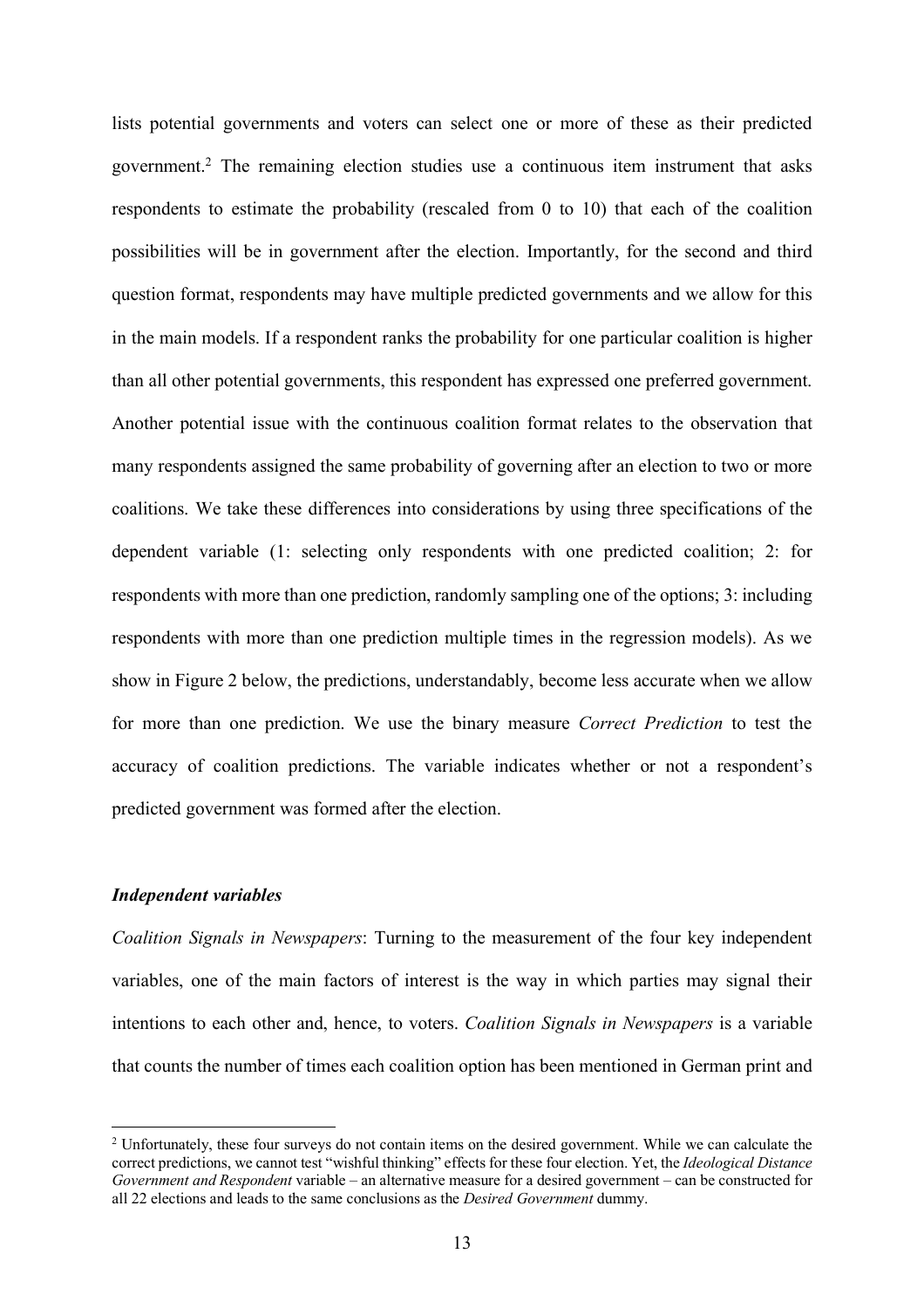online newspapers in the two years prior to an election. We use the time-window of two years prior an election for two reasons. First, parties indicate cooperation throughout the entire legislative cycle, not only immediately prior to elections. Moreover, longer time-spans allow for mentions in newspapers, especially for smaller German states that do not receive much coverage. This should result in more precise estimates. We use all German online and print newspaper articles available on LexisNexis, resulting in a text corpus of over 15,980 articles that mention at least two parties and a term indicating a coalition or cooperation. Each newspaper article is classified either as news about the federal level or one of the 16 states using the semi-supervised geographical news classifier *Newsmap* (Watanabe 2018) in combination with the *quanteda* R package (Benoit et al. 2018). We apply dictionaries to all 760,0000 sentences and check whether the sentence indicates the willingness of two parties to govern together or co-operate. In over 19,800 sentences the dictionary-based approach detected at least two parties or the name of a coalition and a word indicating cooperation. A higher aggregated value implies that the media portrayed this party combination as potential coalition partners. To make the measure comparable across elections, we rescale the variable to a 0–100 scale for each election. A value of 0 means that potential coalition partners have not been mentioned at all in the two years prior to an election; a value of 100 implies that all mentions were devoted to the same government option. The classification process is described extensively in the SI Section B.

Validation is crucial when conducting quantitative text analysis. In order to test whether the measure derived from the quantitative analysis of texts provides meaningful estimates of coalition signals, we compare our measure to an existing classification of pre-electoral coalitions. Best (2015) hand-coded the signals for all coalitions in German state elections between 1990 and 2012. 58 election-coalition options are part of our survey data and also included in Best (2015). We match the human classification with our continuous measure and run a linear regression with our *Coalition Signals in Newspapers* as the dependent variable.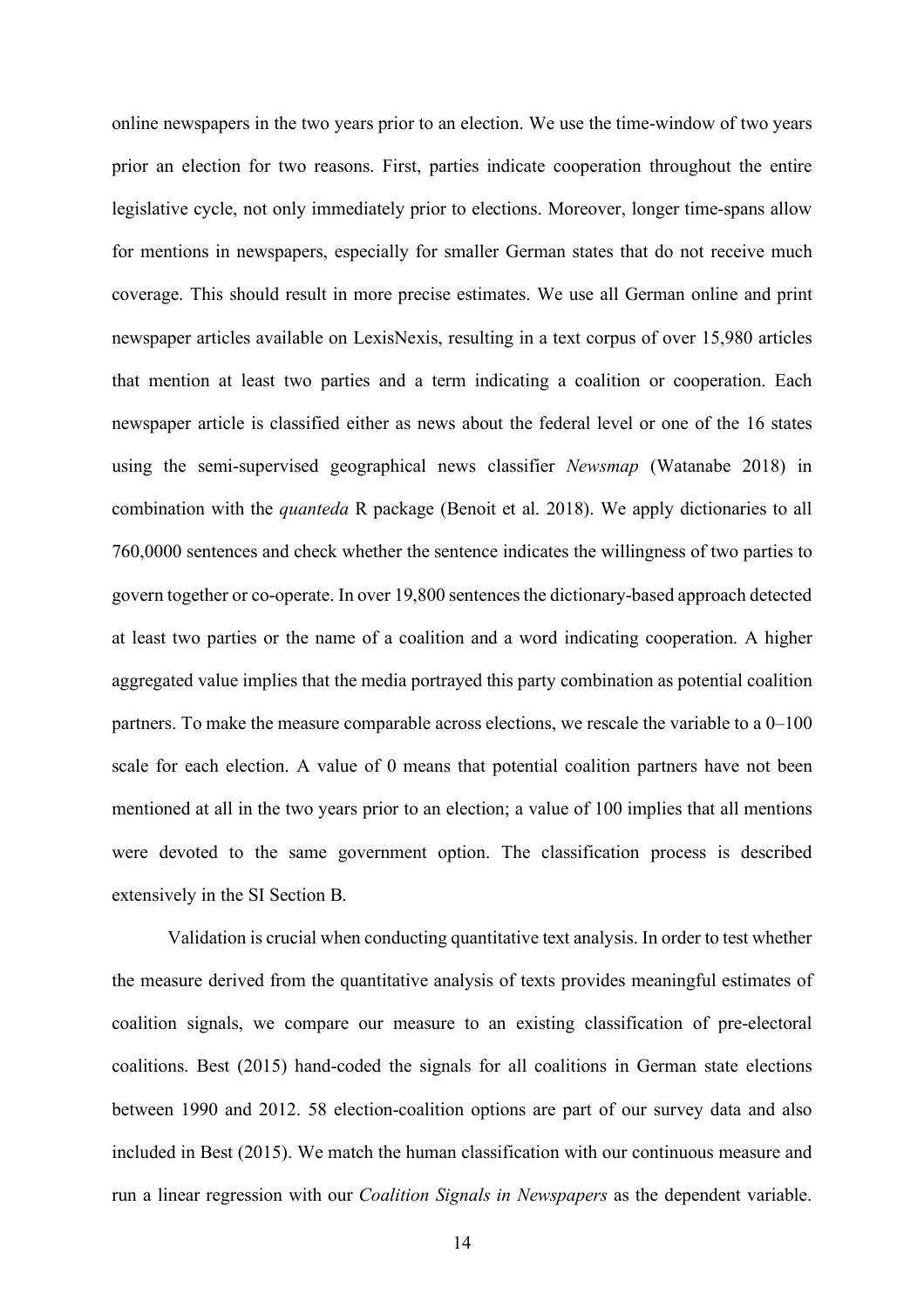The manually coded classes (negative signal, neutral, alternative pre-electoral coalition, desired pre-electoral coalition) serve as the independent variables.

|                                                                                  | <b>Model 1</b>    |
|----------------------------------------------------------------------------------|-------------------|
| Coalition signal: Negative coalition signal                                      | 6.03(3.63)        |
| Coalition signal: Neutral coalition signal                                       | $7.34(3.14)^*$    |
| Coalition signal: Alternative pre-electoral coalition 16.49 (5.74) <sup>**</sup> |                   |
| Coalition signal: Desired pre-electoral coalition                                | $21.77(3.41)$ *** |
| $R^2$                                                                            | 0.51              |
| Adj. $R^2$                                                                       | 0.48              |
| Num. obs.                                                                        | 58                |

*Table 2: Validating the text-based measure of Coalition Signals in Newspapers*

\*\*\*p < 0.001;  $*$ \*p < 0.01;  $*$ p < 0.05

The regression in Table 2 shows that *Negative* coalition signals have the lowest value, followed by *Neutral* and *Alternative* coalitions. *Desired pre-electoral coalitions*, as coded by Best, have by far the largest explanatory effect, indicating that our newspaper-based measure of positive coalition signals is a good proxy. The order of coalitions, as well as the significant differences, exactly mirror our prior expectations. Moreover, even though the sample consists of only 58 coalition options, the dependent variable's variance explained through the manually coded coalitions  $(R^2)$  amounts to 0.51. This good model fit and the close correspondence of the automated coding and the qualitative human assessment of the same coalitions gives us confidence in the validity of our novel measure of coalition signals. Admittedly, this measure merely serves as a proxy for pre-electoral coalition signals instead of providing a classification of coalition signals. However, our approach points to the usefulness and potential of classifying coalition signals from political text or newspapers.

*Probability of a Majority*: A second factor of interest to our argument is the way in which voters may respond to polling information. Here our focus on sub-national politics provides an advantage because of the considerable variation in the availability of polling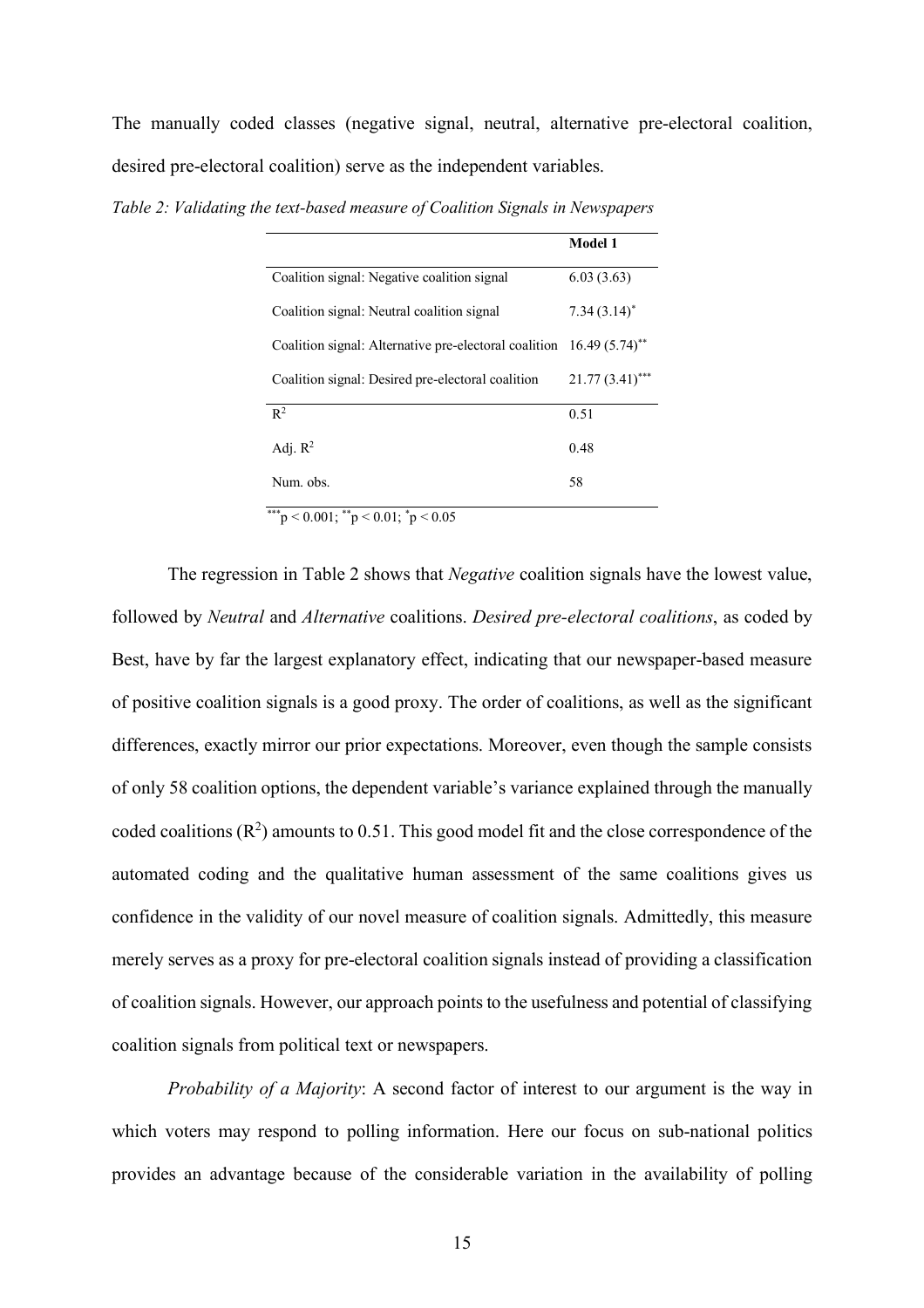information across states. The measure *Probability of a Majority* is based on the aggregation of pre-election polls published for the respective Land election, using the simulation method recently introduced by Bender and Bauer (2018). We use 184 state election polls conducted in the year prior to the start date of each survey, and 154 polls published in the last six months prior to the federal elections. On average, we have around 10 opinion polls per state election and 50 per federal election.<sup>3</sup> Using the party level survey results we pool all the relevant surveys and apply the algorithm by Bender & Bauer (2018) to estimates of seat shares for each party.<sup>4</sup> These seat shares are then used to calculate the Bayesian posterior probabilities that a given coalition obtains a majority of seats. For more detailed information on the simulations, see the Appendix.<sup>5</sup> This approach allows us to have an estimate of how election polls signal the probability that a coalition will be formed based on the information that voters have prior to casting their ballot. We view these probabilities as important information that will affect voters' predictions.

*Perceived Distance Between Parties*: We measure the ideological composition of a potential government as the absolute *Perceived Distance Between Parties* between the two most extreme coalition parties, calculated separately for each election and respondent. For single-party government options, we assign a value of 0, as there is no ideological distance between parties (assuming that parties are unified actors). If a respondent does not evaluate the left-right positions of one of the parties or coalitions, we use the average ideological distance based on all respondents in the respective election that evaluated the coalition option. In SI

<sup>&</sup>lt;sup>3</sup> We scraped all available Land election polls from https://wahlrecht.de, a website that collects all election polls published by major German polling institutes.

<sup>&</sup>lt;sup>4</sup> Parties that do not receive more than five per cent of the votes in the aggregated simulated elections are excluded from the seat distributions. This step is necessary because of the five percent threshold that exists in all state parliaments and the Bundestag.

 $\overline{5}$ . The probability for each coalition equals the percentage of the simulations a coalition would obtain sufficient seats for a majority. Probabilities (depending on which parties are estimated to be represented in parliament) for the following governments were predicted: (1) CDU/CSU; (2) CDU, SPD; (3) CDU, FDP; (4) CDU, Greens; (5) CDU, FDP, Greens; (6) SPD; (7) SPD, Greens; (8) SPD, FDP, Greens; (9) SPD, Left; (10); (11) SPD, FDP; (12) SPD, Left, Greens; (13): CSU, Free Voters; (14) SPD, Greens, Free Voters; (15) CDU, AfD.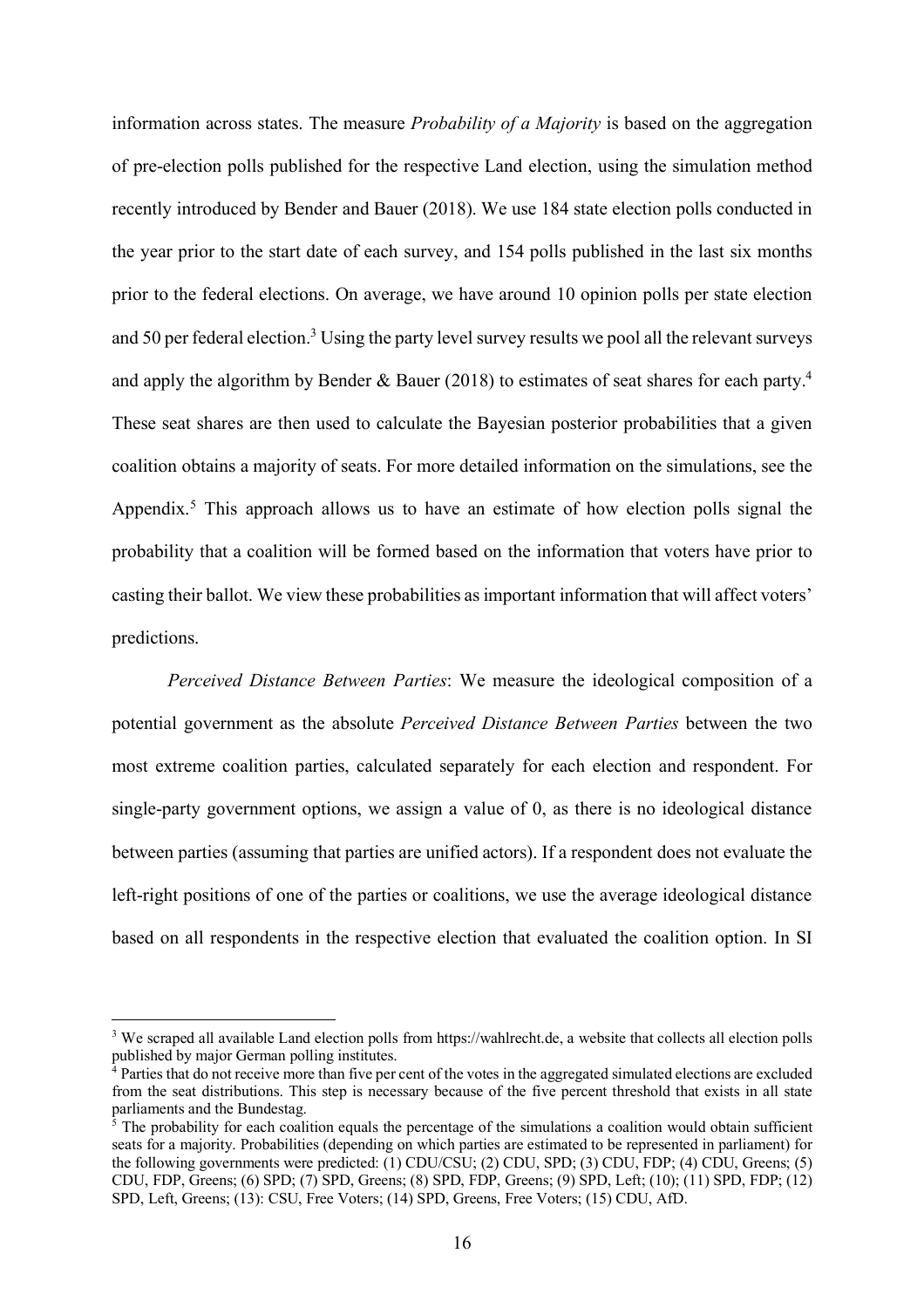Section I, as a robustness check, we also test an alternate measure of this variable, based on Wordscores positions (Bräuninger et al. 2020). The results remain unchanged.

*Desired Government*: Our final key independent variable*, Desired Government* captures "wishful thinking". This is a measure which helps to assess how resistant voters are to the kinds of information we have discussed so far. The hypotheses we have advanced so far emphasize the way in which voters may be able to update expectations. But some voters may not be open to updating and instead see what they wish to see. Hence the inclusion of a wishful thinking measure. If the predicted government equals the desired government, we assign a value of 1, and 0 for the coalitions that are not desired. As an alternative measure we calculate the absolute difference between the left-right position of a coalition, measured through the average placement of the parties on a left-right scale (aggregated across all respondents in a survey) and the respondent's left-right self-placement (*Ideological Distance Government and Respondent*). If the "wishful thinking" effect holds, a respondent should be more likely to predict a government that is proximate to her own left-right position.

*Incumbent Government* is included as a contextual control variable and indicates whether a coalition option is the incumbent government at the time when the survey was conducted. This variable also captures, in part, voters' proclivity to learn from coalition patterns (Debus & Müller 2014) and predict outcomes based on the information that is most accessible to them (Zaller 1992).

# **Modelling strategy**

We employ a conditional logit regression approach to model coalition selection opportunities (McFadden 1974). Conditional logit models have been used widely in predicting government formation or coalition expectations (e.g. Martin & Stevenson 2001, 2010; Gross & Debus 2018). Each government mentioned by at least one respondent in an election is part of a "choice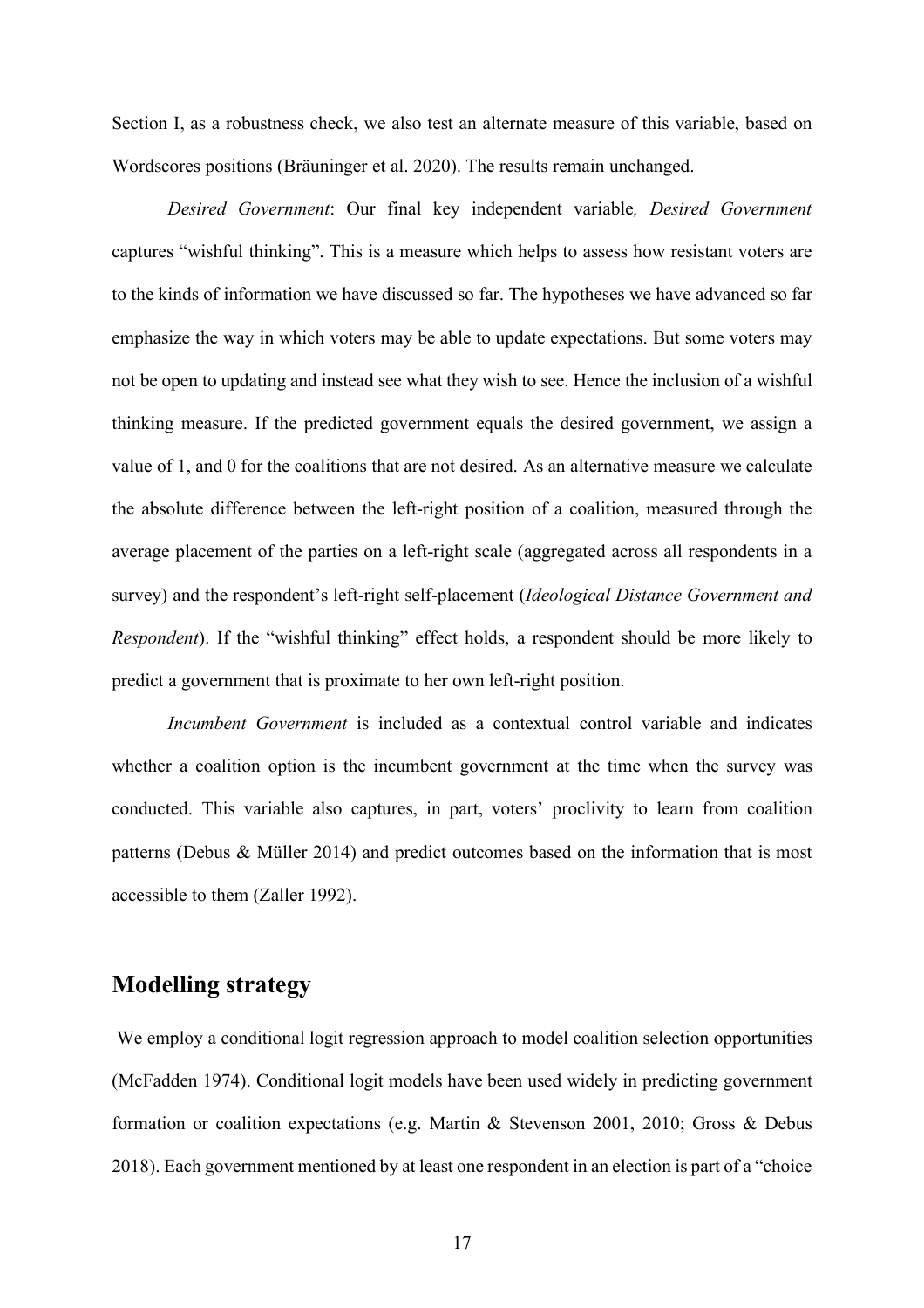set' which comprises the government to be formed after the election. The government(s) predicted by a respondent receive(s) a score of 1, while a value of 0 is assigned to all other coalition options. The conditional logit approach allows us to take into considerations differences between the choice set on the level of respondents and government options. Note that the choice set varies for each election. For instance, some surveys did not ask whether a particular single-party government or an unusual three-party government would be formed. The choice set for the elections ranges from 5 to 10 government options depending on the preelection survey.

For the analysis of correct predictions and missing predictions, we run multilevel logistic regressions with random effects for each election and the type of question about the coalition prediction. Moreover, we run random forest algorithms (Breiman 2001; Liaw & Wiener 2002) to assess the importance of the information environment and individual-level attributes for the correct prediction of the coalition.

# **Results**

We divide the results section into three parts. First, we provide descriptive evidence about variation in coalition predictions in the German states and on the federal level and list the most frequently predicted coalitions for each election. Second, we estimate which of the factors, that vary across the choice set, is more likely to make a respondent predict that a particular government will be formed. Third, we analyze which voters are more likely to predict the government formed after an election, and compare individual-level characteristics to contextual factors of the election.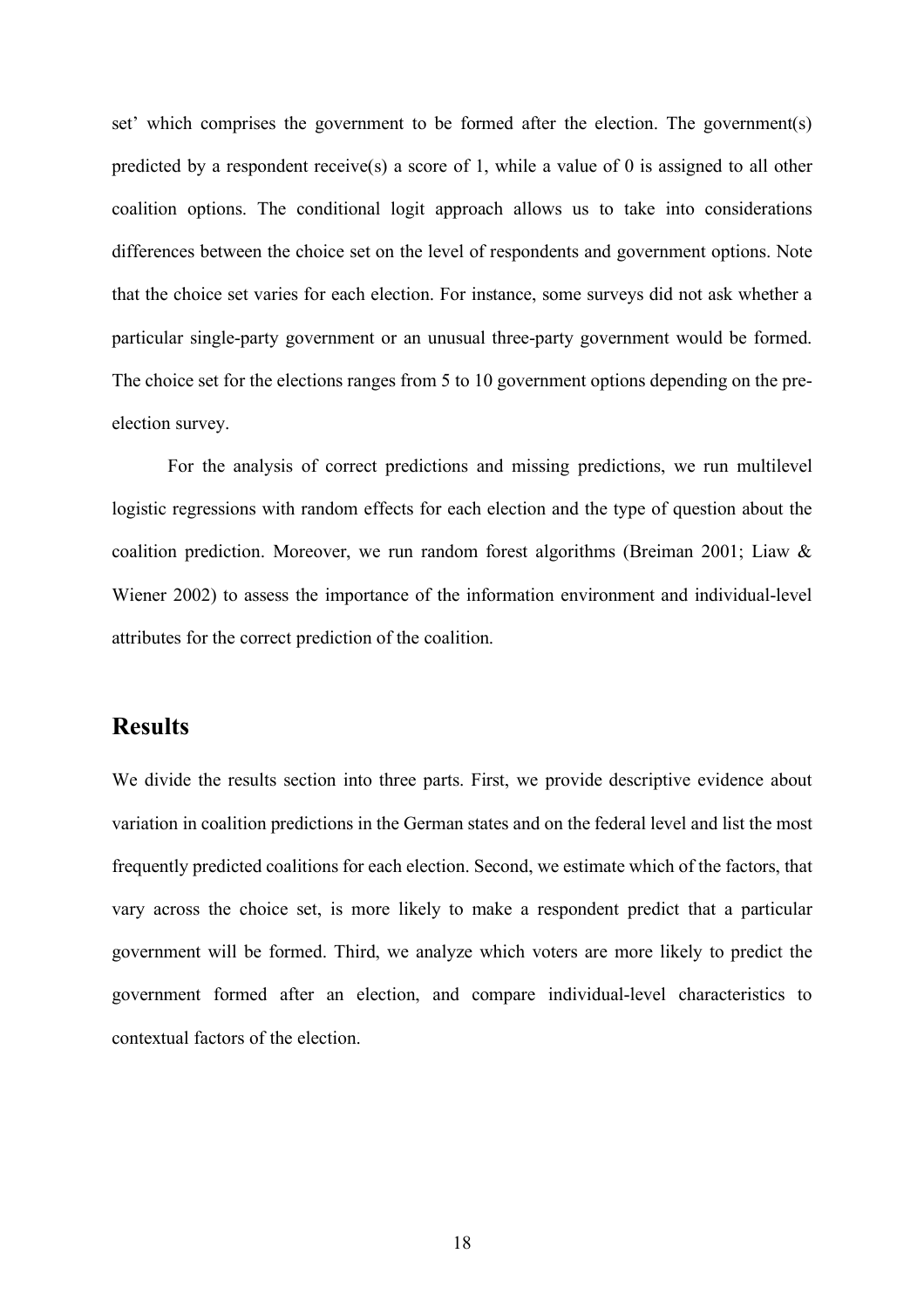#### *How often do voters get it right? Descriptive evidence*

First, we investigate how often voters predict the correct government. Figure 1 displays the accuracy of coalition expectations across the surveys in our sample i.e. the proportion of respondents whose predicted government also was the government formed after the election. As can be seen, there is wide variation in voter accuracy across the states, with almost 80 per cent of respondents correctly predicting the outcome in Mecklenburg-Western Pomerania in 2016 but only 3 per cent forecasting the Brandenburg government of 2014 accurately. Average responses across the states, even within the same state, vary substantially. At the very least, this implies that a purely individual level model i.e. one that models expectations only as a function of voter attributes (knowledge, motivation, and so on) is likely incomplete. A related point is that, for the most part, accuracy seems quite low – the samples have figures that are typically below 30 per cent.

*Figure 1: Percentage of correct coalition predictions in each election. The horizontal bars show 95 per cent bootstrapped confidence intervals based on 1,000 resamples with replacement.*

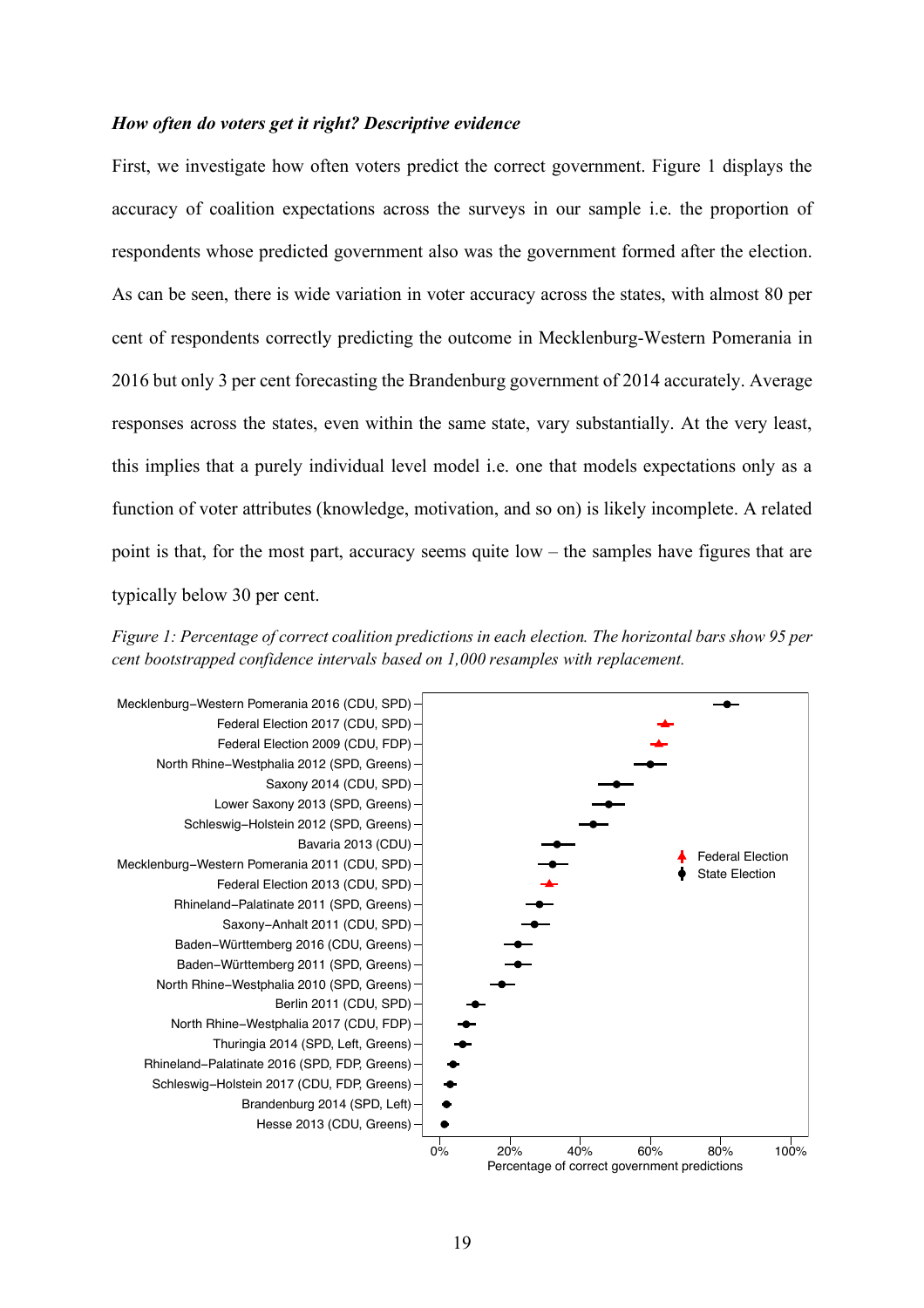Figure 2 displays the percentage of correct predictions, pooled for all state and federal elections. If more than one government prediction is permitted, the percentage of correct predictions lies at 17 per cent, and rises up to 28 per cent if we only consider respondents who made a single prediction. For the federal elections, we observe much higher proportions of correct predictions across all three measurements, ranging between 38 and 50 per cent. These high figures are driven by the elections in 2009 and 2017, in which more than six out of ten survey respondents predicted the correct coalition.

*Figure 2: Percentage of correct coalition predictions, pooled across all Land elections. The horizontal bars show 95 per cent bootstrapped confidence intervals based on 1,000 resamples with replacement.*



Figure 3 plots the three most frequent government predictions for each of the elections. In 36 per cent of the elections (8 out of 22) the most frequently predicted coalition was also formed after the election. In 5 out of 22 elections (22 per cent), the governments formed after the election was not part of the three most frequently predicted governments. In the federal elections of 2009 and 2017, the winning coalition was by far the most frequently predicted one, with differences of over 40 percentage points compared to the second most frequently predicted coalition. Overall, the descriptive statistics highlight that respondents' predictive ability is much lower for state, than for general elections. Moreover, we observe considerable differences across elections.<sup>6</sup>

 $6$  In SI Section C of we examine whether there are question wording effects.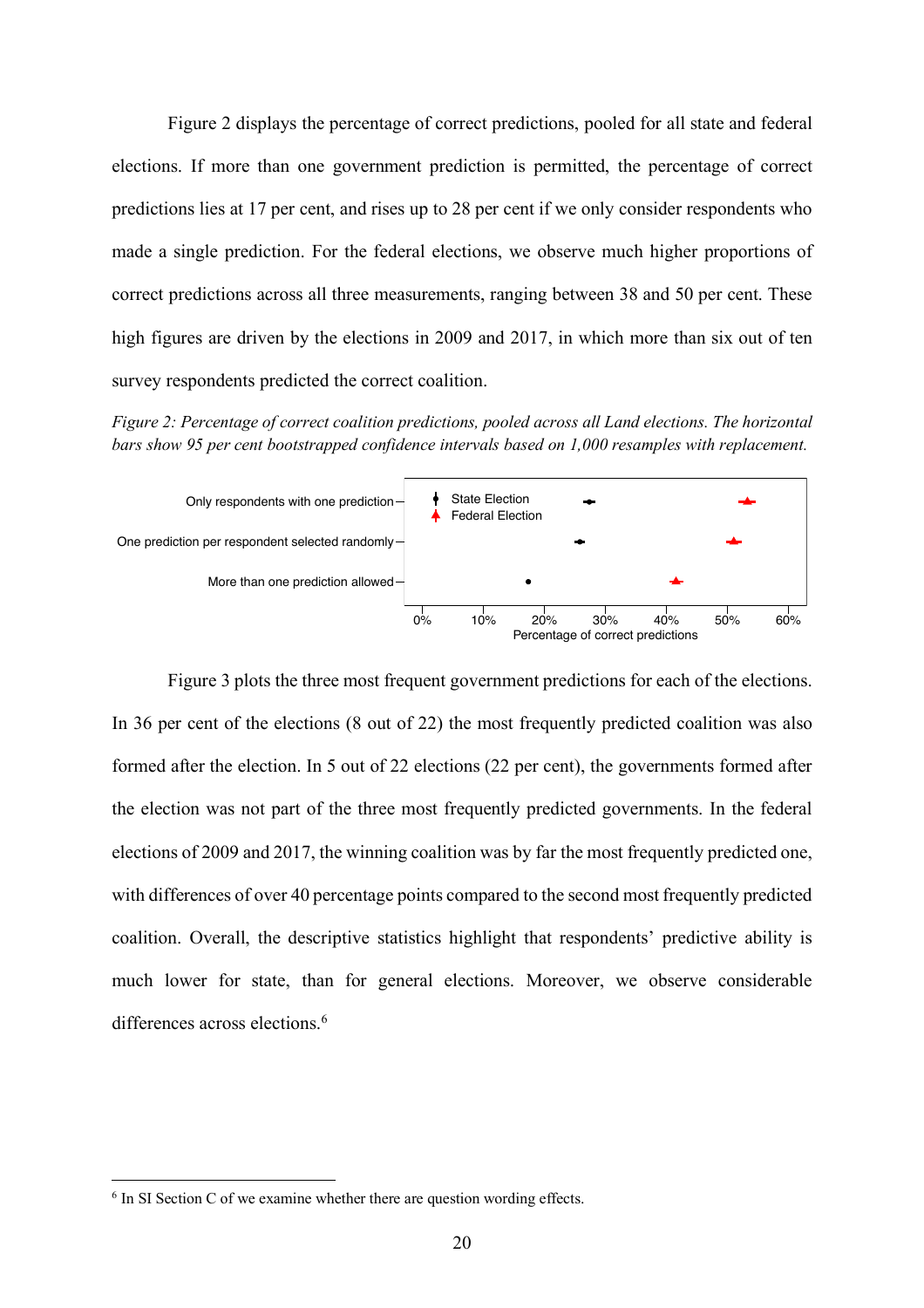*Figure 3: Proportions of the most frequently predicted governments for each election. Red triangles indicate the government formed after the election.*

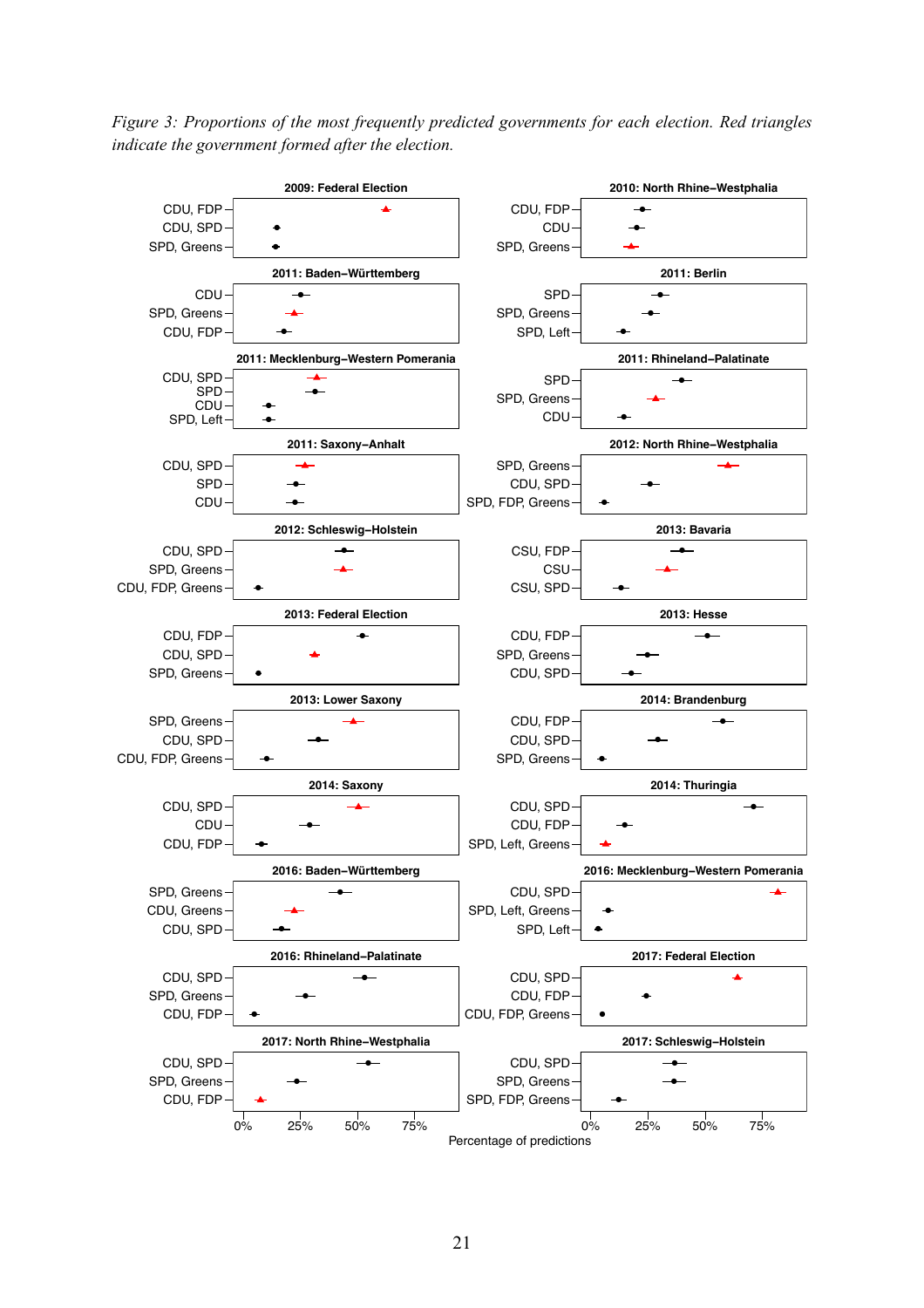#### *What drives coalition predictions?*

Next, we analyze which coalition of the choice set is more likely to be predicted as the government, using conditional logistic regressions. A positive (negative) coefficient indicates that a higher value of one dependent variable correlates with a higher (lower) chance of this option being selected by a respondent.7 First, we report results for all election surveys that contain the *Desired Government* variable. Figure 4 plots the coefficients and 95 per cent confidence intervals.8

*Figure 4: Predicting which government option is selected as the predicted government from the choice set of all governments. The coefficients are derived from 18 models, one for each election in the sample that includes information on the desired government.*



**Note***: If a confidence interval does not cross the dotted vertical lines at 0, the coefficient is statistically significant at the 95 per cent level.*

 <sup>7</sup> We standardise continuous variables by subtracting their means (at the relevant election) and dividing by two times their standard deviations (at the relevant election). This procedure makes it easier to compare the effects with the binary variables (Gelman, 2008).

<sup>8</sup> In these models we exclude *Incumbent Government* due to multicollinearity issues with *Coalition Signals in Newspapers.* Incumbent coalitions are naturally mentioned more often in news outlets than other possible governments.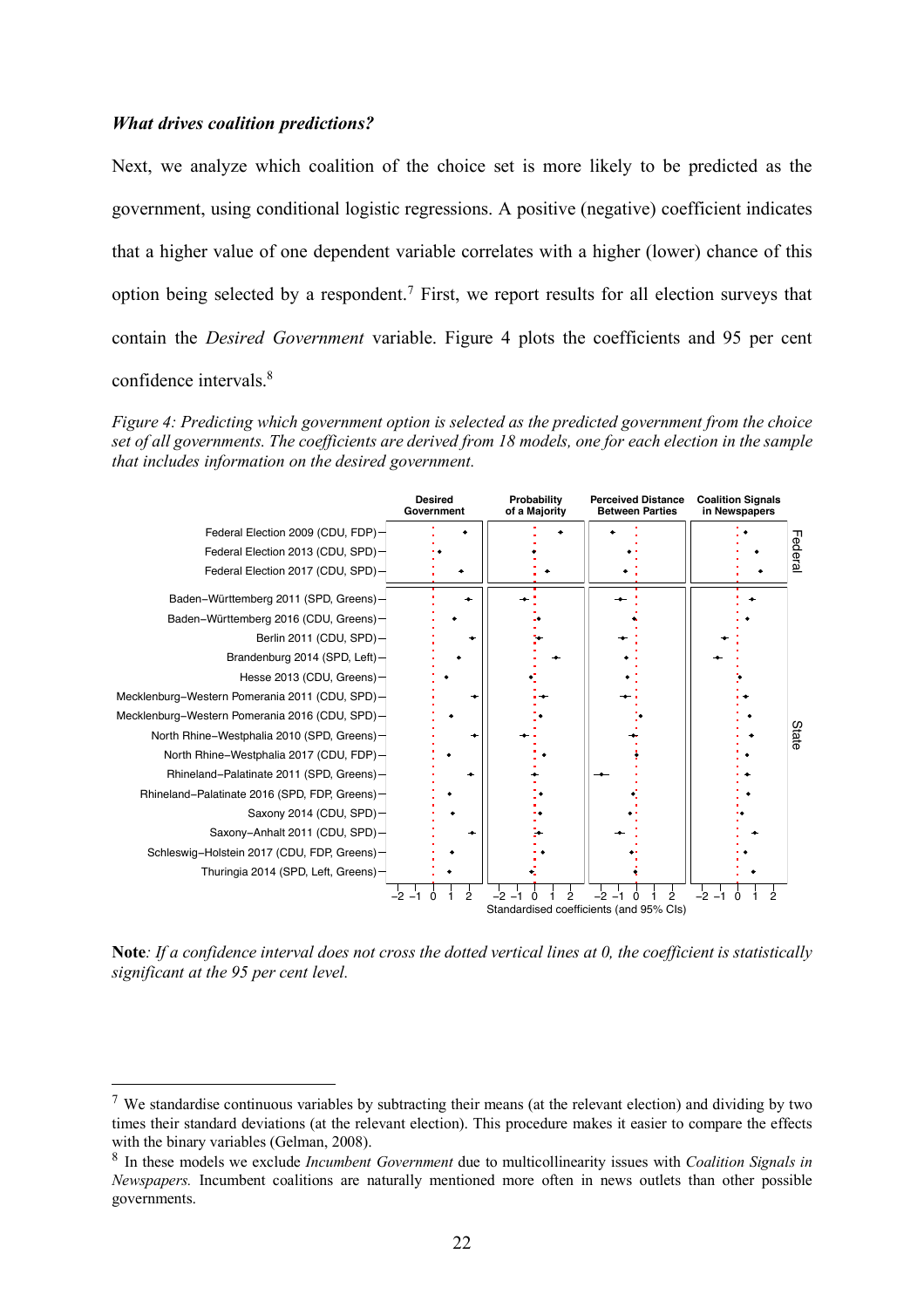The *Desired Government* variable (left-hand panel of Figure 4) is positive and statistically significant across *all* federal and state elections. The coefficients in the left-hand panel reveal that federal elections do not seem to have higher levels of wishful thinking than state elections. The main results stay the same when we use the measure of the ideological distance between the respondent and the respondents' ranking of the predicted government options as a measure of wishful thinking (Figure A 5). Using this variable, instead of the dummy measure of wishful thinking (*Desired Government*)*,* increases the number of elections from 18 to 22.9 A larger distance between the respondent and the government option has the expected negative (and statistically significant) coefficient in 20 out of 22 elections, offering further support for wishful thinking dynamics in coalition formation expectations. This is a pattern consistent with the findings of earlier studies that focused on the individual level drivers of voter predictions.

Turning to the *Probability of Majority* (second panel), 10 out of 18 elections show the expected positive coefficients. In those elections, respondents were more likely to predict a government with a higher probability of having a majority of seats. Looking at our measure of the perceived *Ideological Distance Between the Parties*, we observe a negative and significant effect in all but two elections (third panel). Respondents usually do not predict a government consisting of parties they perceive as ideologically distant. Finally, *Coalition Signals in Newspapers* (right-hand panel) variable has the expected positive coefficient in all but two elections. Given that the measure of coalition signals, derived from the automated analysis of newspaper coverage, contains some noise, the significant coefficients across almost all elections can be seen as conservative estimates of the impact of pre-electoral coalition signals

 <sup>9</sup> The following election studies do not contain the *Desired Government* variable but include the items necessary to construct the absolute distance between respondent's left-right position and the average left-right position of the government option: Bavaria 2013; North Rhine-Westphalia 2012; Schleswig-Holstein 2012; Lower Saxony 2013. Only in Bavaria in 2013 (only single-party government) does the coefficient fail to reach statistical significance.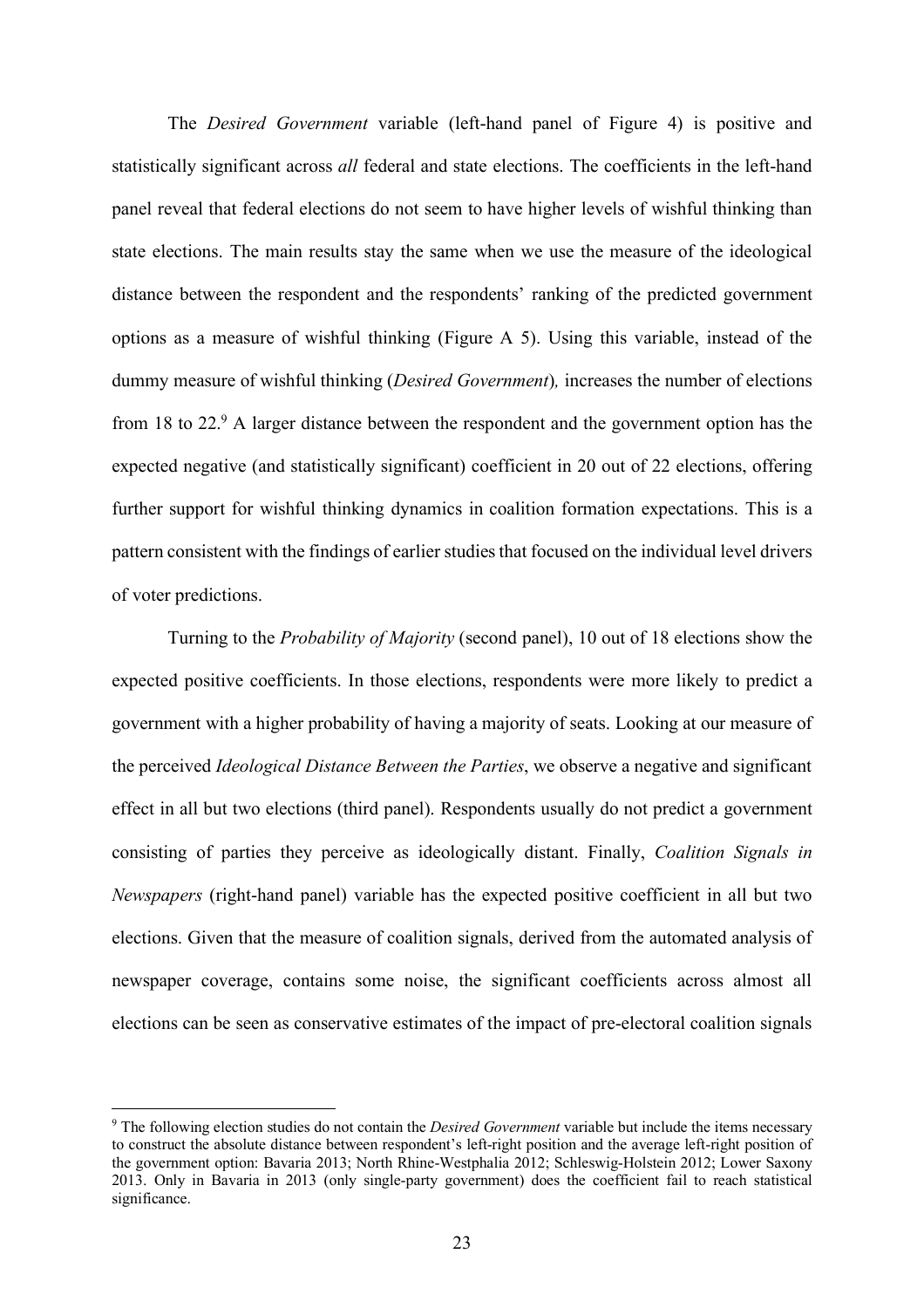on coalition prediction. Overall, these results offer strong support that wishful thinking, a rational assessment of arithmetically realistic coalitions, parties' coalition signals in the media, as well as perceived ideological distances exert an influence on coalition predictions.

The result that the probability of achieving a majority has a negative coefficient in four of the 18 elections is slightly puzzling and may point to the existence of an interaction between chance and willingness to form a coalition. That is, some of the government combinations might have a mathematical majority of seats but are very unlikely to form.<sup>10</sup> To explore this possibility we created a measure of the willingness to form a coalition. We count the occurrences of coalitions following all 106 land elections between 1990 and 2017 (see SI Section I). Coalitions that have been formed after at least five elections are coded as "common" options that demonstrate that parties are willing to form a joint government on the state level. Six of our government options are coded as commonly occurring coalitions. We interact this measure with the standardised measure of probability of majority and report the coefficients for all models in Figure A 7. Unsurprisingly, previously formed coalitions on the state level are more likely to be predicted by respondents. The interaction between common coalitions and the probability of having a majority has a statistically significant negative coefficient in just one election (Saxony-Anhalt 2011), suggesting that respondents are indeed more likely to predict coalitions that have a high probability of obtaining a majority of seats *and* have been formed in the past.<sup>11</sup>

#### *Individual and context-specific explanations for accurate predictions*

Meffert et al.'s (2011) study shows that various individual-level variables influence the accuracy of electoral expectations. Our harmonized dataset of election studies enables us to go

 <sup>10</sup> We thank one of our anonymous reviewers for raising this point.

 $11$  In SI Section F and G, we report and interpret the coefficients for aggregated models for all federal and state elections. The direction of coefficients corresponds to the evidence from the election-specific analyses.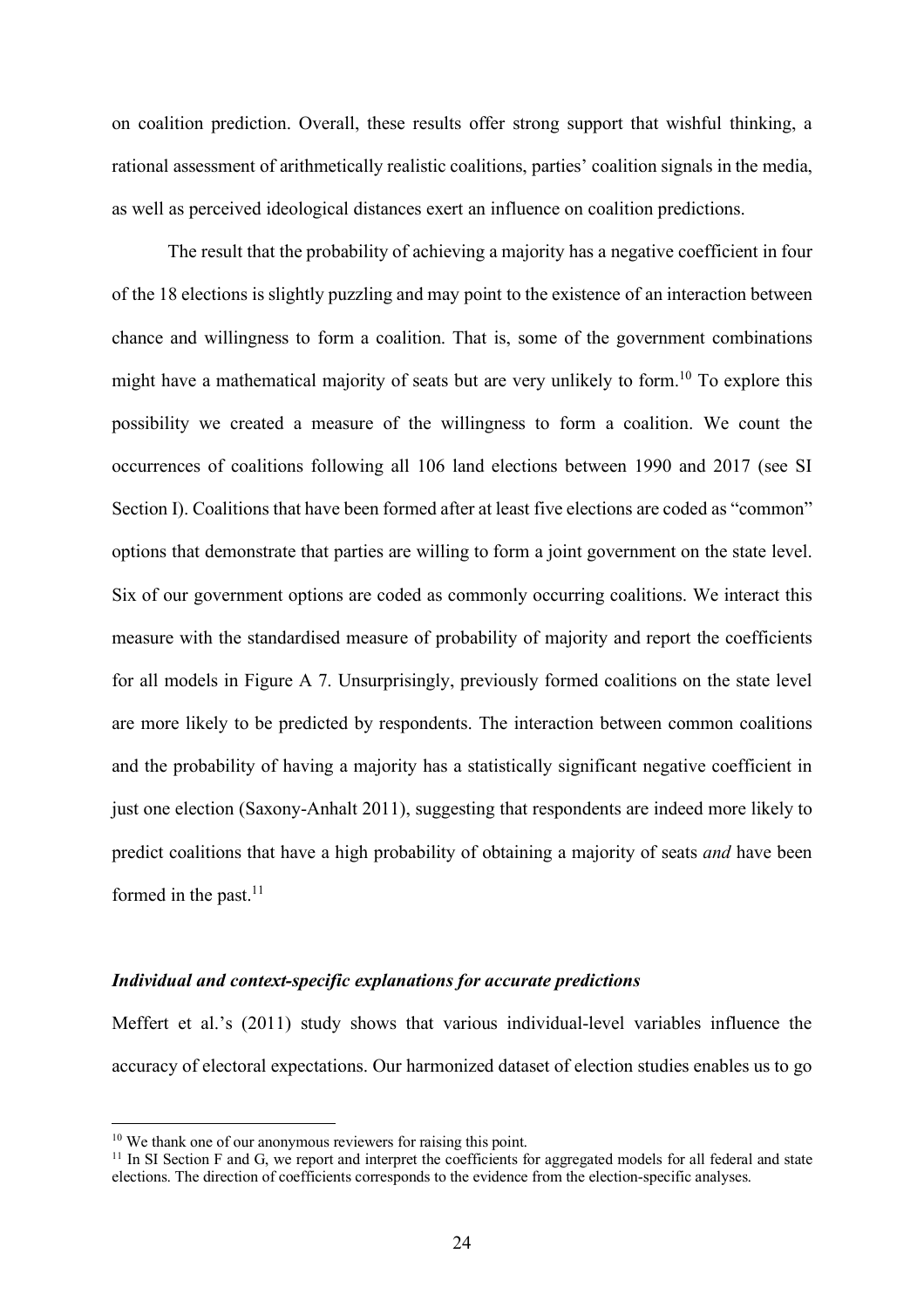beyond individual-level factors and include election-specific variables which capture the informational context facing voters. We run logistic regressions with a binary dependent variable that takes the value 1 (0) if the predicted coalition equals (does not equal) the coalition formed after an election. As noted above in our discussion of H0, we include standard *Interest in the Election* (as a continuous variable ranging from 0 to 4), *Education* (a binary variable coded 1 for Abitur or higher), *Age* (6 category variable), *Gender* and *Income* (a continuous variable ranging from 0 to 10). The contextual variables are the *Wishful thinking* dummy, the *Probability of a Majority* for the predicted coalition, whether the selected option was the *Incumbent* government, and the *Type of Election* (federal vs. state election). We also add *Pedersen's Volatility Index* (Pedersen 1979), measured using the aggregated opinion polls, to capture volatility and uncertainty prior to an election (H5 above). Higher values imply more vote switching between parties, which should decrease the accuracy of predictions. In the main analysis, we only focus on respondents who made exactly one prediction but our results remain similar when we also include the respondents who made more than one prediction although the overall accuracy of predictions decreases, suggesting that respondents who make more than one prediction might be either guessing or answering the survey item randomly.

Model 1 of Table 3 presents a baseline model that only includes measures of the individual-level characteristics of respondents. Wishful thinking (*Desired Government*) has the expected negative coefficient: respondents who select their preferred government as the coalition that will form are less likely to predict the correct coalition. We also observe that respondents with lower levels of education (i.e. *no A-Levels (Abitur)*) are less likely to make a correct prediction, and that male respondents are somewhat more likely to predict the correct coalition outcome. The coefficients for the remaining variables are small and insignificant.

Only considering contextual factors (Model 2) results in more substantive findings with better explanatory power. In general, we find that predictive accuracy in a *State Election* is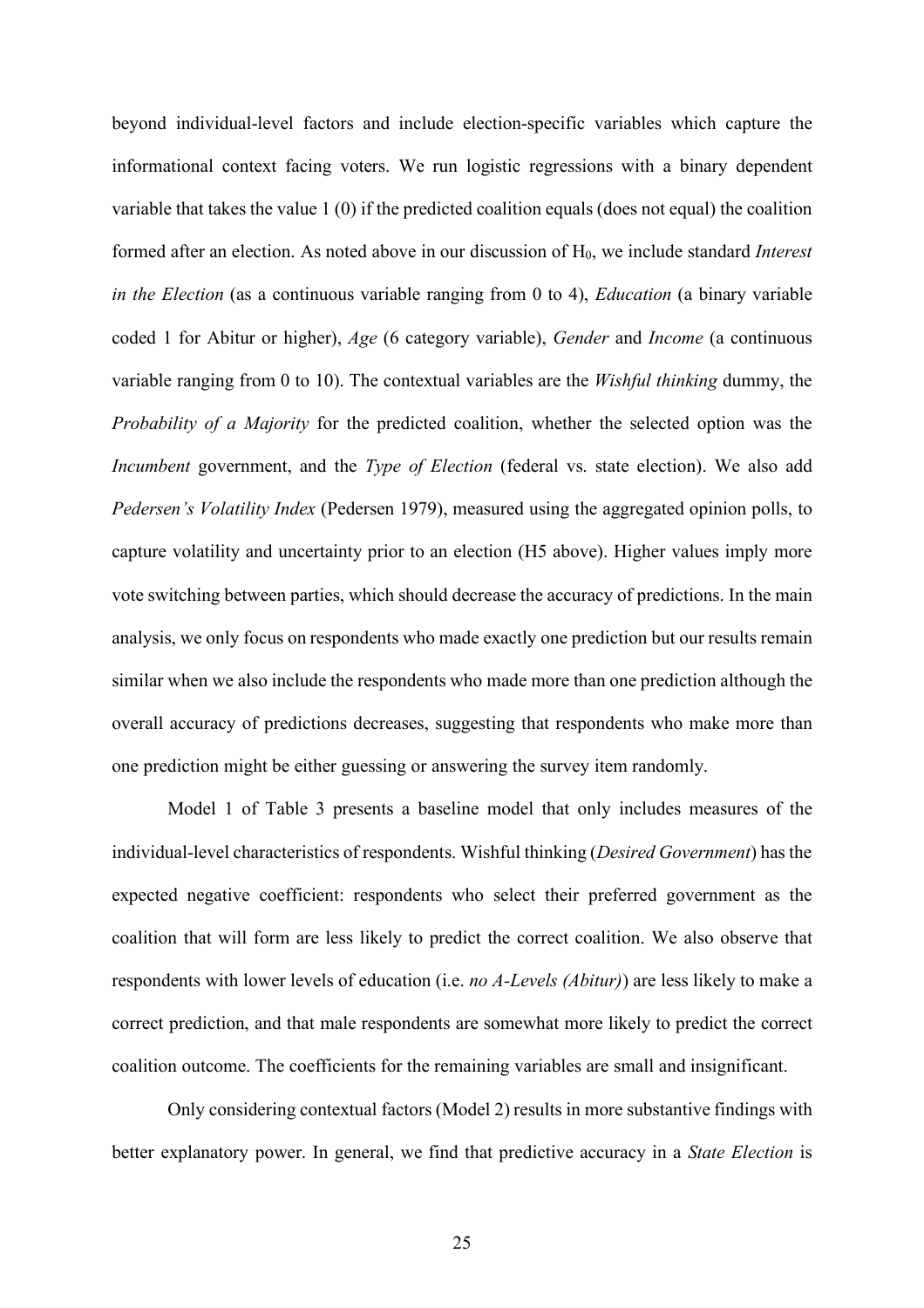substantively and significantly lower than in federal elections.<sup>12</sup> When a coalition option is selected that has a larger *Probability of a Majority* of seats (as forecast in opinion polls), the prediction is, not surprisingly, much more likely to be correct. On the other hand, when *Incumbent* coalitions are chosen, we observe a negative coefficient. Importantly, the goodness of fit statistics of the contextual model outperform the individual-level regression model. Combining the individual and contextual variables (Model 3) does not change most coefficients for the contextual variables, but *Desired Government* changes to a positive coefficient once we include *Probability of Majority* in the regression model. Models 3 and 4 remove the random effects for each election, but add the election-specific measure of volatility (*Pedersen's Volatility Index*) instead, which has the expected negative coefficient: the more uncertainty and volatility before an election – estimated through the expected changes in vote shares between parties – the less likely a respondent predicts the correct coalition.13 Model 4 repeats Model 3 but also includes respondents who predicted more than one government. While it increases the number of observations, the substantive conclusions remain unchanged.

<sup>&</sup>lt;sup>12</sup> A pattern that is consistent with an explanation in which state elections are seen as "second-order" (Reif and Schmidt, 1980).

<sup>&</sup>lt;sup>13</sup> In Section E of the appendix we assess the drivers of "Don't know" responses.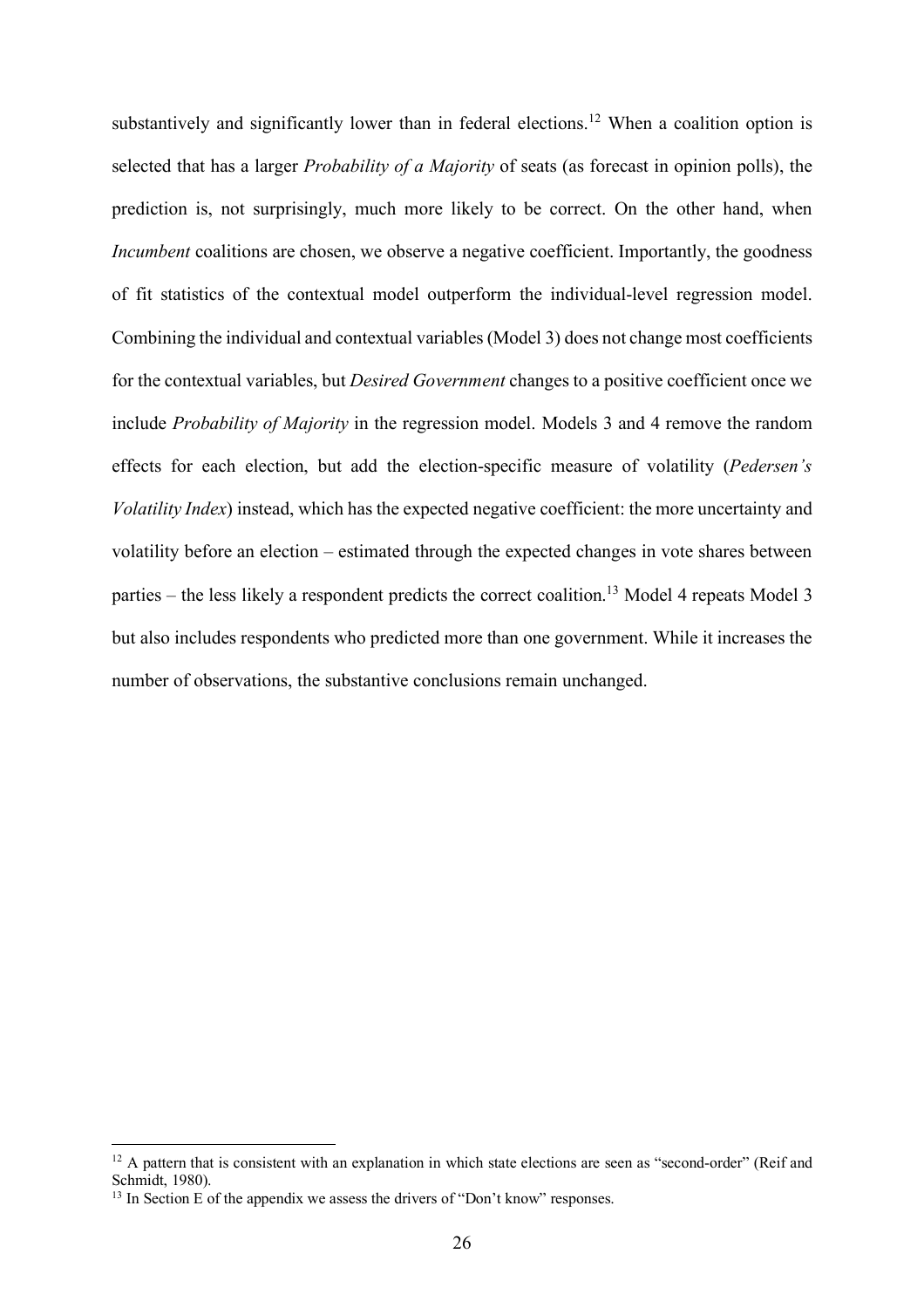|                                                                    | Model 1    | Model 2    | <b>Model 3</b> | Model 4        |
|--------------------------------------------------------------------|------------|------------|----------------|----------------|
| Desired Government                                                 | $-0.12*$   |            | $0.32***$      | $0.20***$      |
|                                                                    | (0.05)     |            | (0.06)         | (0.04)         |
| Interest in the Election: Not much (ref.: No interest at all)      | 0.08       |            | 0.02           | 0.01           |
|                                                                    | (0.11)     |            | (0.14)         | (0.06)         |
| Interest in the Election: Medium                                   | 0.03       |            | 0.05           | 0.02           |
|                                                                    | (0.10)     |            | (0.13)         | (0.06)         |
| Interest in the Election: Strong                                   | 0.04       |            | 0.06           | 0.12           |
|                                                                    | (0.11)     |            | (0.13)         | (0.07)         |
| Interest in the Election: Very strong                              | 0.14       |            | $-0.00$        | 0.09           |
|                                                                    | (0.12)     |            | (0.15)         | (0.08)         |
| Education: No A-Levels                                             | $-0.20***$ |            | 0.12           | 0.06           |
|                                                                    | (0.06)     |            | (0.07)         | (0.05)         |
| Gender: Female                                                     | $-0.11*$   |            | $-0.10$        | $-0.01$        |
|                                                                    | (0.05)     |            | (0.06)         | (0.04)         |
| Age: 26-35 (ref.: 18-25)                                           | $-0.32**$  |            | $-0.27*$       | $-0.04$        |
|                                                                    | (0.10)     |            | (0.12)         | (0.07)         |
| Age: 36-45                                                         | $-0.20$    |            | $-0.12$        | $-0.04$        |
|                                                                    | (0.10)     |            | (0.12)         | (0.07)         |
| Age: 46-55                                                         | $-0.16$    |            | $-0.16$        | $-0.04$        |
|                                                                    | (0.10)     |            | (0.12)         | (0.07)         |
| Age: 56-65                                                         | $-0.14$    |            | $-0.14$        | 0.02           |
|                                                                    | (0.10)     |            | (0.12)         | (0.08)         |
| Age: 66 and older                                                  | $-0.14$    |            | $-0.17$        | $-0.10$        |
|                                                                    | (0.10)     |            | (0.13)         | (0.08)         |
| Income Government                                                  | 0.01       |            | $-0.03$        | $-0.01$        |
|                                                                    | (0.02)     |            | (0.03)         | (0.02)         |
| Prediction Question: Coalitions - Continuous (ref.: Coa. - Binary) | $-2.53$    | $-0.17$    |                |                |
|                                                                    | (1.52)     | (2.14)     |                |                |
| Prediction Question: Government Parties - Binary                   | $-1.50$    | 1.72       |                |                |
|                                                                    | (1.54)     | (2.12)     |                |                |
| Probability of a Majority                                          |            | $5.21***$  | $4.79***$      | $2.80***$      |
|                                                                    |            | (0.12)     | (0.12)         | (0.05)         |
| Incumbent Government                                               |            | $-0.34***$ | $-0.39***$     | $0.30***$      |
|                                                                    |            | (0.08)     | (0.08)         | (0.05)         |
| <b>State Election</b>                                              |            | $-2.23$    | $-1.81***$     | $-1.08***$     |
|                                                                    |            | (1.20)     | (0.09)         | (0.05)         |
| Pedersen's Volatility Index                                        |            |            | $-0.16***$     | $-0.04***$     |
|                                                                    |            |            | (0.01)         | (0.01)         |
| Number of Predicted Coalitions by Respondent                       |            |            |                | $-0.04***$     |
|                                                                    |            |            |                | (0.01)         |
| <b>AIC</b>                                                         | 9334.17    | 6319.00    | 6625.91        | 18941.56       |
| <b>BIC</b>                                                         | 9455.09    | 6369.72    | 6761.05        | 19103.31       |
| Log likelihood                                                     | $-4650.08$ | $-3152.50$ | $-3293.95$     | $-9450.78$     |
| Num obs.                                                           | 9073       | 10352      | 9073           | 24041          |
| Num groups: Election                                               | 18         | 18         |                |                |
| Num groups: Coalition Prediction Question                          |            |            | 3              | $\mathfrak{Z}$ |
|                                                                    |            |            |                |                |

*Table 3: Predicting correct government formation*

\*\*\*p < 0.001;  $*$ \*p < 0.01;  $*$ p < 0.05

The last question relates to the relative importance of information context and respondent-level characteristics. The model fit statistics in Table 3 suggest that individual-level variables do not add much explanatory power. The AIC and BIC values are much lower in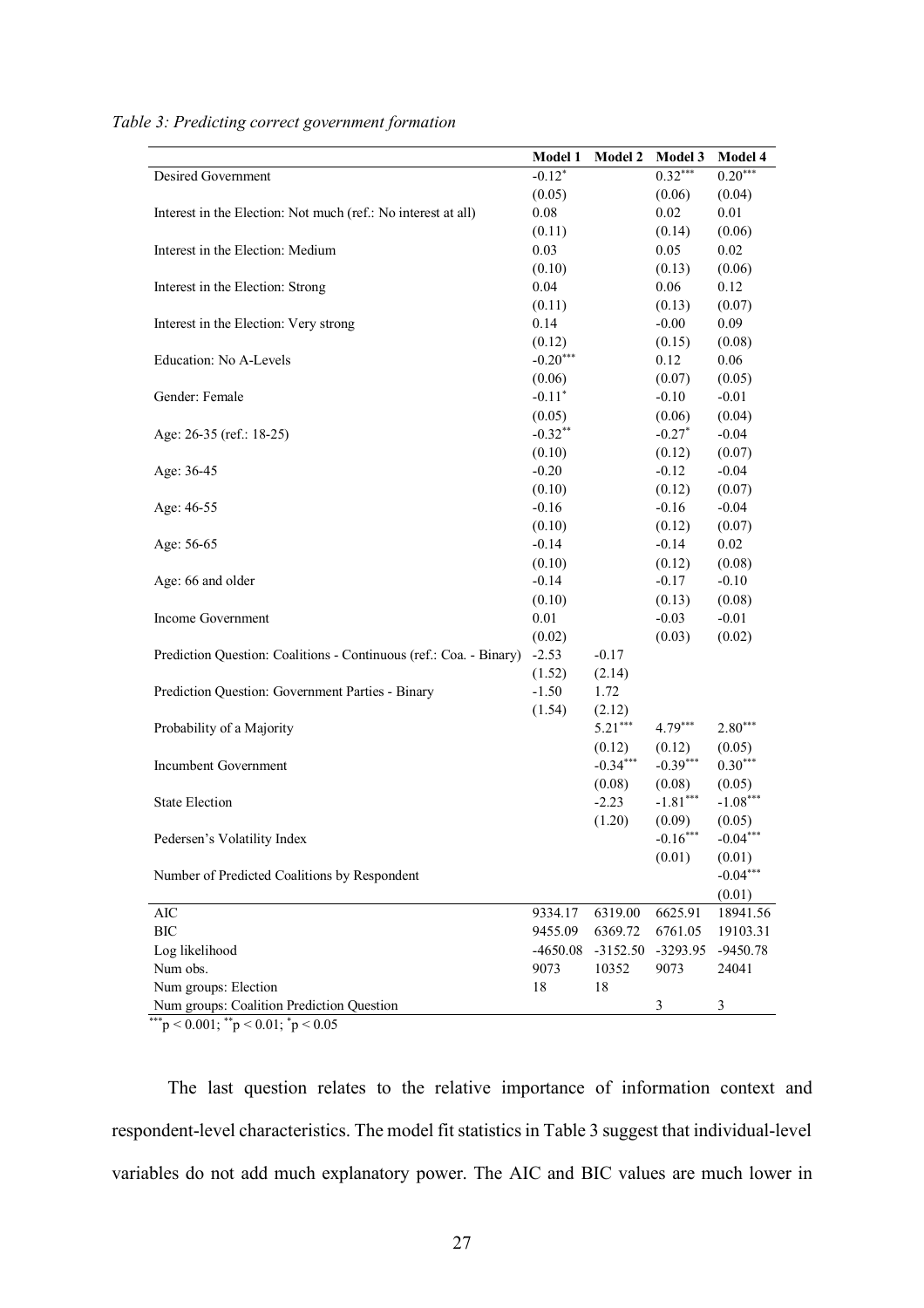Model 2 than in Model 1. This suggests that contextual factors and variables relating to the government options have more explanatory power when it comes to correctly predicting coalition outcomes. In addition, we measure the relative importance of the explanatory variables using a random forest. Random forest algorithms estimate hundreds of classification trees to identify the variables that help to correctly predict a binary outcome (for a recent application to vote choice see Elkink et al. 2020). Our outcome of interest is whether or not a respondent predicted the coalition formed after the election. We run 1,000 decision trees and estimate the mean decrease in accuracy for each independent variable. Higher values imply that leaving out a variable reduces the predictive accuracy and thus suggests a higher importance.

Figure 5 reports the results from the random forest model. Model 1 uses the "Desired coalition" dummy as an indicator of wishful thinking. In Model 2 we use the left-right distance between a respondent and the selected government as an alternative measure of "wishful thinking". We only include respondents who made a single coalition prediction. The results highlight that the *Probability of a Majority* and whether a coalition was the *Incumbent Government* are the two most important variables for correct predictions. The election ID, party system volatility, and the election type (federal vs. state election) also increase the mean accuracy across the decision trees. The left-right distance between the respondent and the coalition in Model 2 has a higher importance than the "wishful thinking" dummy in Model 1. Importantly, the individual-level variables do not contribute much to the predictive accuracy. *Age*, *Income*, *Interest in the Campaign*, the variables measuring *Wishful Thinking*, *Gender*, and *Education* are usually the least important variables in the random forest algorithms. The regression results and the random forest classification both highlight that the information environment (contextual and coalition-specific variables) is a much better predictor than attributes of the respondents.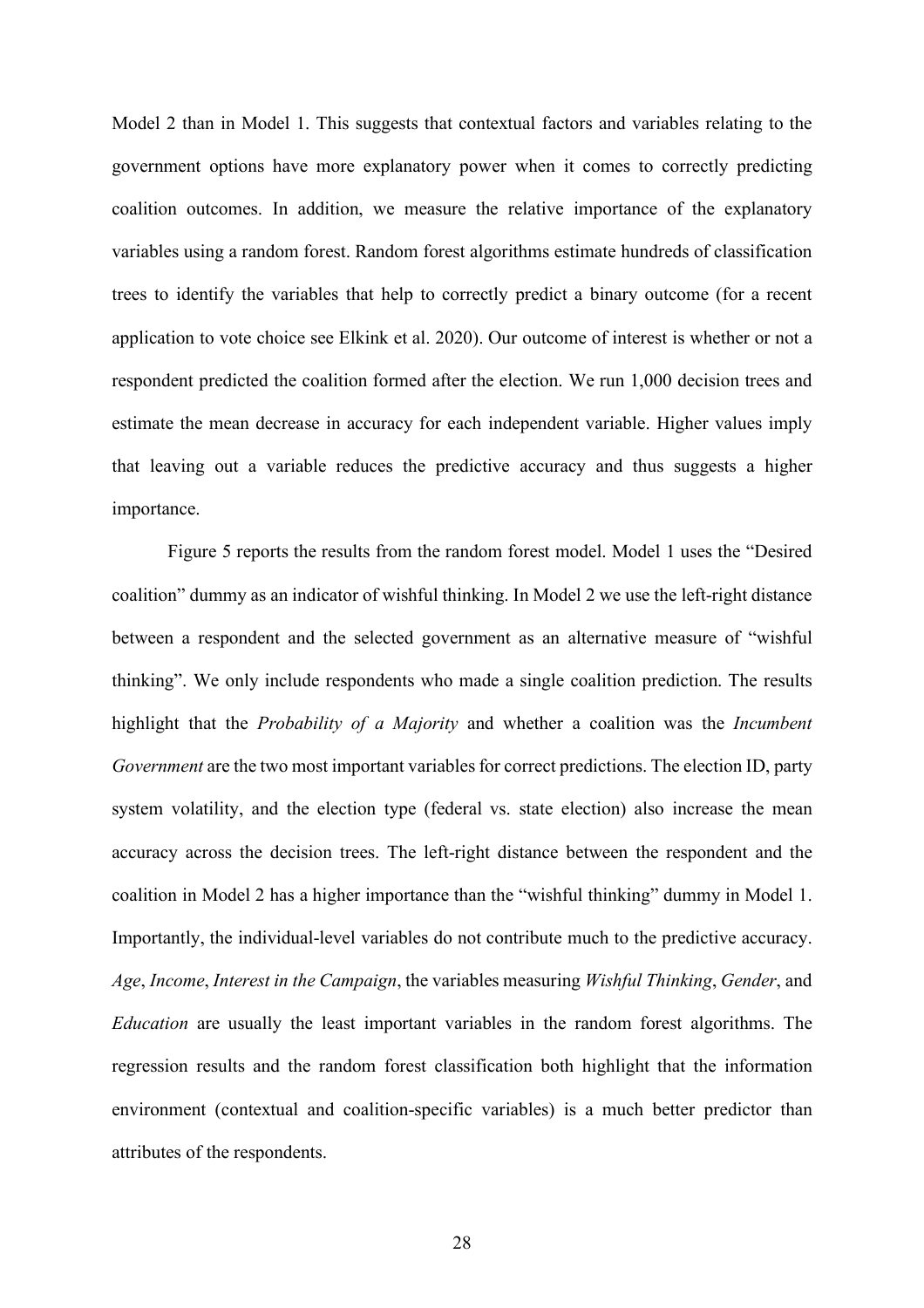*Figure 5: Relative variable importance in random forest models*



# **Discussion**

A voter's ability to look to the future and choose between alternative possible governments is fundamental to our conception of representative democracy and responsible government. But the choice between alternatives is not always clear cut, especially in multi-party systems ,where an ability to forecast election outcomes accurately is also relevant to models of voter choice. Patterns of political participation are shaped, amongst other things, by voters' expectations. Who a voter casts a ballot for, or to which party the voter chooses to donate money or for which party a voter decides to volunteer for at election time can be swayed by who the voter thinks will win power. Significant numbers of voters are strategic (Downs 1957; Cox 1997) and an ability to accurately predict election outcomes is key to their vote choice.

Searles et al. (2018) make an even broader point when they note that "false electoral predictions can undermine the perceived legitimacy of institutions and officials by affecting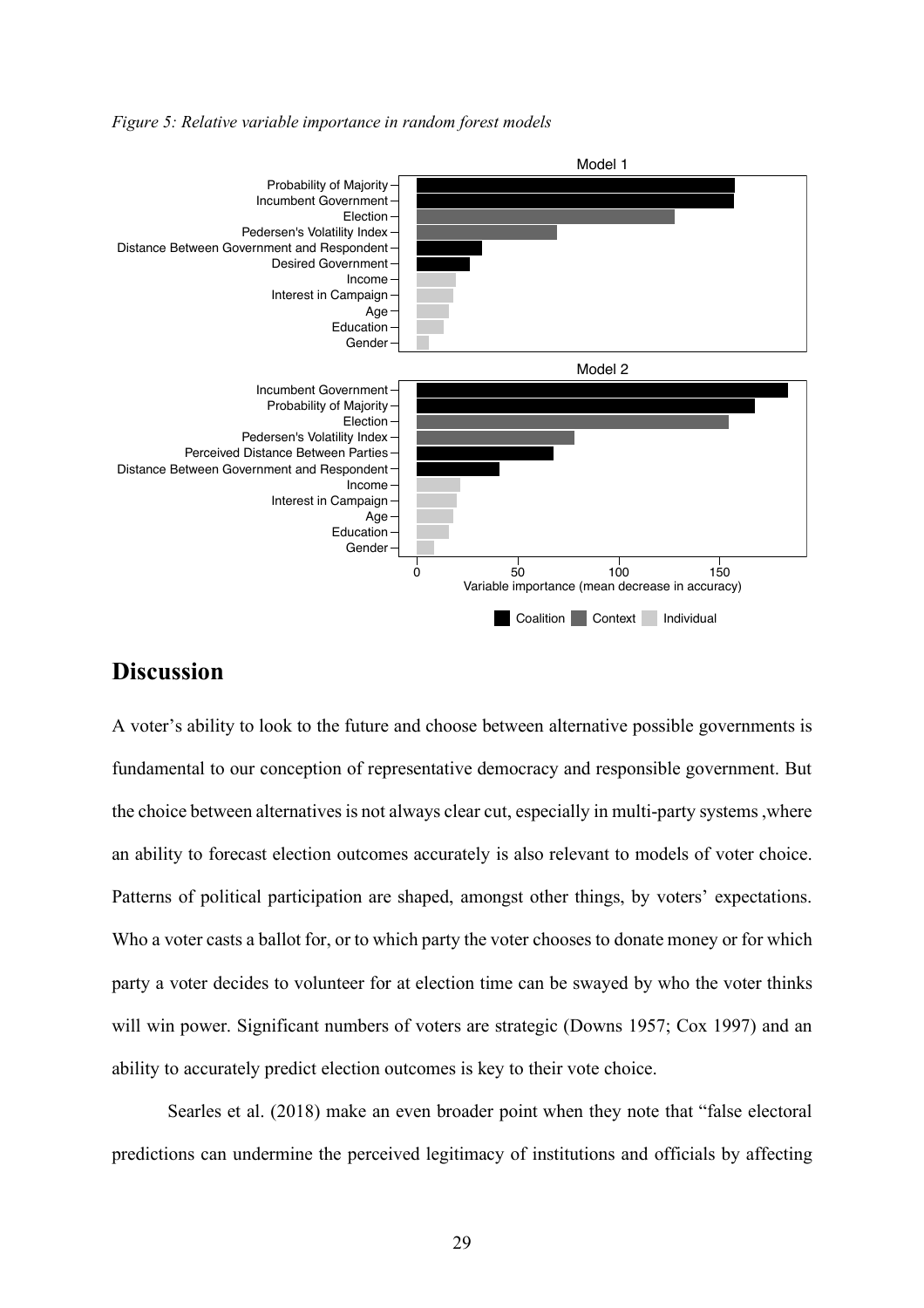whether electoral losers perceive their defeat as legitimate" (Searles et al. 2018: 889), with all that implies for someone's willingness to support opposition tactics within the legislature. Within the context of multi-party politics and coalition formation it is likely that voters are accustomed to a complicated relationship between election results and government formation. Nevertheless, if the government which results from an election ends up being unanticipated it is straightforward to expect that voters can question the system of how governments are formed. There are, then, broad consequences both for individual political action and, potentially also for governmental legitimacy, within voter expectations.

In terms of our results, we find that the predictability of alternative future governments varies significantly across multi-party systems. For example, arithmetically impossible coalitions or coalitions of ideologically distant parties are much less likely to be chosen as the predicted government. As previous work has shown, individual level attributes (e.g. education) are consequential, even though the strength of the relationship often depends on the modeling choice and selection of control variables. Second, we show the main drivers of the accuracy of voter predictions are related to the information context in which voters are embedded rather than individual level attributes themselves. There are simply some settings in which voters find it easier to form expectations than others and we can characterize these settings in terms of information availability and stability of the information environment. For example, the availability of opinion poll information has an effect as voters take parties' standing in the polls into consideration when predicting the government. Similarly, pre-election coalition discussions (more specifically media coverage of those discussions) are also seen to influence voter expectations.

This last point is consistent with a broad view of a "rational public' i.e. one that uses information in reasonable ways to draw reasonable conclusions about a political situation and act accordingly. This, in itself, is encouraging news for models which consider strategic voting in coalition contexts. On the other hand, the degree of error in voter predictions is such as to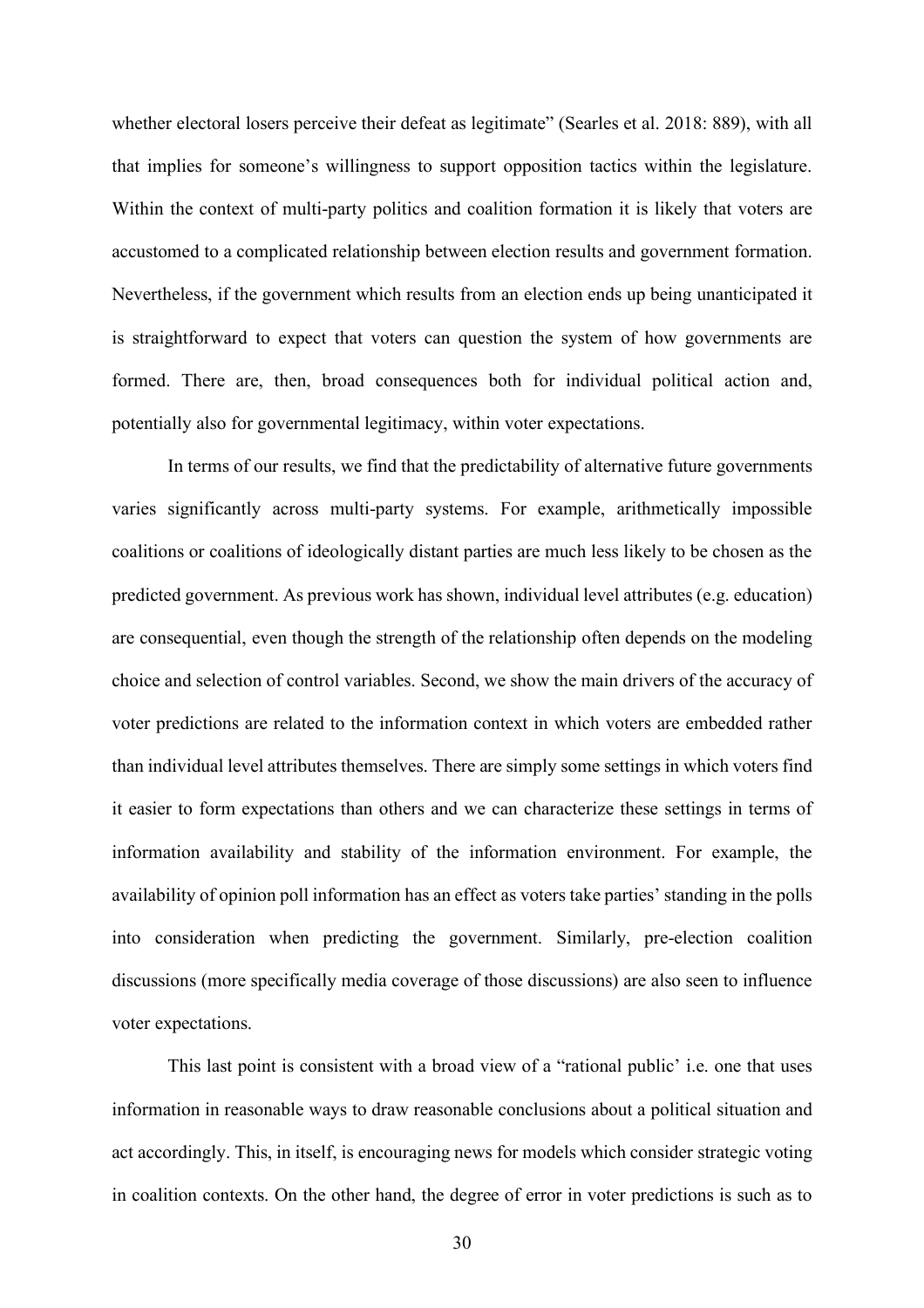cast doubt on the extent to which voters are able to accurately predict which government they are voting *for*. After all, we do also find considerable error in voter predictions. There is, for example, strong and robust evidence of "wishful thinking" when predicting which government will form and this is consistent, as we noted, with previous work. Voters are clear about which party they are voting for, and it may be still clear which parties and government they are voting against, but the evidence here shows that voters find it easier to know what they are voting for under some circumstances rather than others. That point is not so much a contribution to the literature on voter incompetence – after all, our main hypotheses speak to how voters respond to information – so much as a recognition that, sometimes, politics is hard to predict.

This paper examined sub-national elections in a highly consolidated, prosperous democracy, one with a traditionally stable party system (the recent rise of the AfD aside). But even here, we find that highly educated and interested voters, often find it difficult to forecast election outcomes. Extending the results to other national contexts may reveal the depth of this challenge in less auspicious settings. Overall, the paper underscores the importance of high quality information (e.g. opinion polls, extensive newspaper coverage) in the democratic process.

## **References**

- Aldrich, J.H., Blais, A. & Stephenson, L.B. (2018). *The many faces of strategic voting: Tactical behavior in electoral systems around the world*. Ann Arbor: University of Michigan Press.
- Armstrong, D.A. & Duch, R.M. (2010). Why can voters anticipate post-election coalition formation likelihoods? *Electoral Studies*, *29*(3): 308–315.
- Bargsted, M.A. & Kedar, O. (2009). Coalition-targeted Duvergerian voting: How expectations affect voter choice under proportional representation. *American Journal of Political Science*, *53*(2): 307–323.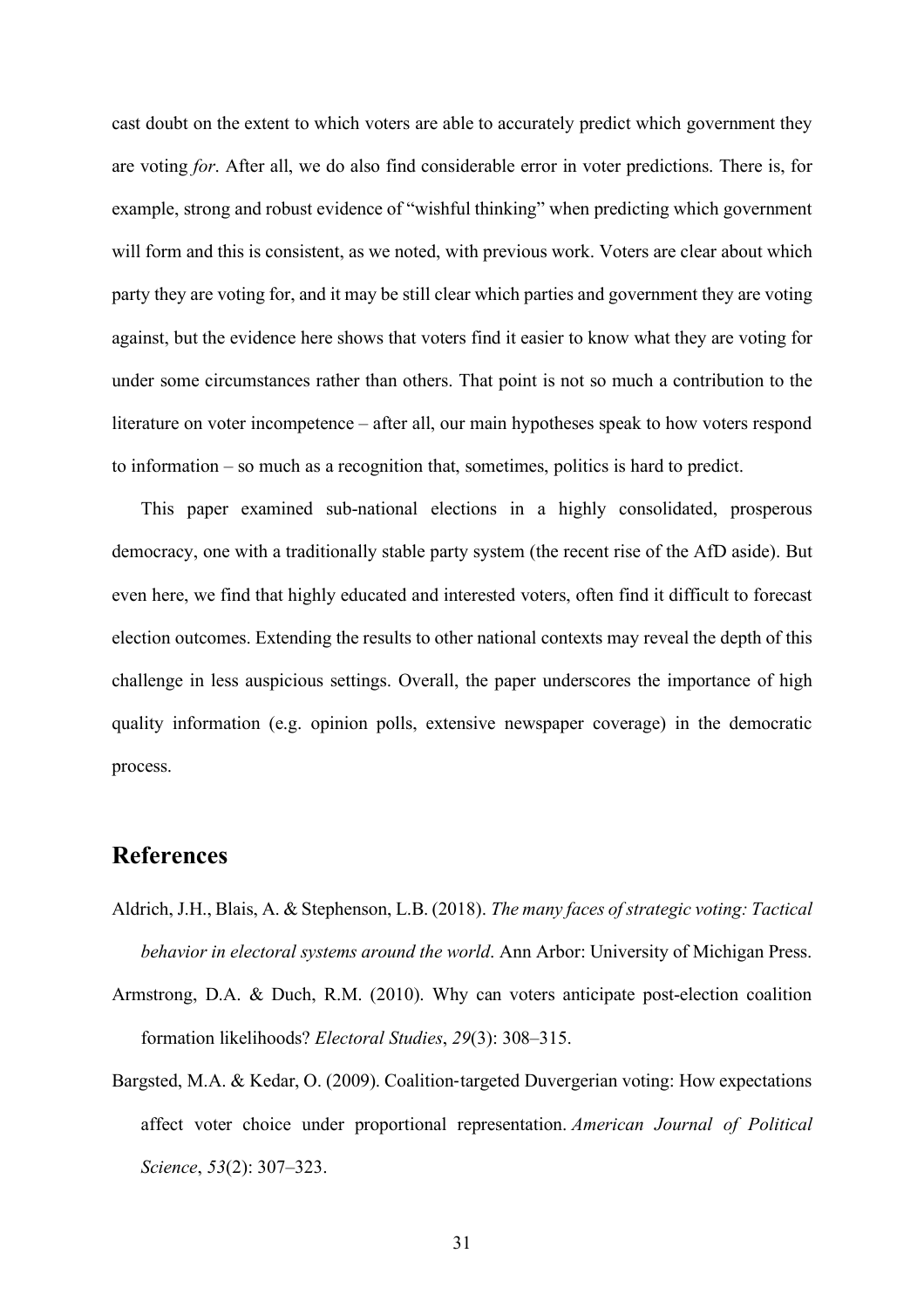- Bender, A. & Bauer, A. (2018). coalitions: Coalition probabilities in multi-party democracies. *Journal of Open Source Software, 3*(23): 606.
- Benoit, K., Watanabe, K., Wang, H., Nulty, P., Obeng, A., Müller, S. & Matsuo, A. (2018). quanteda: An R package for the quantitative analysis of textual data. *Journal of Open Source Software, 3*(30): 774*.*
- Best, V. (2015). *Koalitionssignale bei Landtagswahlen: Eine empirische Analyse von 1990 bis 2012.* Baden-Baden: Nomos.
- Blais, A., Aldrich, J.H., Indridason, I.H. & Levine, R. (2006). Do voters vote for government coalitions? Testing Downs' pessimistic conclusion. *Party Politics*, *12*(6): 691–705.
- Bowler, S., Karp, J.A. & Donovan, T. (2010). Strategic coalition voting: Evidence from New Zealand. *Electoral Studies*, *29*(3): 350–357.
- Bowler, S., Bräuninger, T., Debus, M. & Indridason, I.,H. (2016). Let's just agree to disagree: Dispute resolute mechanisms in coalition agreements. *The Journal of Politics, 78*(4): 1264– 1278.
- Bowler, S., Gschwend, T. & Indridason, I.H. (2020). Coalition policy perceptions. *The Journal of Politics 82*(4): 1458–1473.
- Bowler, S., McElroy, G. & Müller, S. (2018). Voter preferences and party loyalty under cumulative voting: Political behaviour after electoral reform in Bremen and Hamburg. *Electoral Studies 51*: 93–102.
- Bräuninger, T., Debus, M., Müller, J. & Stecker, C. (2020). *Parteienwettbewerb in den deutschen Bundesländern.* 2nd edition. Wiesbaden: Springer VS.
- Breiman, L. (2001). Random forests. *Machine Learning 45*(1): 5–32.
- Cox, G. (1997). Making votes count. Strategic coordination in the world's electoral systems. Cambridge: Cambridge University Press.
- Debus, M. (2009). Pre-electoral commitments and government formation. *Public Choice*, *138*(1–2): 45–64.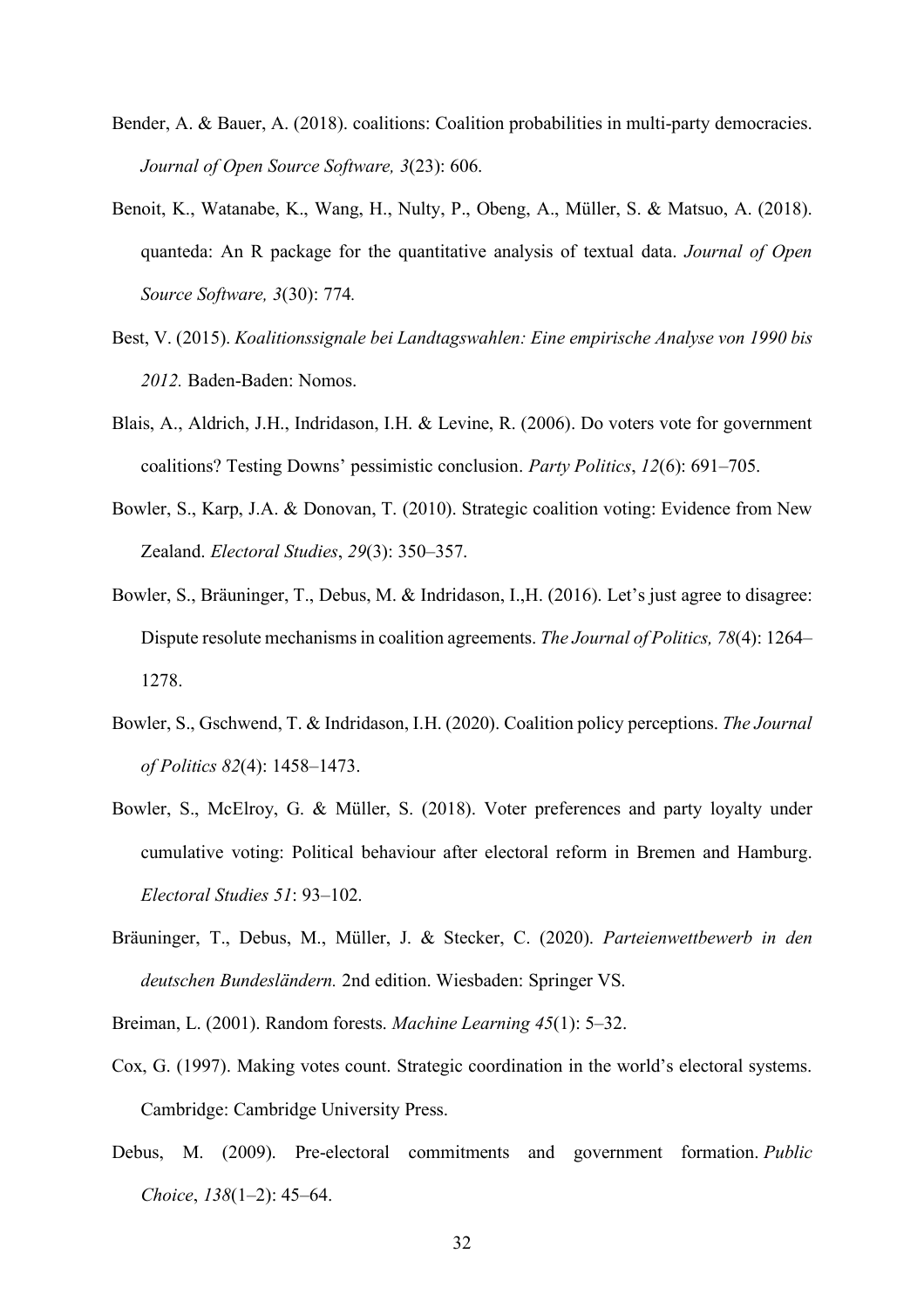- Debus, M. & Müller, J. (2013). Do voters' coalition preferences affect government formation? *West European Politics*, 36(5): 1007–1028.
- Debus, M. & Müller, J. (2014). Expected utility or learned familiarity? The formation of voters' coalition preferences. *Electoral Studies*, *34*: 54–67.
- Downs, A. (1957). An economic theory of democracy. New York: Harper & Row.
- Duch, R.M., May, J. & Armstrong, D.A. (2010). Coalition-directed voting in multiparty democracies. *American Political Science Review*, *104*(4): 698–719.
- Elkink, J.A., Farrell, D.M., Marien, S., Reidy, T., & Suiter, J. (2020). The death of conservative Ireland? The 2018 abortion referendum. *Electoral Studies, 65*: 102142.
- Fisher, S.D. & Hobolt, S.B. (2010). Coalition government and electoral accountability. *Electoral studies*, *29*(3): 358–369.
- Fortunato, D., Stevenson, R.T. & Vonnahme, G. (2016). Context and political knowledge: Explaining cross-national variation in partisan left-right knowledge. *The Journal of Politics*, *78*(4): 1211–1228.
- Gelman, A. (2008). Scaling regression inputs by dividing by two standard deviations. *Statistics in Medicine 27*(15): 2865–2873.
- Golder, S.N. (2005). Pre-electoral coalitions in comparative perspective: A test of existing hypotheses. *Electoral Studies, 24*(4): 643–663.
- Golder, S.N. (2006). Pre-electoral coalition formation in parliamentary democracies. *British Journal of Political Science, 36*(2): 193–212.
- Gross, M. & Debus, M. (2018). Gaining new insights by going local: Determinants of coalition formation in mixed democratic polities. *Public Choice, 174*(1–2): 61–80.
- Gschwend, T. & Meffert, M.F. (2017). Strategic voting. In Arzheimer, K., Evans, J., and Lewis-Beck, M.S. (eds.). *The SAGE Handbook of Electoral Behaviour (Vol. 2)* (pp. 339– 366). (pp. 339-66). The SAGE Handbook of Electoral Behaviour. London: SAGE.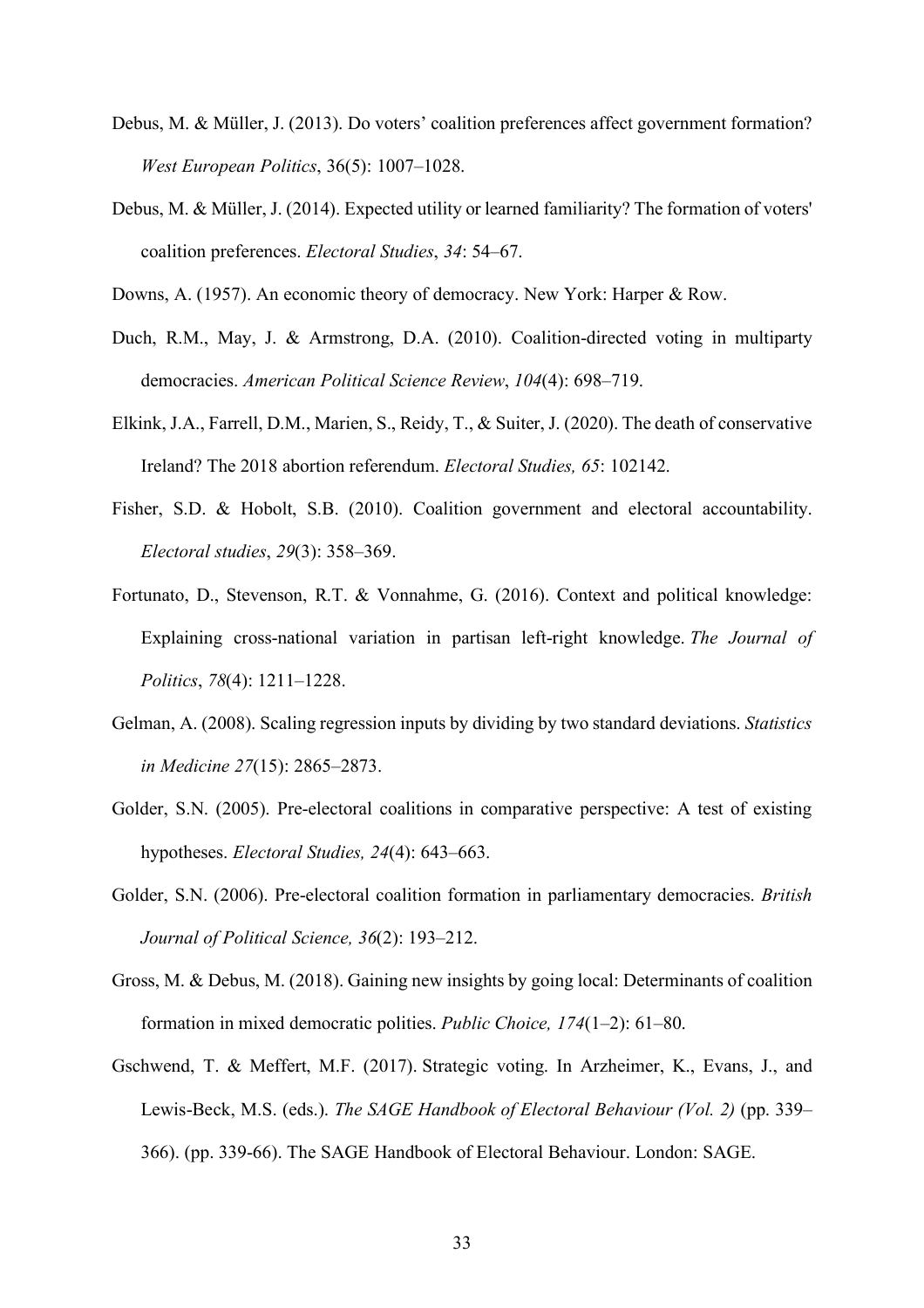- Gschwend, T., Meffert, M.F. & Stoetzer, L.F. (2017). Weighting parties and coalitions: How coalition signals influence voting behavior. *The Journal of Politics*, *79*(2): 642–655.
- Hobolt, S.B. & Hoerner, J.M. (2020). The mobilising effect of political choice. *European Journal of Political Research, 59*(2): 229–247.
- Ibenskas, R. (2016). Understanding pre-electoral coalitions in Central and Eastern Europe. *British Journal of Political Science, 46*(4): 743–761.
- Indridason, I.H. (2011a). Coalition formation and polarisation. *European Journal of Political Research*, *50*(5): 689–718.
- Indridason, I.H. (2011b). Proportional representation, majoritarian legislatures, and coalitional voting. *American Journal of Political Science*, *55*(4): 955–971.
- Irwin, G.A. & Van Holsteyn, J.J. (2012). Strategic electoral considerations under proportional representation. *Electoral Studies*, *31*(1): 184–191.
- Kedar, O. (2005). When moderate voters prefer extreme parties: Policy balancing in parliamentary elections. *American Political Science Review, 99*(2): 185–199.
- Lago, I. (2008). Rational expectations or heuristics? Strategic voting in proportional representation systems. *Party Politics*, *14*(1): 31–49.
- Liaw, A. & Wiener, M. (2002). Classification and regression by randomForest. *R News* 2(3): 18–22.
- Martin, L.W. & Stevenson, R.T. (2001). Government formation in parliamentary democracies. *American Journal of Political Science, 45*(1): 33–50.
- Martin, L.W. & Stevenson, R.T. (2010). The conditional impact of incumbency on government formation. *American Political Science Review, 104*(3): 503–518.
- Martin, L.W. & Vanberg, G. (2003). Wasting time? The impact of ideology and size on delay in coalition formation. *British Journal of Political Science*, *33*(2): 323–332.
- McFadden, D. (1974). Conditional logit analysis of qualitative choice behavior. In Zarembka, P. (ed.). *Frontiers in Econometrics* (pp. 105–142). New York: Academic Press.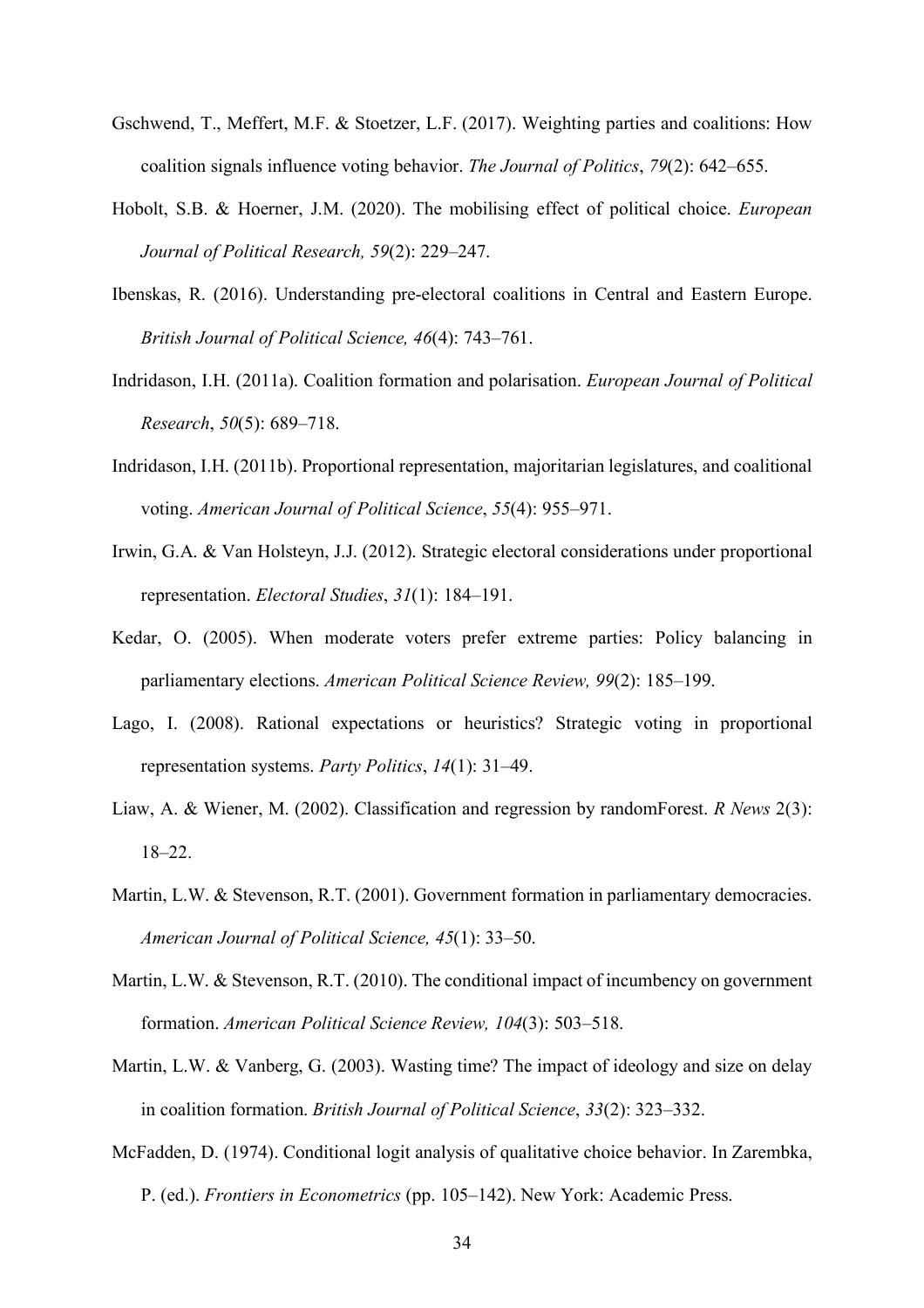- Meffert, M.F. & Gschwend, T. (2010). Strategic coalition voting: Evidence from Austria. *Electoral Studies*, *29*(3): 339–349.
- Meffert, M.F. & Gschwend, T. (2011). Polls, coalition signals and strategic voting: An experimental investigation of perceptions and effects. *European Journal of Political Research, 50*(5): 636–667.
- Meffert, M.F., Huber, S., Gschwend, T. & Pappi, F.U. (2011). More than wishful thinking: Causes and consequences of voters' electoral expectations about parties and coalitions. *Electoral Studies*, *30*(4): 804–815.
- Pedersen, M.N. (1979). The dynamics of European party systems: Changing patterns of electoral volatility. *European Journal of Political Research*, 7(1): 1–26.
- Powell, G.B. (2000). *Elections as instruments of democracy: Majoritarian and proportional visions*. New Haven: Yale University Press.
- Rasmussen, S.H.R. & Nørgaard, A.S. (2018). When and why does education matter? Motivation and resource effects in political efficacy. *European Journal of Political Research*, *57*(1): 24–46.
- Reif, K. & Schmitt, H. (1980). Nine second-order national elections: a conceptual framework for the analysis of European Election results*. European Journal of Political Research, 8*(1): 3–44.
- Searles, K., Smith, G. & Sui, M. (2018). Partisan media, electoral predictions, and wishful thinking. *Public Opinion Quarterly*, *82*(S1): 888–910.
- Snyder, R. (2001). Scaling down: The subnational comparative method. *Studies in Comparative International Development, 36*(1): 93–110.
- Stoetzer, Lukas F. & Orlowski, M. (2020). Estimating coalition majorities during political campaigns based on pre-election polls. *Journal of Elections, Public Opinion and Parties 30*(1): 126–137.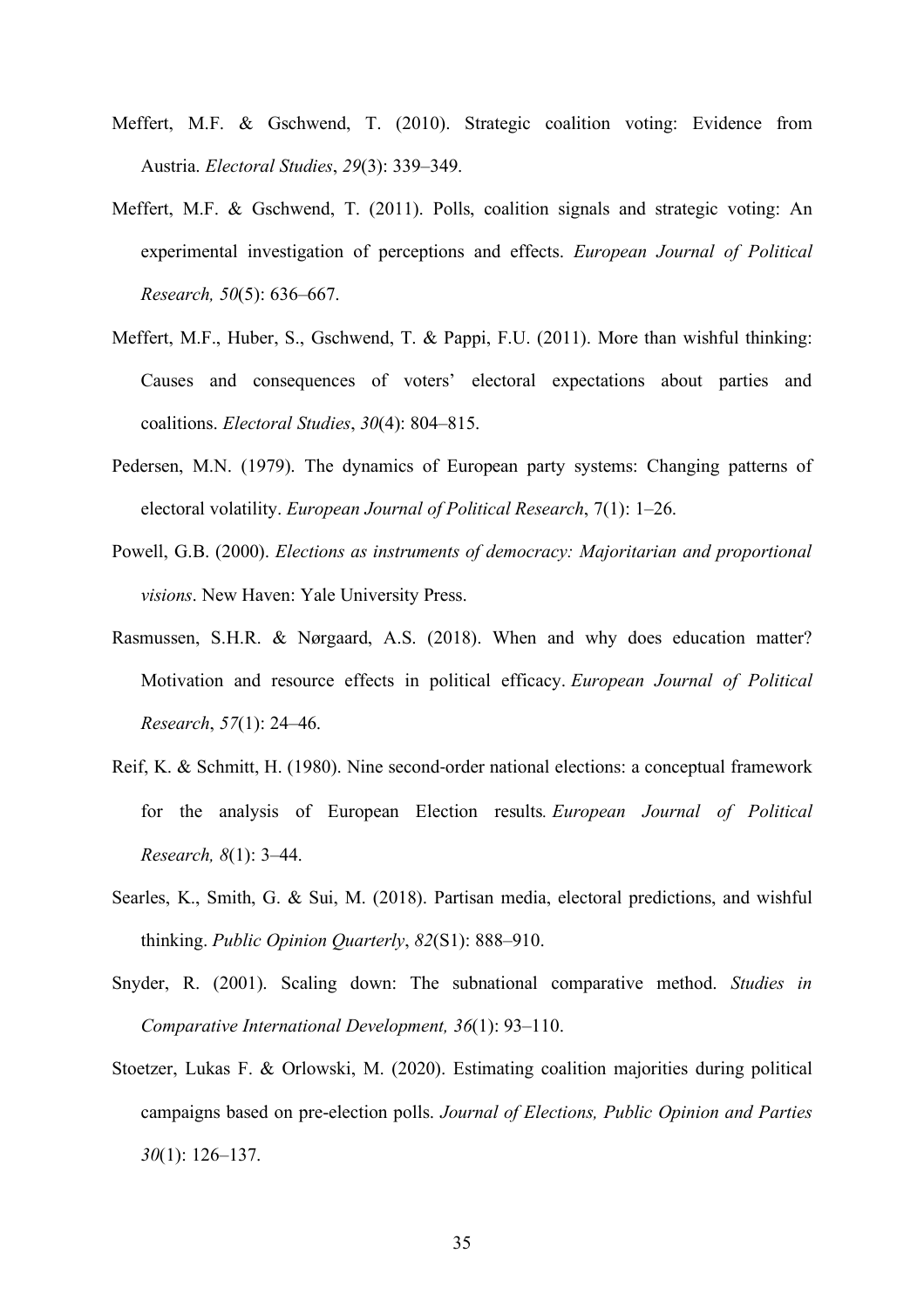- Tavits, M. (2008). On the linkage between electoral volatility and party system instability in Central and Eastern Europe. *European Journal of Political Research*, *47*(5): 537–555.
- Watanabe, K. (2018). Newsmap: A semi-supervised approach to geographical news classification*. Digital Journalism, 6*(3): 294–309.
- Zaller, J.R. (1992). *The nature and origins of mass opinion*. Cambridge: Cambridge University Press.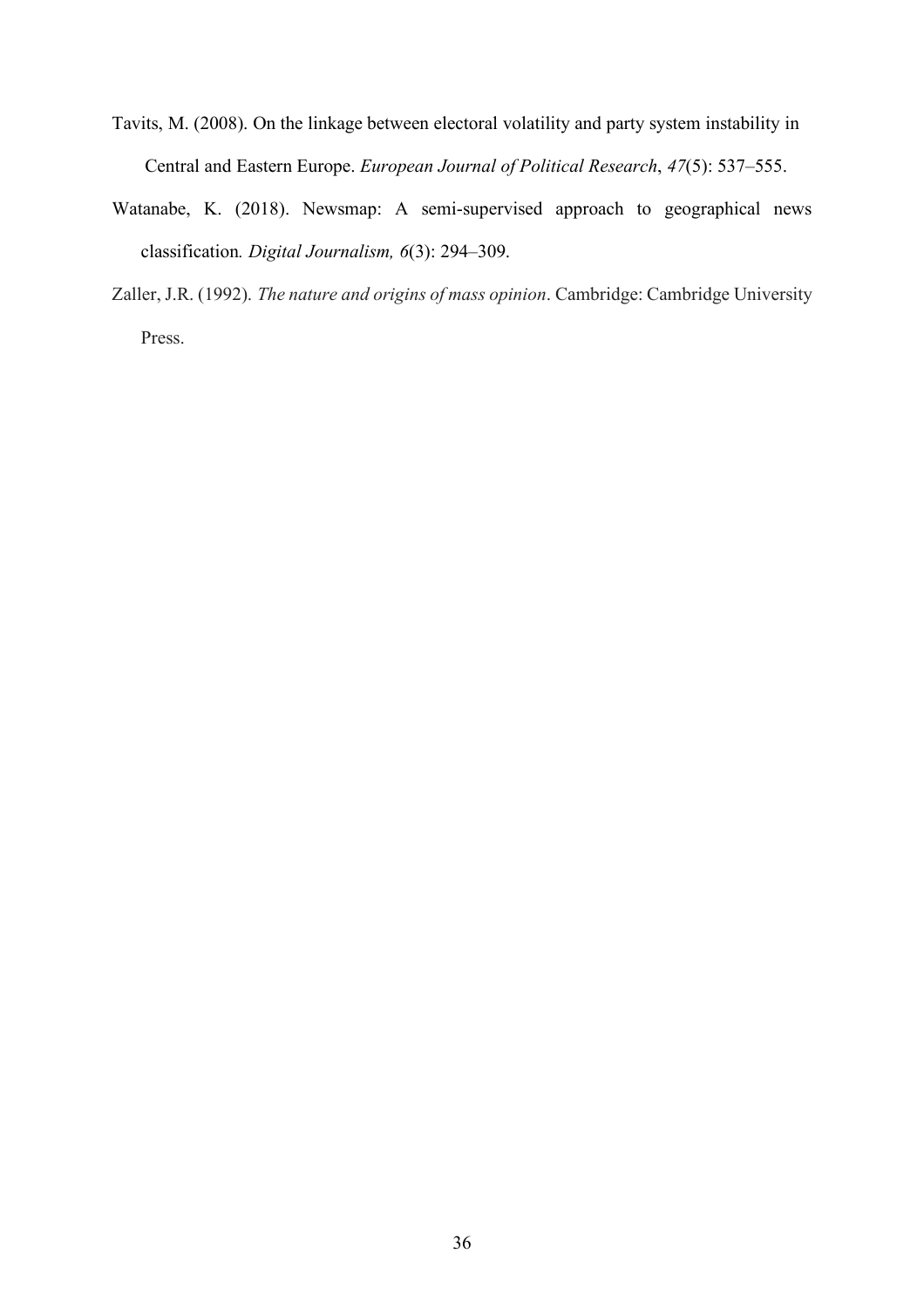# **Voter Expectations of Government Formation in Coalition Systems: The Importance of the Information Context**

## **Supporting Information**

## **A Predicting the Probability of a Majority of Seats**

We estimate the probability of a coalition to have a majority based on aggregating opinion polls (see extensively Bender and Bauer, 2018). Figure A 1 shows how the probability of a majority for one or more parties changes when considering only minimal-winning coalitions or also surplus majority governments, i.e. coalitions that include more parties than required for a majority. One example clarifies this difference: If a coalition between SPD and the CDU already has an estimated probability of 100 per cent to gain a majority of seats in parliament, adding the FDP to this coalition would not change the majority. The x-axis shows the probabilities if we assign the value 0 to surplus governments (because in Germany surplus governments are highly unusual). The y-axis gives all surplus governments the value 100, even if at least two of these parties already have an estimated probability of 100 percent to gain a majority of seats. The coefficients of the *Probability of a Majority* decrease slightly in our conditional logit models when we assign a probability of 100 to surplus governments. This is not surprising as, for instance, a coalition of CDU and SPD with a clear majority would not add a third party to the cabinet. In the main part of the paper, we opt for the more conservative estimate which assigns a probability of 100 per cent to surplus majority governments.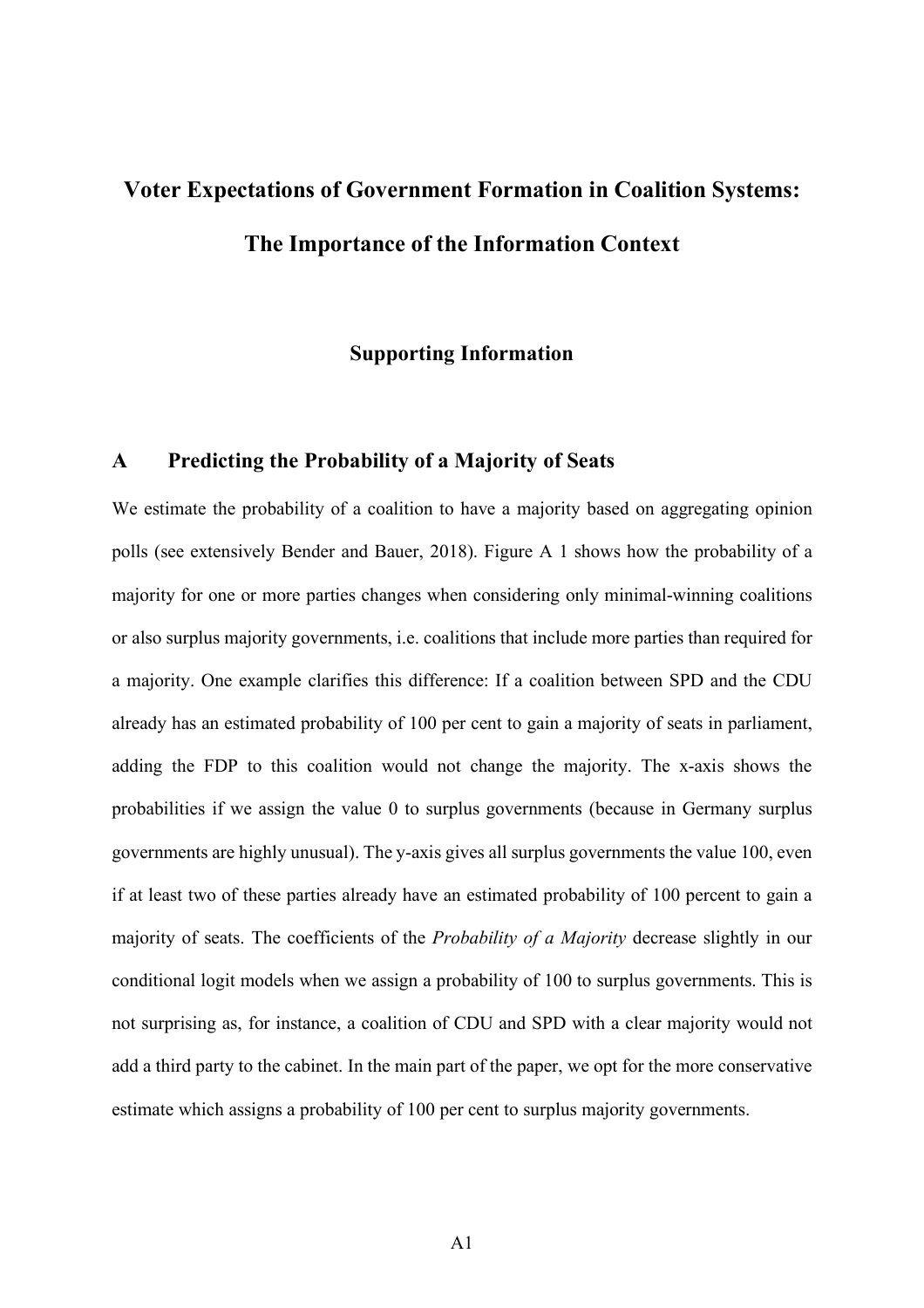*Figure A 1: Comparing the probabilities of majorities for coalitions based on the inclusion or exclusion of surplus majority governments. Small random noise added to each point to avoid overplotting.*

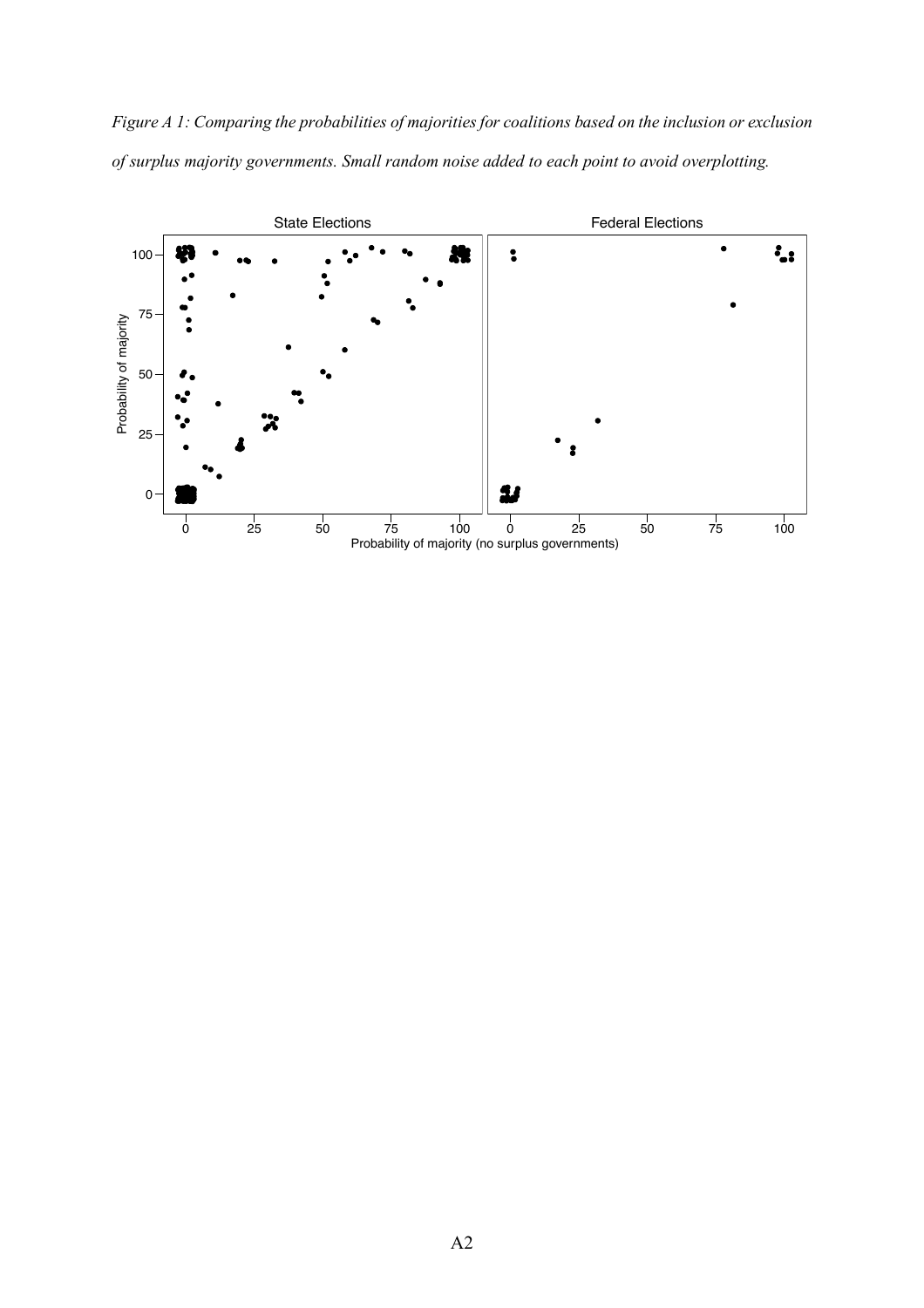## **B Estimating coalition signals in newspapers**

*Coalition Signals in Newspapers* is one of the central independent variables in our article. We use quantitative text analysis to analyze pre-electoral coalition signals using a large corpus of media reports about the relationship between parties. The analysis was conducted with the following approach:

- 1. Download all available German newspaper articles between January 2009 and December 2017 from *NexisLexis* that mention at least one of the main political parties, or at least one of the potential coalition formats, as well as a term that indicates working together in a coalition (coalesce, work together, coalition, alliance), and the term federal or state election. $14$
- 2. Import the 15,980 relevant downloaded articles as a *quanteda* (Benoit et al., 2018) text corpus.
- 3. Create a dictionary containing geographical terms for each German state (e.g. name of state, capitol of state) and terms about the federal political level (e.g. name of chancellor, Berlin, Bundestag). Apply this dictionary to the text corpus using *Newsmap*, a semi-supervised approach to geographical news classification (Watanabe, 2018). Based on the full text, each article gets assigned to the federal or state level. If an article is classified as reporting about the state level, the name of the state that is most likely to be reported about is also added as a document-level variable.
- 4. Reshape the text corpus to the level of sentences resulting of a corpus with 760,161 documents. Each document contains one sentence.

<sup>&</sup>lt;sup>14</sup> The following expression is the original query: "koalition\* OR zusammen arbeiten OR koalieren OR Bündnis AND CDU OR CSU OR SPD OR Sozialdemokraten OR Linke OR Linkspartei OR Grünen OR Grüne OR Piraten OR Piratenpartei OR AfD OR FDP OR Südschleswigscher Wählerverband OR schwarz-rot\* OR rot-grün\* OR schwarz-gelb\* OR sozialliberal\* OR Ampel OR rot-rot OR rot-rot-grün\* OR schwarz-grün\*AND Bundestagswahl\* OR Landtagswahl\* OR Bürgerschaftswahl\*".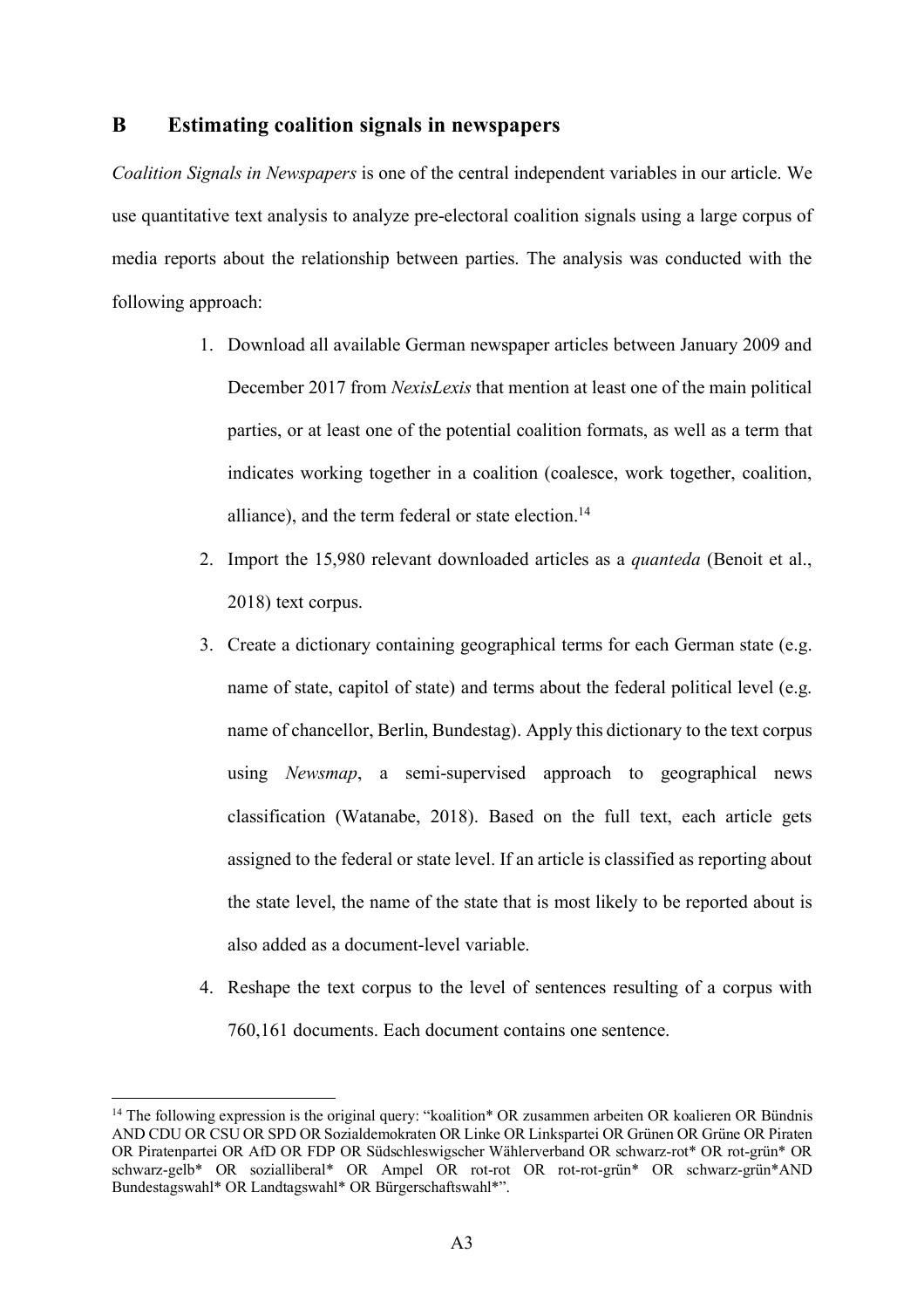- 5. Apply a dictionary with names of the parties or coalitions to each sentence. If a sentence contains a word indicating cooperation, governing together or signaling a coalition<sup>15</sup>, and at least two terms about two different parties, the sentence is assigned to one of the potential coalitions. If a sentence explicitly mentions one coalition option (e.g. "grand coalition", "red-green coalition") and a term indicating cooperation, the sentence is also classified as discussing a potential government. 19,889 sentences are classified as relevant, i.e. they contain the names of at least two parties/a coalition and a word indicating cooperation. Figure A 2 lists the most frequent words and phrases in the sentences that have been classified as relevant, i.e. that mention at least two parties or a coalition and a term indicating cooperation. The most frequent terms strengthen the face validity of the classification. Party names and descriptions of coalition, such as red green (a coalition between the SPD and Greens) or grand coalition for a coalition between the CDU/CSU and SPD, are among the most frequent words. Moreover, terms like percentage, federal election, government, continuation, end, question, federal, state election, bundestag indicate that the sentences indeed capture upcoming German elections and coalitions.
- 6. For each of the 22 elections (19 state and 3 federal elections) subset all articles that are about the respective state/federal level based on the *Newsmap*  classification. Filter all articles published within two years before the start of the respective GLES survey reporting about this state/the federal level.

<sup>&</sup>lt;sup>15</sup> We selected the following "glob"-style wildcard expression as terms indicating cooperation or a coalition: "koali\*", "eingeh\*", "regier\*", "koooper\*", "arbeit\*", "bündnis\*". The wildcard matches ensure that terms such as Koalition (coalition) and koalieren (coalesce) would be picked up with the wildcard expression "koali\*". While the choice of keywords can certainly be extended or refined, all of these terms usually indicate some form of cooperation and avoid too many false-positive matches.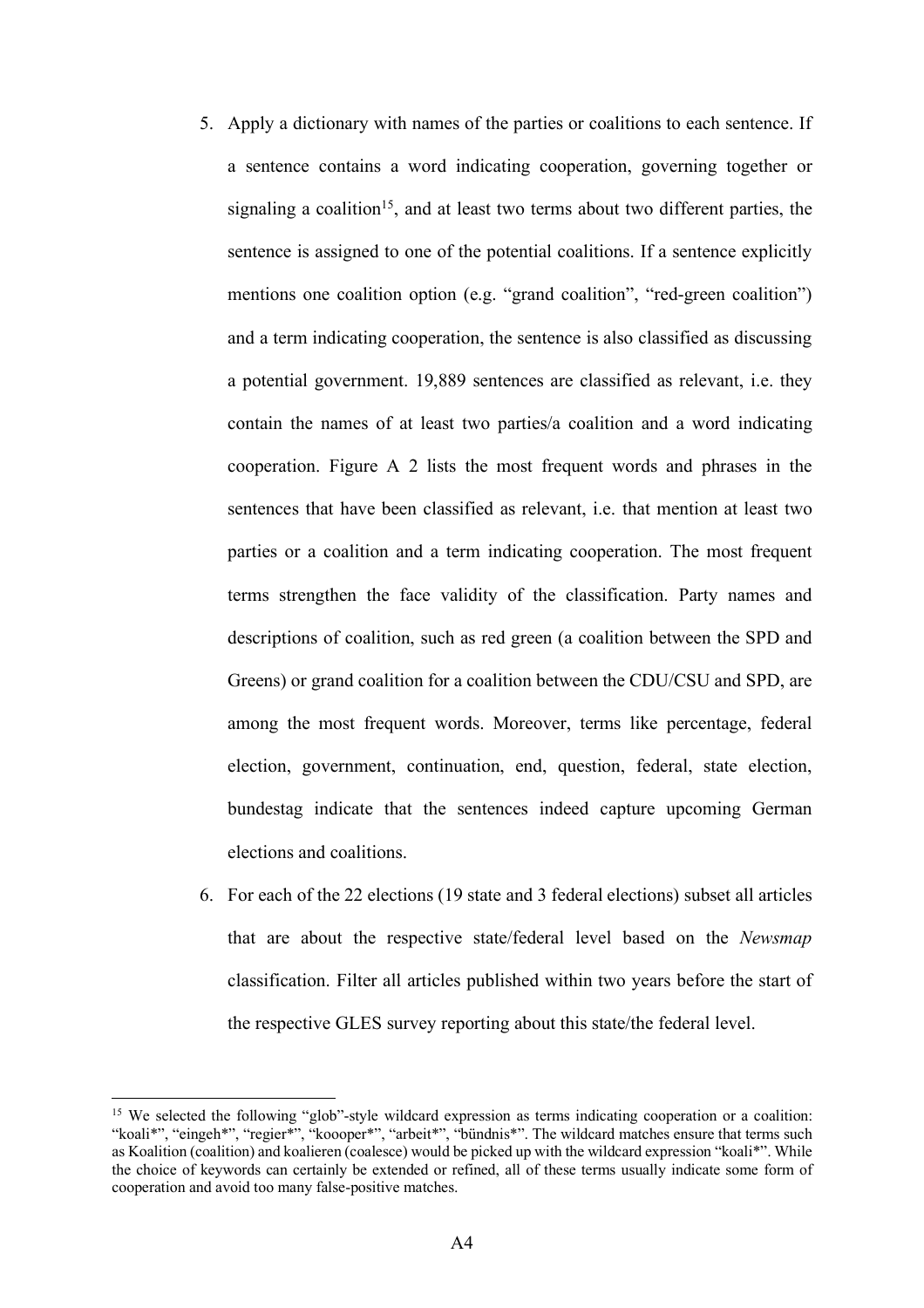- 7. Group the dataset by classified coalitions and count the number of mentions for each government option.
- 8. Merge the aggregated data for each election with the survey dataset. For each coalition option to be evaluated by the respondents, we count the number of classified newspaper mentions for this government option during the two years before the election.
- 9. To make the measure comparable across elections, we rescale the variable to a 0–100 scale for each election. A value of 0 means that potential coalition partners have not been mentioned at all in the two years prior to an election; a value of 100 implies that all mentions were devoted to the same government option. Note that we scale this variable by dividing by two standard deviations for the conditional logit regressions. This procedure makes the variable more comparable to the dummy variables in the regression (Gelman, 2008).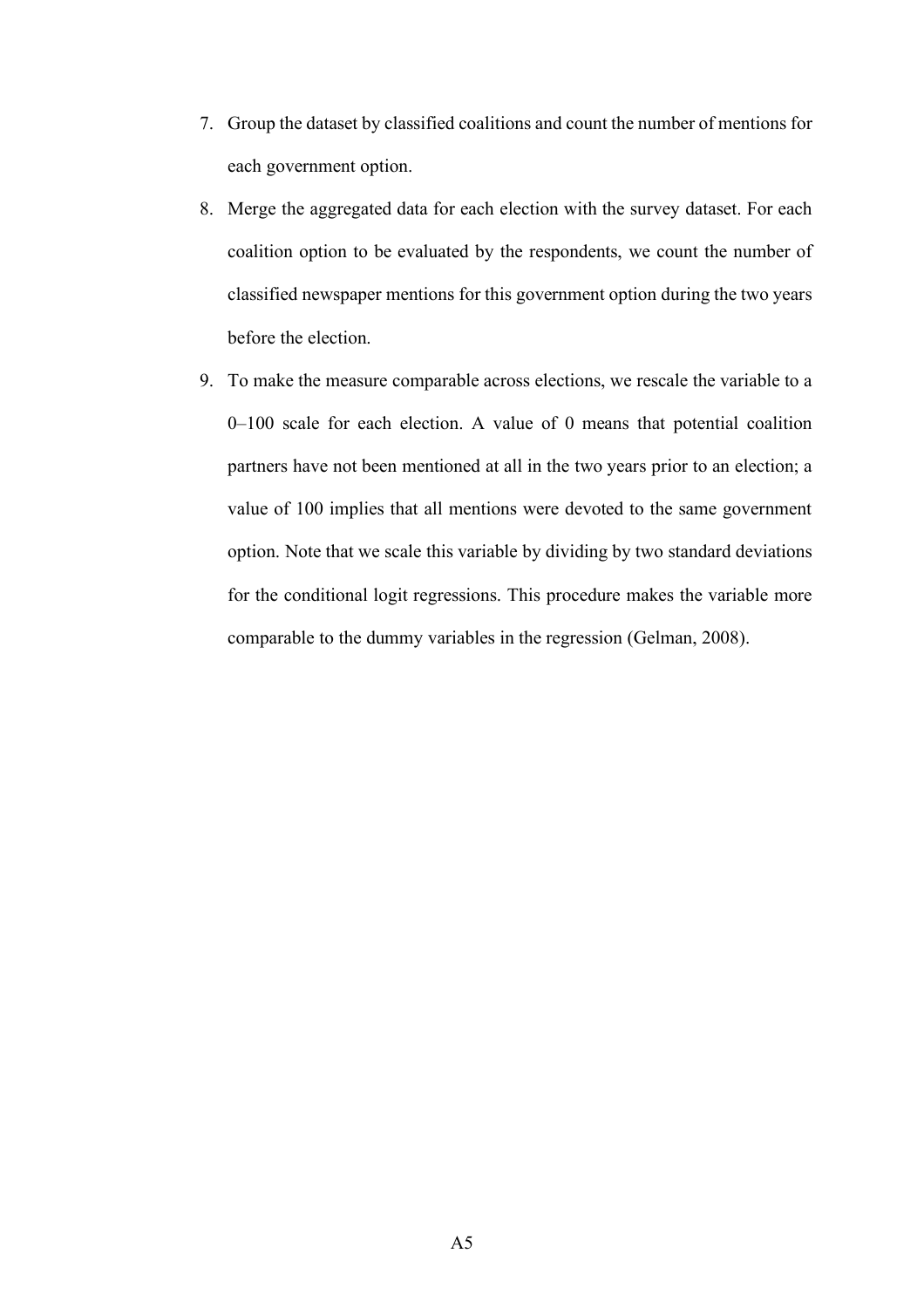*Figure A 2: The 50 most frequent terms and multi-word expressions in sentences classified as containing signals for a coalition option*

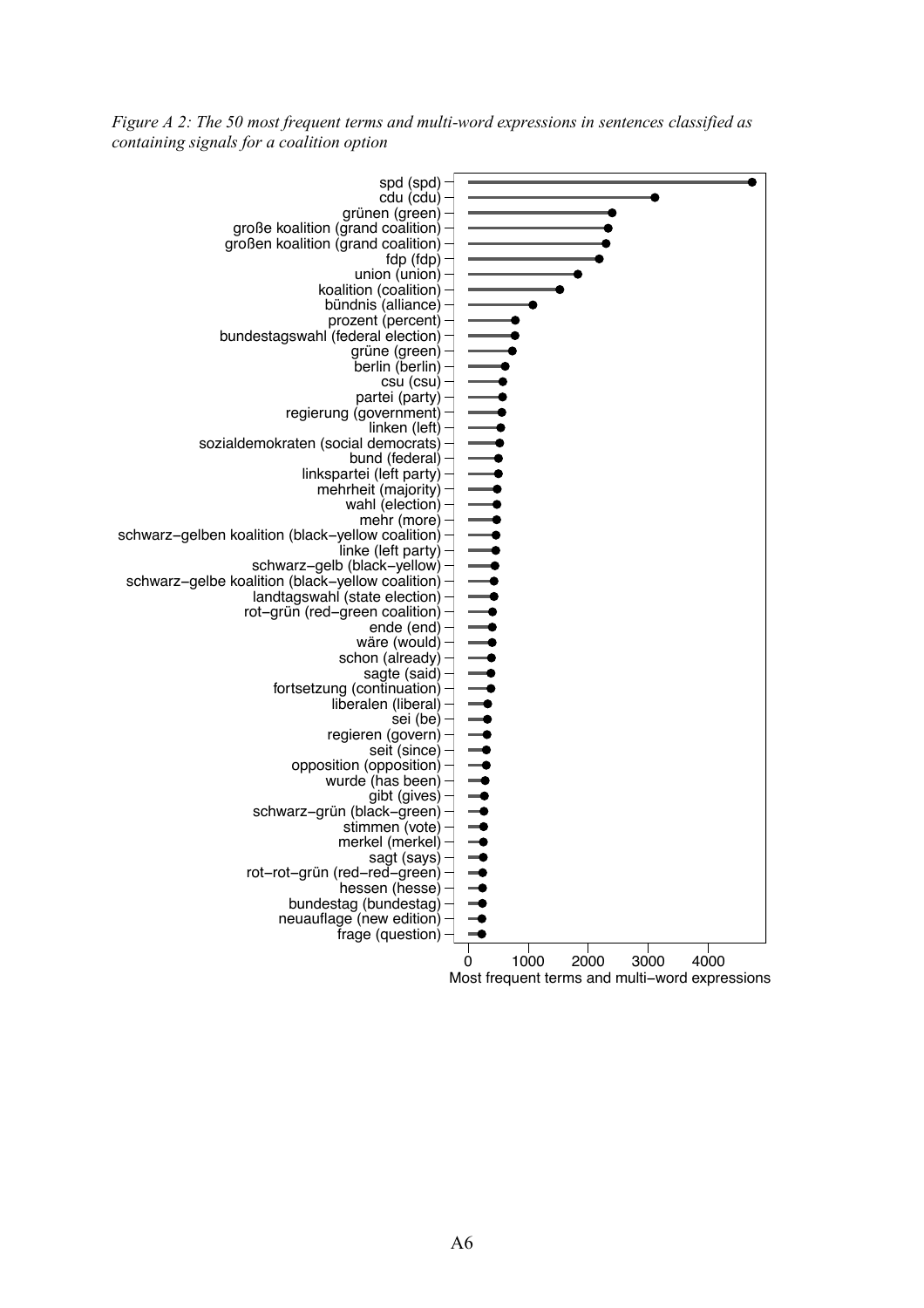## **C The impact of the survey instrument**

The survey instruments differ across elections. Six state elections and the 2017 federal have an entirely open question format and simply ask respondents to name which party or parties will govern after the election ("Government parties: binary"). Three state elections and the 2009 federal election ask respondents to choose one coalition from a pre-defined set of choices ("Coalitions: binary"). The remaining 10 state elections and the 2013 federal election present respondents with a set of 5–10 coalition options, and respondents need to evaluate the likelihood that each coalition will govern ("Coalitions: continuous"). Figure 2 in the paper plots the proportion of correct predictions for each of the question formats. While it is not possible to completely disentangle the effects based on the survey instrument from election-specific factors, we clearly observe, both for the federal and state elections, that respondents are much more likely to predict the correct coalition when potential coalitions are presented in the binary format and respondents must select one. When coalitions predict the probability of governments based on the continuous scales, the proportion of correct predictions decreases substantively hovering at around 20 per cent. For the binary question of the government party/parties, we observe similarly low degrees of accuracy compared to the continuous coalition scale for state elections, but a higher proportion for the 2017 federal election. The survey instrument seems to have an impact on correct predictions. Future work should consider randomly varying the wording *within* an election survey, as, we cannot entirely disentangle election-specific effects from survey instrument effects here.

As described in the main part of the paper, the survey instruments differ across elections. 10 state elections and the 2013 federal election present respondents with a set of 5– 10 coalition options, and respondents need to evaluate the likelihood that each coalition will govern ("Coalitions: continuous"). We check whether the number of coalitions to be evaluated influences the predictive accuracy. One could imagine that evaluating more coalitions results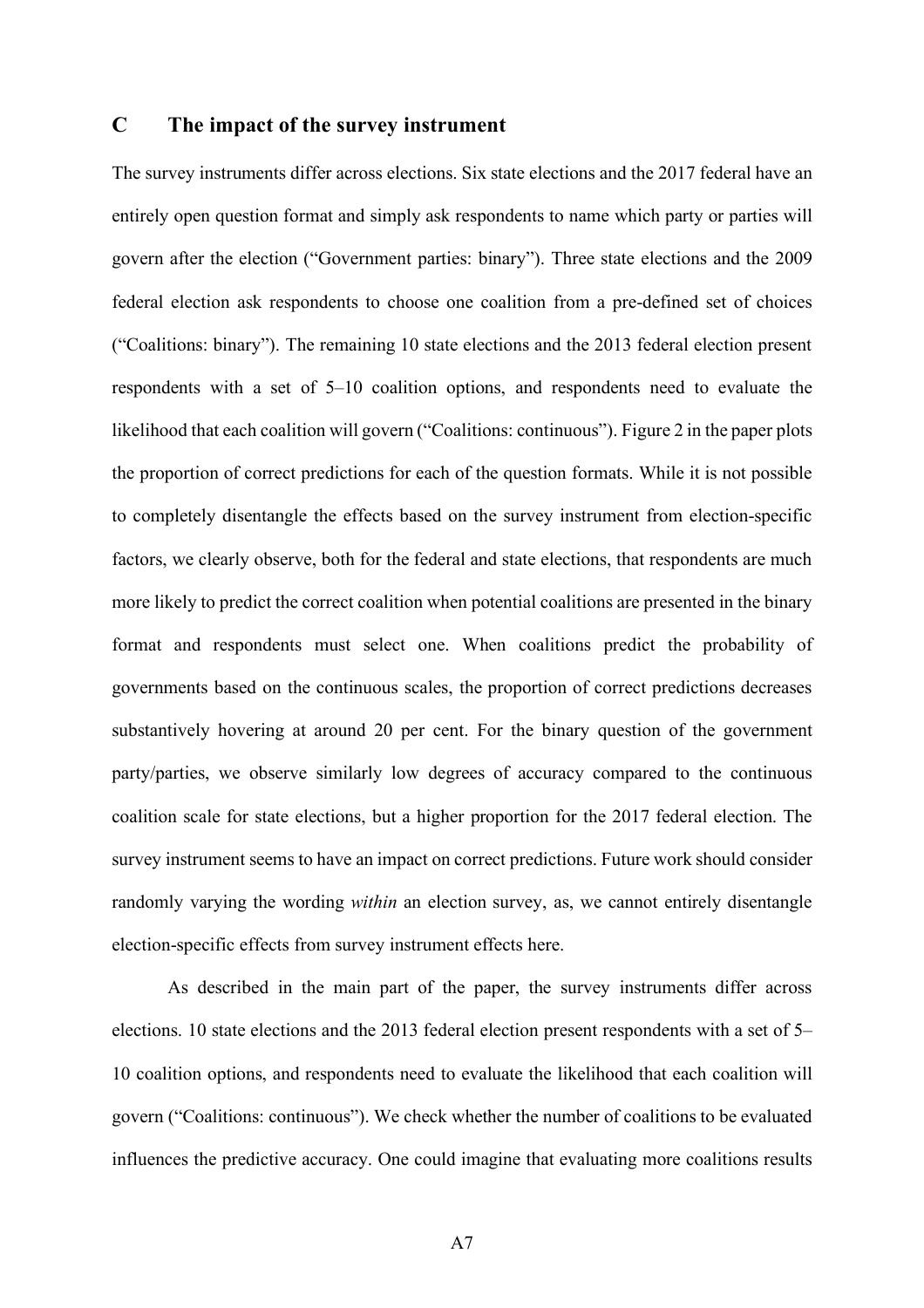in lower chances of getting it right. However, Figure A 3 does not offer evidence for such an effect. We do not observe any consistent trends due to the number of government options presented to respondents.

*Figure A 3: Controlling for survey instrument effects due to variation in the number of governments to evaluate in terms of the probability of governing after an election (in the continuous question format).*



*Note: Figure shows the proportion of correctly predicted coalitions based on the numbers of coalitions that a respondent needed to evaluate in the survey. Vertical error bars show 95 per cent confidence intervals.*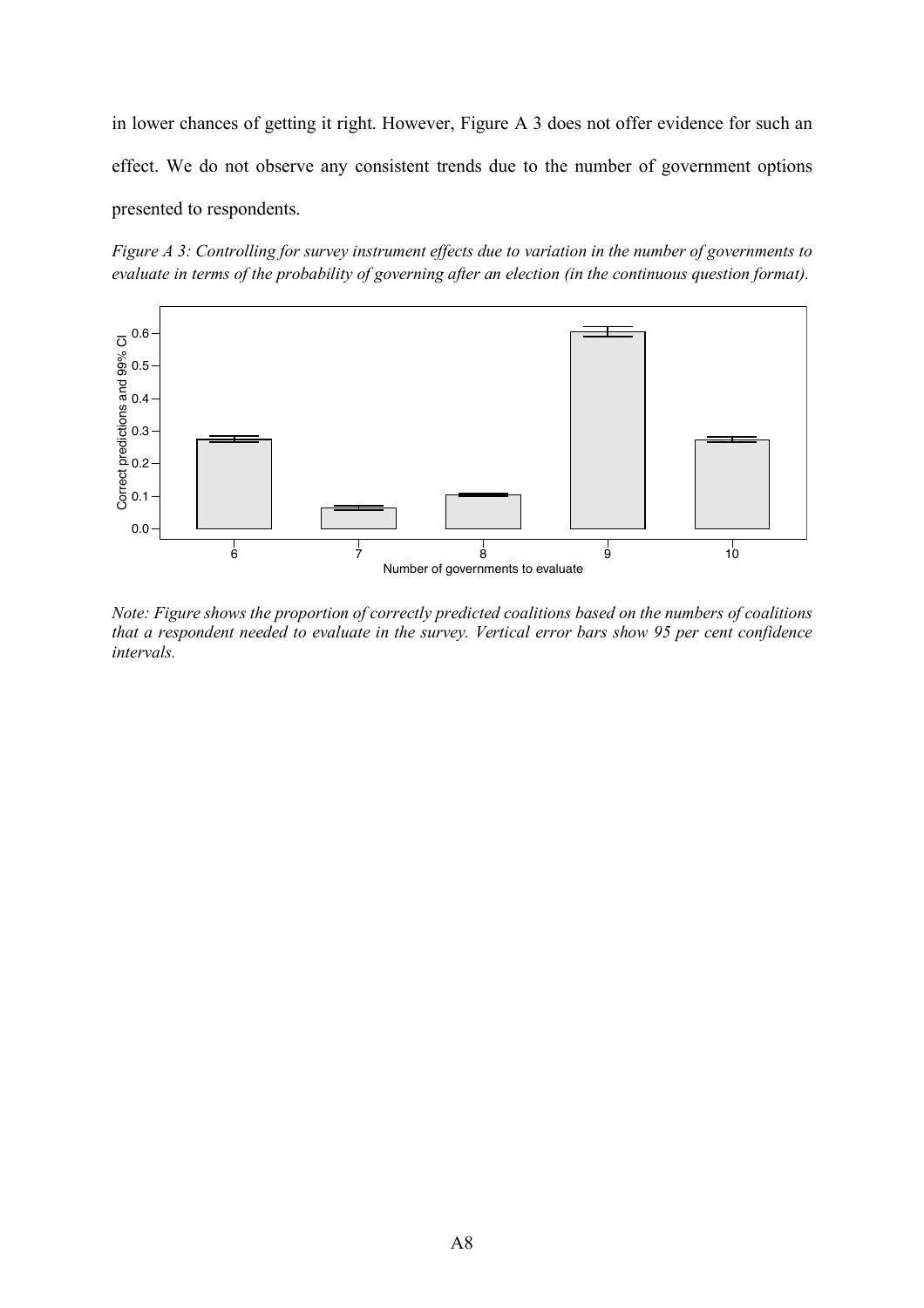# **D Predicting "don't know" responses or missing answers**

What drives missing answers in the prediction of governments? The main driver of "don't know" responses is the manner in which the question on coalition predictions is asked. When respondents are presented with a variety of possible coalitions and need to assess the likelihood of the coalition to be formed, missing answers are on the lowest levels (Figure A 4). Missing values increase when respondents should select one or more parties that will govern after the election. The highest values (between 10 and 22 per cent) of missing values occurred in election studies that force respondents to choose one coalition from a pre-defined set of choices ("Coalitions: binary").



*Figure A 4: Percentage of "don't know/no answer" responses for coalition prediction question*

We ran a multilevel logistic regression with a dummy indicating whether or not a respondent predicted a coalition. Models 1 and 2 of Table A 1 show that respondents in surveys on Land elections are more likely to reply "don't know" to the question on predicted coalitions, when compared with federal election survey respondents. Moreover, if respondents are explicitly asked for the party or parties that will form the government (Coalitions – Binary).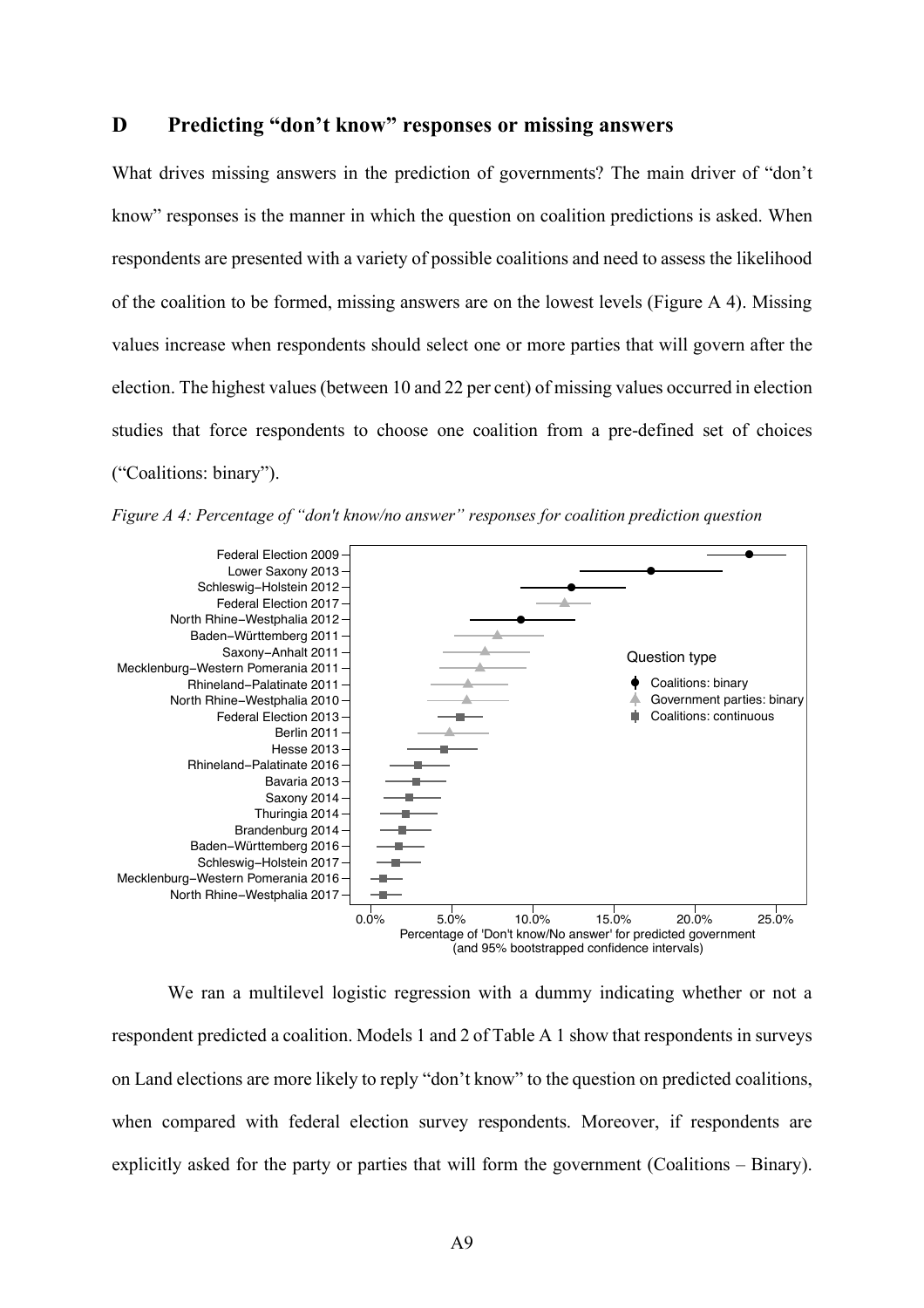Respondents with no interest at all in the campaign are also most likely not to reply to the question on predicted governments. Male respondents are significantly more likely to predict a coalition than female respondents, and respondents with lower education (No A-Levels) are more likely not to predict a coalition.

|                                                                    | Model 1           | Model 2           |
|--------------------------------------------------------------------|-------------------|-------------------|
| Prediction Question: Coalitions - Continuous (ref.: Coa. - Binary) | $-1.84(0.15)$ *** | $-1.87(0.16)$ *** |
| Prediction Question: Government Parties - Binary                   | $-0.78(0.14)$ *** | $-0.90(0.17)$ *** |
| State election                                                     | $-0.80(0.13)$ *** | $-0.78(0.15)$ *** |
| Interest in the Election: Not much (ref.: No interest at all)      |                   | $-0.76(0.09)$ *** |
| Interest in the Election: Medium                                   |                   | $-1.18(0.09)$ *** |
| Interest in the Election: Strong                                   |                   | $-1.63(0.10)$ *** |
| Interest in the Election: Very strong                              |                   | $-1.81(0.15)$ *** |
| Female                                                             |                   | $0.38(0.06)$ ***  |
| Education: No A-Levels                                             |                   | $0.31(0.08)$ ***  |
| <b>AIC</b>                                                         | 8871.93           | 7802.66           |
| <b>BIC</b>                                                         | 8910.54           | 7886.99           |
| Log Likelihood                                                     | -4430.97          | -3890.33          |
| Num obs.                                                           | 16653             | 15778             |
| Num groups: Elections                                              | 22                | 22                |

*Table A 1: Predicting missing answers in the coalition prediction survey item*

\*\*\*p < 0.001;  $*$ <sup>\*</sup>p < 0.01;  $*$ p < 0.05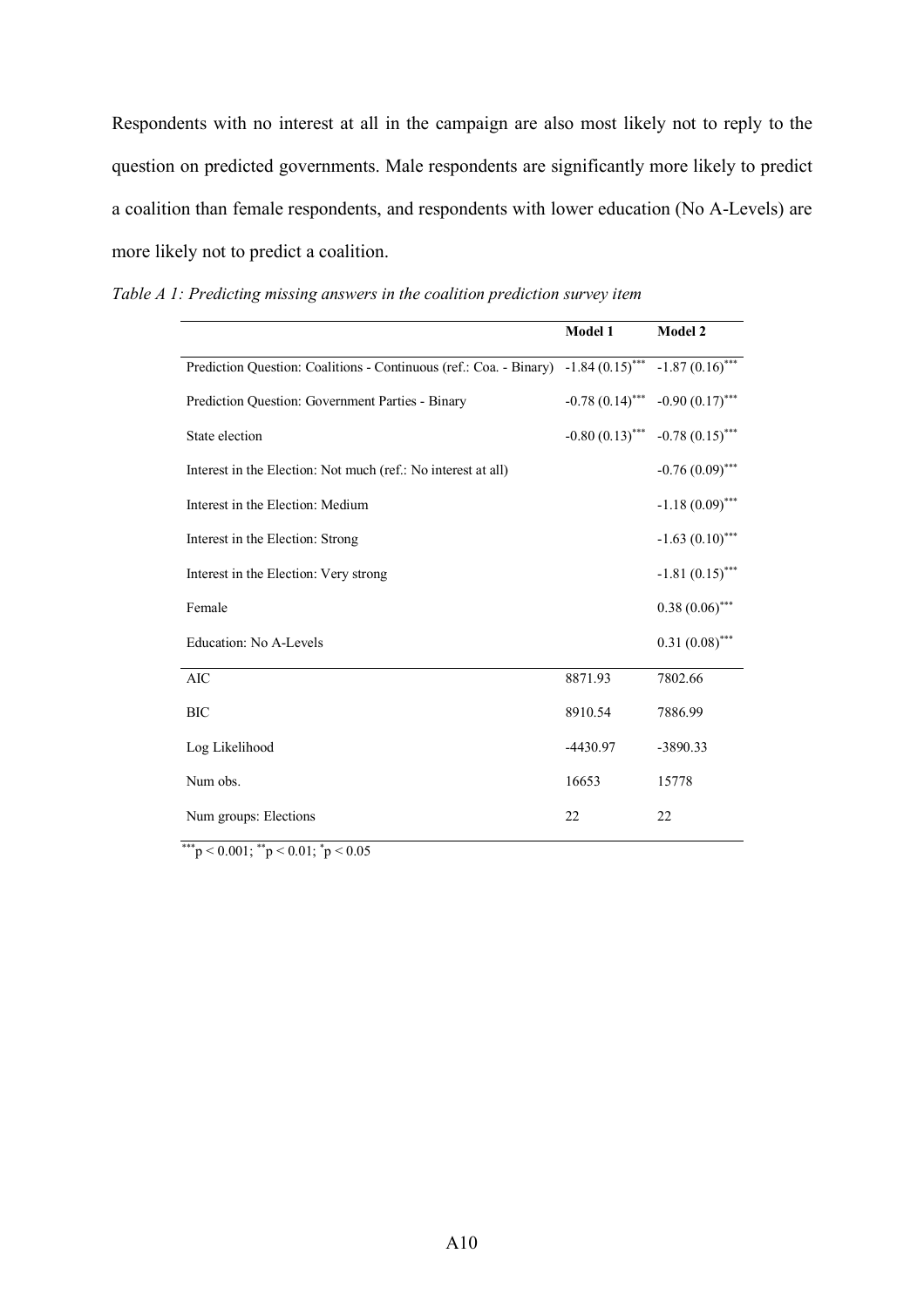## **E The most distant parties in coalitions**

We measure the perceived distance between government parties as the absolute distance between the left-right position of the most left and most right party of a coalition. To ensure comparability, we specified the most left and right party for each coalition option in our sample. Table A 2 reports, for all coalitions, which party was regarded as the most right party (first party) and the most left party (second party).

*Table A 2: The coding of the most left and most right party in various potential governments*

| <b>Coalition</b>  | <b>Most distant parties</b> |
|-------------------|-----------------------------|
| CDU, AfD          | AfD - CDU                   |
| CDU, FDP          | CDU - FDP                   |
| CDU, FDP, Greens  | CDU - Greens                |
| CDU, Greens       | CDU - Greens                |
| CDU, SPD          | CDU - SPD                   |
| CDU, FW           | CDU - FW                    |
| SPD, FDP          | FDP - SPD                   |
| SPD, FDP, Greens  | FDP - Greens                |
| SPD, Greens       | SPD - Greens                |
| SPD, Left         | SPD - Left                  |
| SPD, Greens, FW   | FW - Greens                 |
| SPD, FDP          | SPD - FDP                   |
| SPD, Left, Greens | SPD - Left                  |
| CDU, AfD          | CDU - AfD                   |
| CDU               | (no distance)               |
| <b>SPD</b>        | (no distance)               |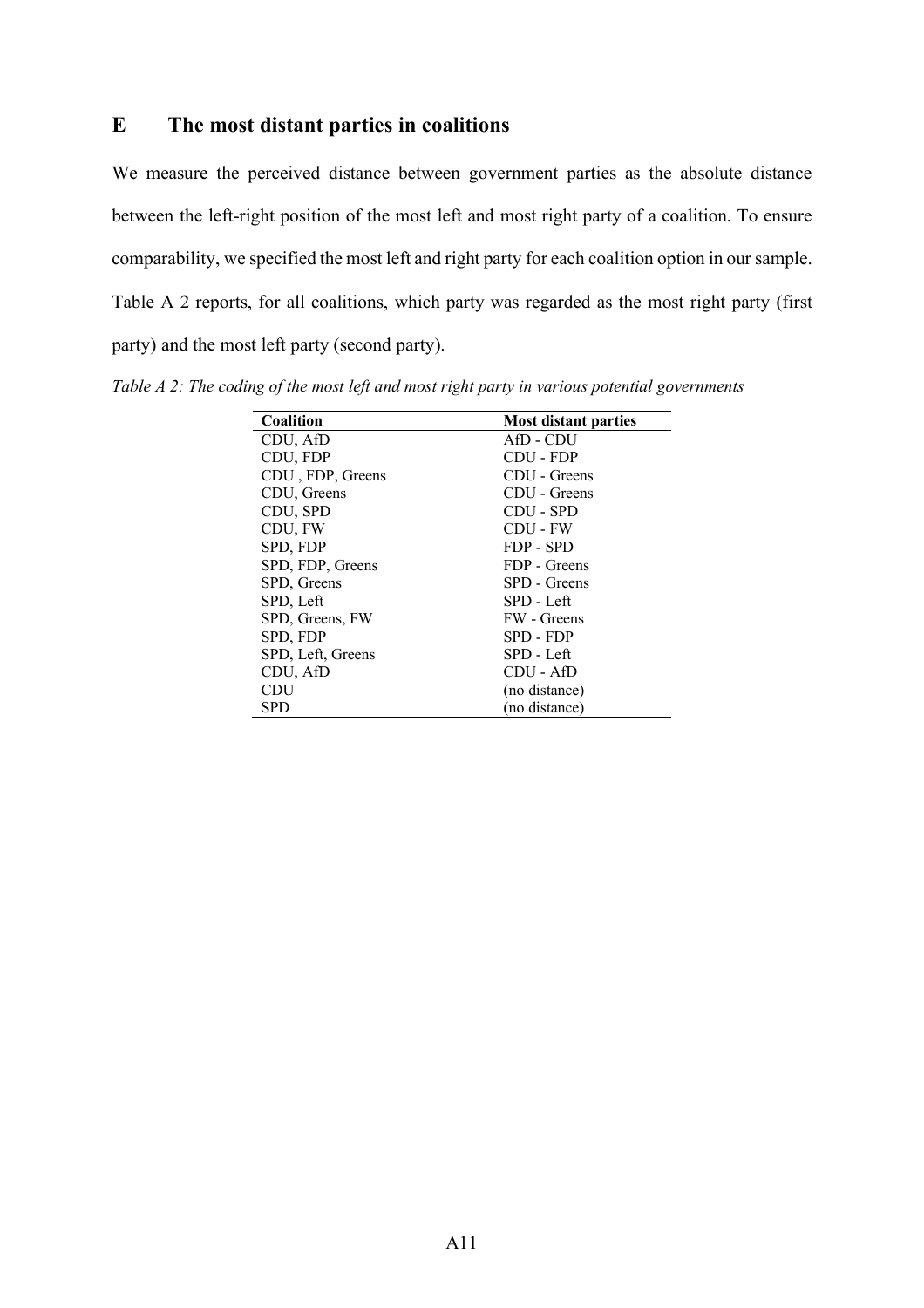## **F Predicting the government in state elections**

The results in the paper are based on separate conditional logistic regression models for each election. We repeat the analysis by aggregating all elections into a single dataset and running only one model. We cluster the observation by elections. First, we turn to the 15 state elections for which we have measures for the predicted government, as well as the desired government.<sup>16</sup> Model 1 of Table A 3 is the basic model that includes both the *Desired Government* and the *Probability of Majority* and controls for the *Incumbent Government* and the ideological distance between the two most extreme parties in a coalition.

We observe strong and robust "*Wishful Thinking*' effects in state elections across all model specifications. A respondent is much more likely to predict the government that is also his desired government. The smallest observed coefficient of 1.21 for *Desired Government* in the more conservative model corresponds to an odds ratio of 3.3. In substantive terms, the government option that is a respondent's desired coalition is around 3.3 times more likely to be the predicted coalition, all other variables held constant. The *Probability of a Majority* has the expected positive influence on predicting a government over all alternative governments. The *Incumbent Government* also has a higher probability of being selected as the predicted coalition. The *Perceived Subjective Distance* between the between the parties has the expected negative coefficient. If the absolute distance in terms of left-right positions between a choice of parties increases, a respondent is less likely to predict this government option.

<sup>&</sup>lt;sup>16</sup> Five surveys do not contain the items required to construct the measure for the desired coalition.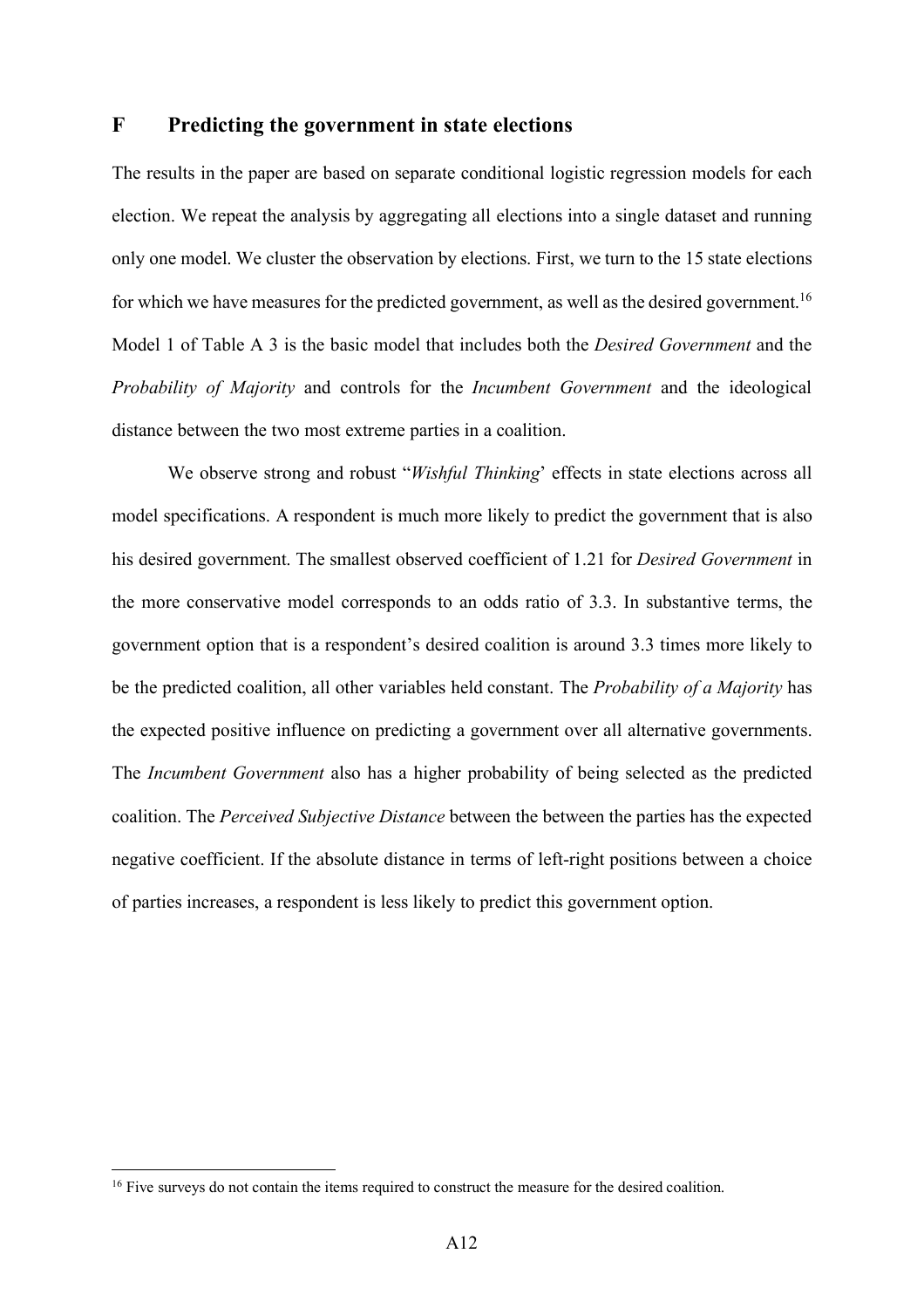|                                                | Model 1          | <b>Model 2</b>                      | Model 3           | Model 4           |
|------------------------------------------------|------------------|-------------------------------------|-------------------|-------------------|
| Desired Government                             | $1.23(0.12)$ *** |                                     | $1.22(0.12)$ ***  | $1.93(0.10)$ ***  |
| Probability of a Majority (stand.)             | $0.27(0.06)$ *** | $0.27(0.07)$ ***                    | $0.23(0.06)$ ***  | $0.55(0.19)$ **   |
| <b>Incumbent Government</b>                    | $0.57(0.11)$ *** | $0.71(0.12)$ ***                    | 0.31(0.22)        | $0.81(0.27)$ **   |
| Perceived Distance Between Parties (stand.)    |                  | $-0.35(0.09)$ *** $-0.54(0.10)$ *** | $-0.35(0.09)$ *** | $-0.73(0.09)$ *** |
| Ideological Distance Government and Respondent |                  | $-0.48(0.08)$ ***                   |                   |                   |
| (stand.)                                       |                  |                                     |                   |                   |
| Coalition Signals in Newspapers (stand.)       |                  |                                     | 0.22(0.12)        | $0.38(0.15)^{*}$  |
| $\rm AIC$                                      | 107542.33        | 120148.01                           | 107458.11         | 18483.95          |
| $\mathbb{R}^2$                                 | 0.07             | 0.04                                | 0.07              | 0.11              |
| Max. $R^2$                                     | 0.75             | 0.74                                | 0.75              | 0.37              |
| Num. events                                    | 20473            | 22462                               | 20473             | 5852              |
| Num. obs.                                      | 81649            | 92465                               | 81649             | 55026             |
| Missings                                       | 25481            | 14665                               | 25481             | 15019             |

*Table A 3: Predicting which government option is selected as the predicted coalition from the choice set of all coalitions. The models only include the state elections. Robust standard errors clustered by election.*

\*\*\*p < 0.001;  $*$ <sup>\*</sup>p < 0.01;  $*$ p < 0.05

Model 2 replicates Model 1, but we replace the *Desired Coalition* dummy variable with a continuous measure of the distance between left-right self-placement and the respondent's perception of the left-right ideology of a given government option. We observe a negative and statistically significant effect, which mirrors the findings from Model 1. If a government is perceived to be ideologically distant from a respondent, she is *less* likely to predict this coalition option. Model 3 and 4 add the *Positive Coalition Signals*, derived from the quantitative text analysis of media reports. When pooling all elections, the relationship is positive, but not statistically significant. Note that *Positive Coalition Signals* and *Incumbent Government* tend to be multicollinear since incumbent parties are usually portrayed as being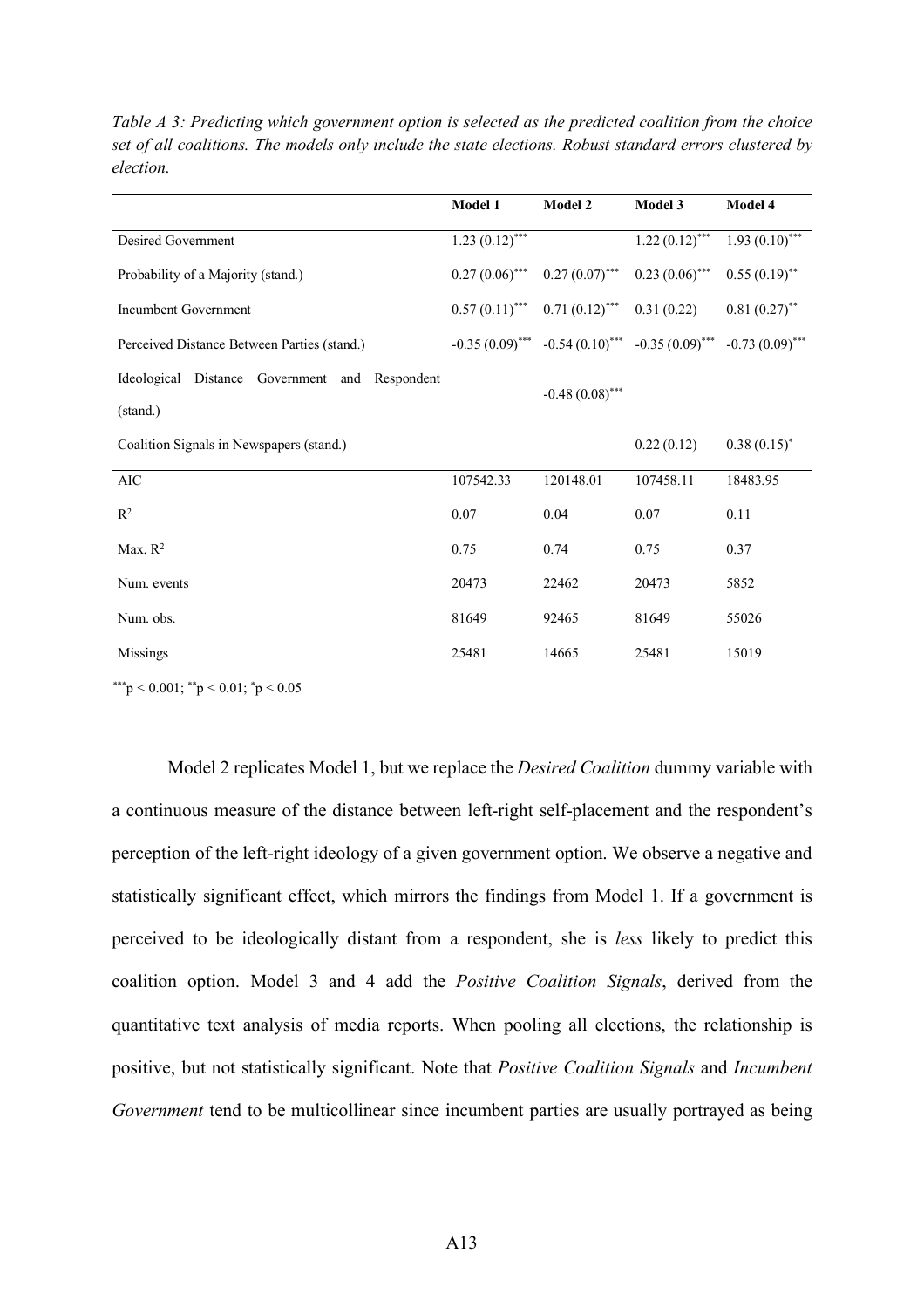cooperative and being willing to form a coalition in the upcoming cycle. Removing incumbent government from the model leads to larger and statistically significant estimates.

Recall that the continuous measures of the assumed likelihood of a government to be formed can result in more than one prediction if a respondent gives two or more coalitions the same score.<sup>17</sup> Model 4 restricts the sample to those respondents who predicted just one coalition which increases the size of the coefficients.

## **G Predicting the government in federal elections**

Next, we reproduce the models described above for the three federal elections in 2009, 2013, and 2017 (Table A 4). The coefficients for the three federal elections are in the same direction as the coefficients for the state elections, but the sizes of the coefficients are usually larger. Again, the *Desired Government* and the alternative measure of the ideological proximity between a respondent and the government have the expected effects. The coefficient of *Probability of a Majority* is also much larger than for the state elections. These differences indicate that respondents seem to be more aware of arithmetically (im)possible governments in first-order elections. This finding is unsurprising as media coverage about federal elections is far more extensive, and polling results for the federal level are conducted and reported weekly. The *Incumbent Government* effect is however not significant at the federal level, in contrast with the state level elections. The reason for the difference between the state and federal level is probably a result of the decline of the Free Democrats (FDP) prior to the 2013 election. This junior coalition partner between 2009 and 2013 lost public support and it seemed unlikely that the governing coalition could remain in office. Therefore, respondents tended to (correctly) predict a "Grand coalition" between the CDU/CSU and SPD and did not forecast a continuation of the CDU/CSU and FDP.

<sup>&</sup>lt;sup>17</sup> Randomly drawing one of these options and ignoring the other coalitions does not change the results.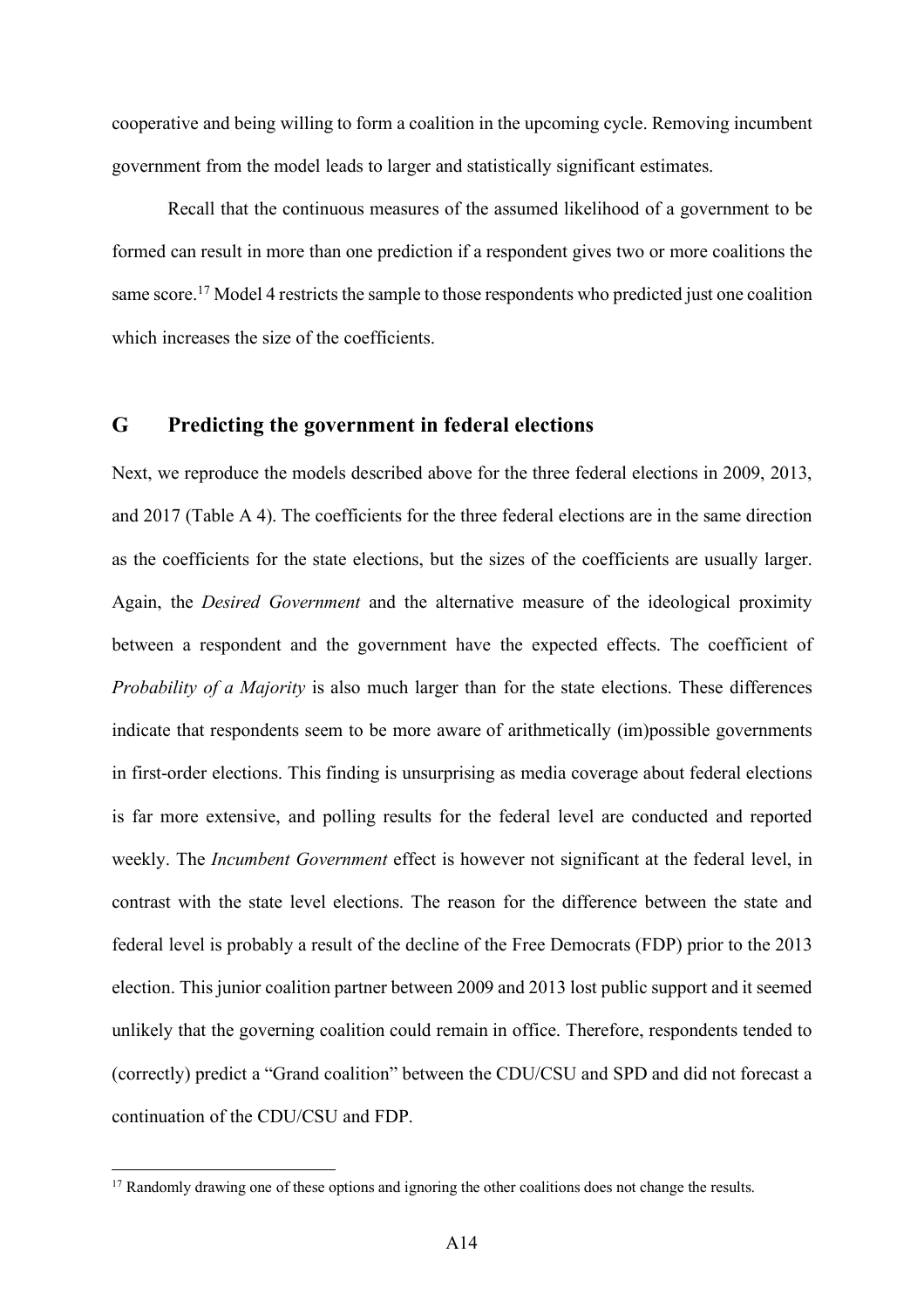In the federal elections, the *Perceived Distance Between Parties* has the expected negative effect. Governments with larger differences are less likely to be the predicted coalition. *Coalition Signals in Newspapers* also exerts a positive and sizeable influence on coalition predictions, especially when focusing only on respondents who predicted one coalition (Model 4).

*Table A 4: Predicting which government option is selected as the predicted government from the choice set of all governments. The models only include the federal elections. Robust standard errors clustered by election.*

|                                                         | Model 1          | Model 2                                                              | Model 3                            | Model 4                           |
|---------------------------------------------------------|------------------|----------------------------------------------------------------------|------------------------------------|-----------------------------------|
| Desired Government                                      | $1.36(0.32)$ *** |                                                                      |                                    | $1.26(0.30)$ *** $1.50(0.10)$ *** |
| Probability of a Majority (stand.)                      |                  | $0.94 (0.23)$ *** $0.85 (0.22)$ ***                                  | 0.50(0.28)                         | 0.52(0.36)                        |
| Incumbent Government                                    |                  | $1.02(0.28)$ <sup>***</sup> $1.14(0.30)$ <sup>***</sup>              | $-0.01(0.53)$                      | $-0.47(0.85)$                     |
| Perceived Distance Between Parties (stand.)             |                  | $-0.92(0.30)$ ** $-0.94(0.31)$ ** $-0.87(0.31)$ ** $-1.13(0.25)$ *** |                                    |                                   |
| Ideological Distance Government and Respondent (stand.) |                  | $-0.48(0.05)$ ***                                                    |                                    |                                   |
| Coalition Signals in Newspapers (stand.)                |                  |                                                                      | $1.04(0.22)$ *** 1.58 $(0.36)$ *** |                                   |
| $\rm AIC$                                               | 18371.45         | 25098.92                                                             | 18001.00                           | 10784.00                          |
| $\mathbb{R}^2$                                          | 0.12             | 0.09                                                                 | 0.13                               | 0.16                              |
| Max. $R^2$                                              | 0.48             | 0.52                                                                 | 0.48                               | 0.40                              |
| Num. events                                             | 6173             | 6700                                                                 | 6173                               | 4500                              |
| Num. obs.                                               | 35004            | 39613                                                                | 35004                              | 31481                             |
| <b>Missings</b>                                         | 8432             | 3823                                                                 | 8432                               | 6117                              |

\*\*\*p < 0.001;  $*$ <sup>\*</sup>p < 0.01;  $*$ p < 0.05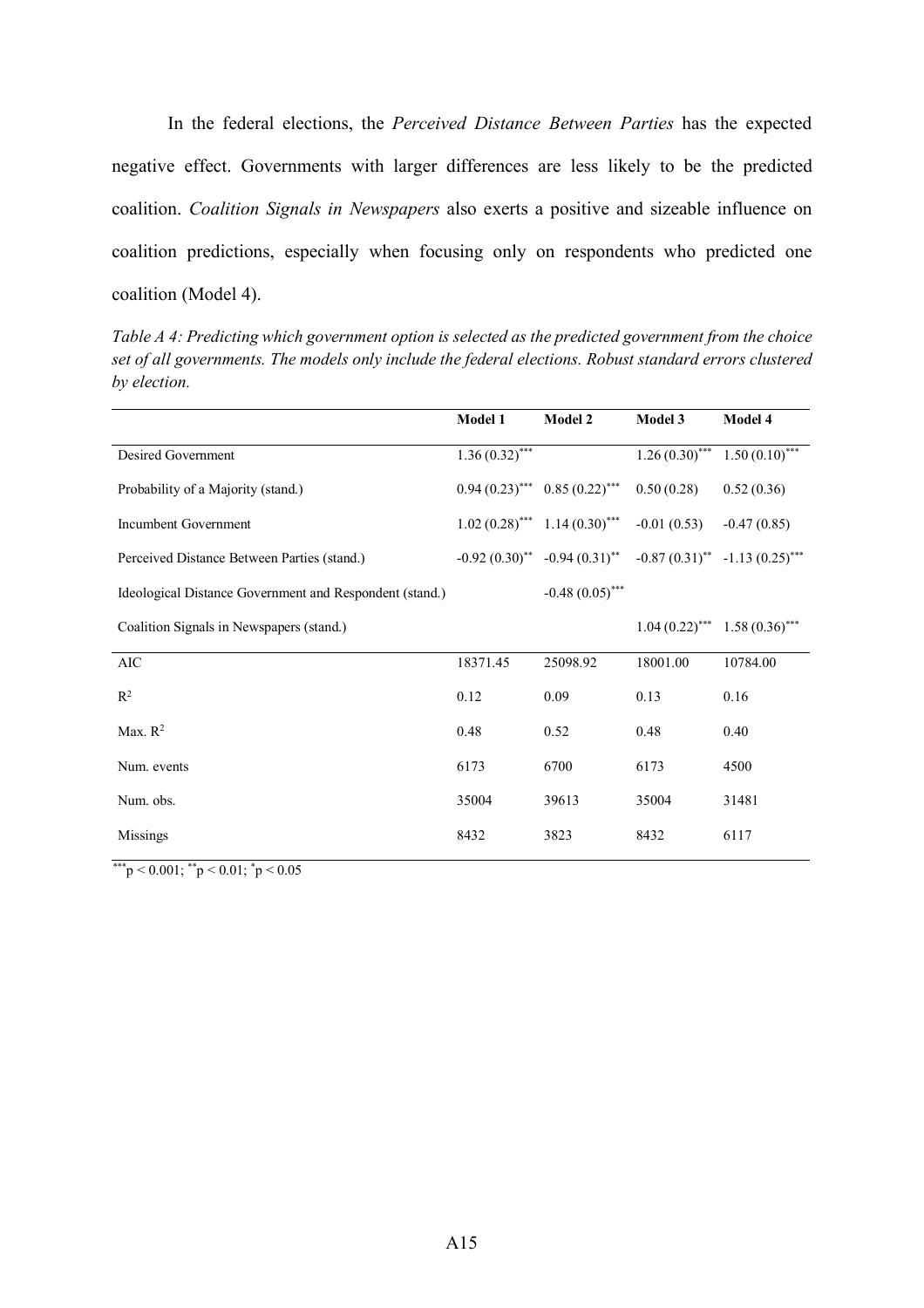### **I Robustness Tests**

Figure A 5 reproduces Figure 4, but instead of the *Desired Government* we use the *Ideological Distance Between a Respondent and the Government Option*. A lower value indicates that a respondent's ideological left-right position is close to the perceived left-right position of the government option. If the "wishful thinking' assertion holds, we should observe a negative effect: a larger distance makes it less likely that a respondent predicts this option. Indeed, we find negative coefficients in 15 out of 18 elections, confirming that our conclusions regarding *Wishful Thinking* effects do not depend on the measurement of a *Desired Government*.

*Figure A 5: Predicting which government option is selected as the predicted government from the choice set of all governments. The coefficients are derived from 22 models, one for each election in the sample that includes information on the desired government.*



In additional models we also account for common and previously formed coalitions. Figure A 6lists the coalitions that have been formed on the Land level between January 1990 and May 2017 (106 governments), along with the number of formed coalitions. Note that this list does not distinguish between the party of the prime minister and smaller coalition parties. More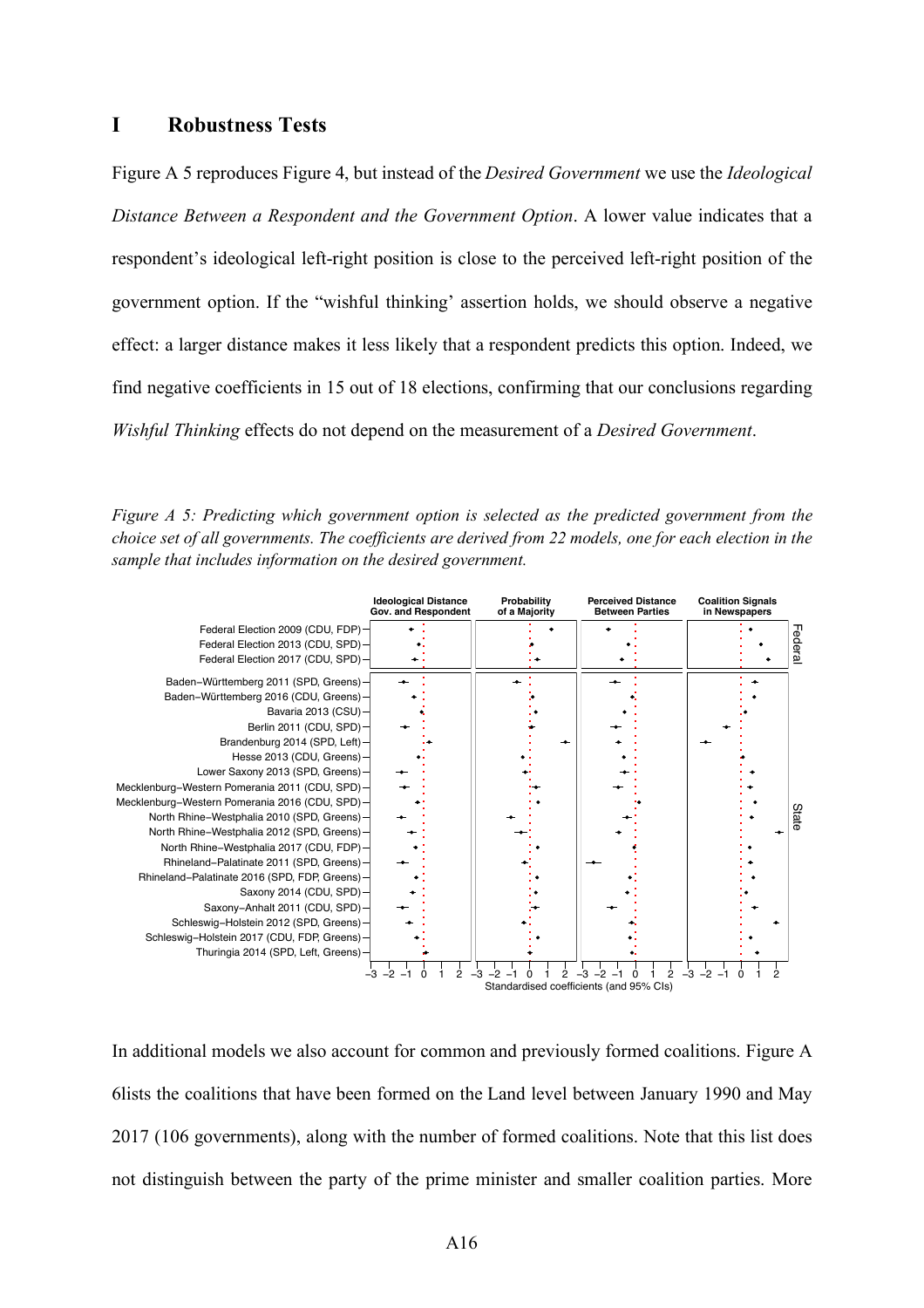precisely, coalitions between CDU and the SPD (with a CDU prime minister) and a coalition between the SPD and CDU (with an SPD prime minister) are counted as the same coalition. We follow this approach given that respondents in the surveys are asked for their predicted coalition and not (necessarily) which party will be the largest party in the government. We also recoded CSU to CDU in order to merge all formed coalitions with the harmonised coalition options presented to respondents. The plot shows that grand coalitions between the CDU and SPD, coalitions between the SPD and Greens, and coalitions between the CDU and FDP have been the most common governments in German states between 1990 and 2017. For the regression analysis, we code the six governments that have been formed at least five times as "typical" governments for German state and federal elections.18





We use this binary variable of coalitions that have been formed at least five times as a measure of common coalitions, add this variable to the conditional logit regression and interact the measure with the *Probability of a Majority* to test whether common coalitions with a high

<sup>&</sup>lt;sup>18</sup> These governments are CDU, SPD; SPD, Greens; CDU, FDP; CDU; SPD; SPD, Left.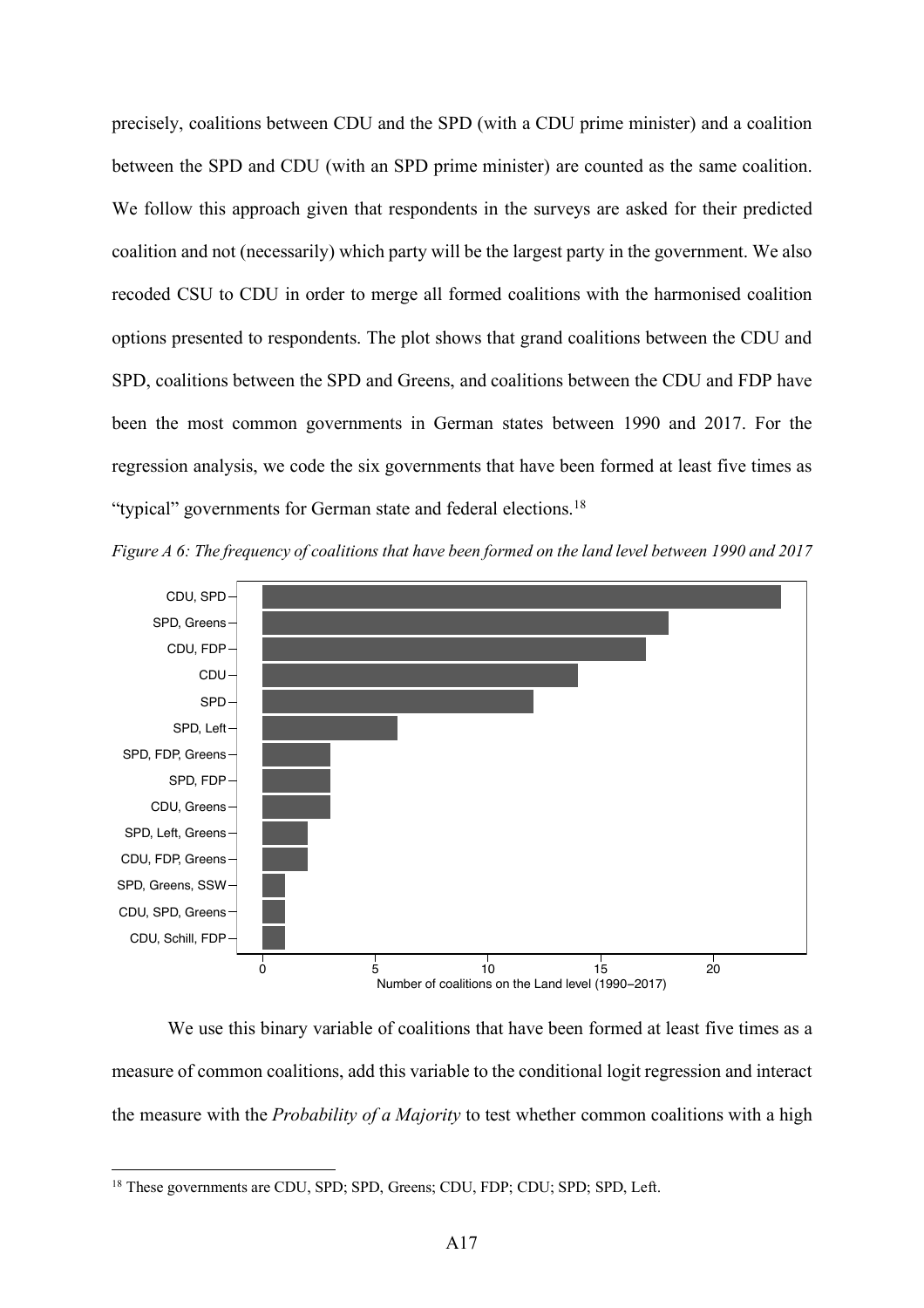probability of obtaining a majority of seats are more likely to be selected by respondents. The

coefficients in Figure A 7 suggests that this tends to be the case in the majority of elections.

*Figure A 7: Predicting which government option is selected as the predicted government from the choice set of all governments. The coefficients are derived from 22 models, one for each election in the sample that includes information on the desired government. All models include an interaction between common coalitions and the probability of a majority of seats.*



We consider the left-right placements of parties by individual respondents as the most suitable measure for the *Perceived Distance Between Parties* and also the best measure for the distance between a coalition's left-right position and the respondent's left-right position (*Ideological Distance Government and Respondent)*. However, as a robustness test we also estimate the left-right positions of parties, the left-right distance between coalition parties, and the average left-right position of a coalition using Wordscores, a supervised method for scaling of party positions. We rely on the Wordscores estimates of all manifestos from German state elections between 1990 and 2019 provided by Bräuninger et al. (2020).

First, it is worthy of note that the Wordscores left-right positions and voters' placements of the parties correlate very highly. Across the 19 subnational elections, the correlations range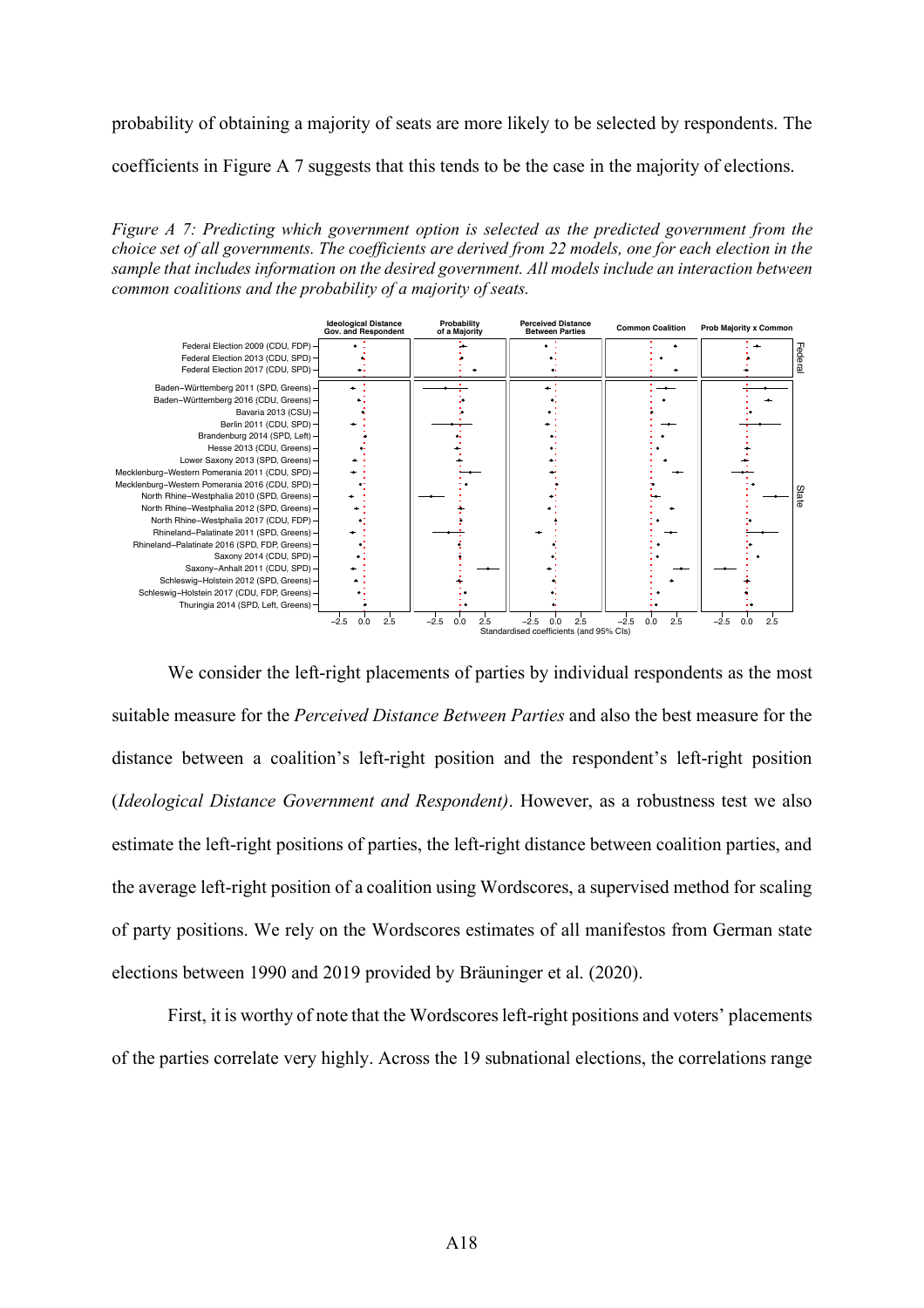between 0.89 and 0.99 (Figure A  $8$ ).<sup>19</sup> The left-right distance between the two most extreme parties also correlates highly (*r*=0.73) when comparing distances derived from Wordscores and from party placements by voters (Figure A 9).

Second, we rerun the conditional logit models using Wordscores estimates for the 19 subnational elections. The substantive results remain the same for all elections, and the directions of the remaining coefficients do not change when using the variables based on Wordscores positions (Figure A 10). Only in one of the 19 elections, a larger ideological distance between the respondent and the average left-right position of the coalition (based on Wordscores) increases the probability of selecting this government option, offering further support for the "wishful thinking" hypothesis. The ideological distance between the parties, based on Wordscores estimates, also has the expected negative effect in most elections. The findings regarding party-level characteristics are robust to evaluations by voters or latent positions derived from political text.

<sup>&</sup>lt;sup>19</sup> Note that Bräuninger et al. (2020) use survey ratings by experts as the reference scores for the Wordscores algorithm and not by using voter placements. The high correlations are thus not circular and not an artefact of identical measurement.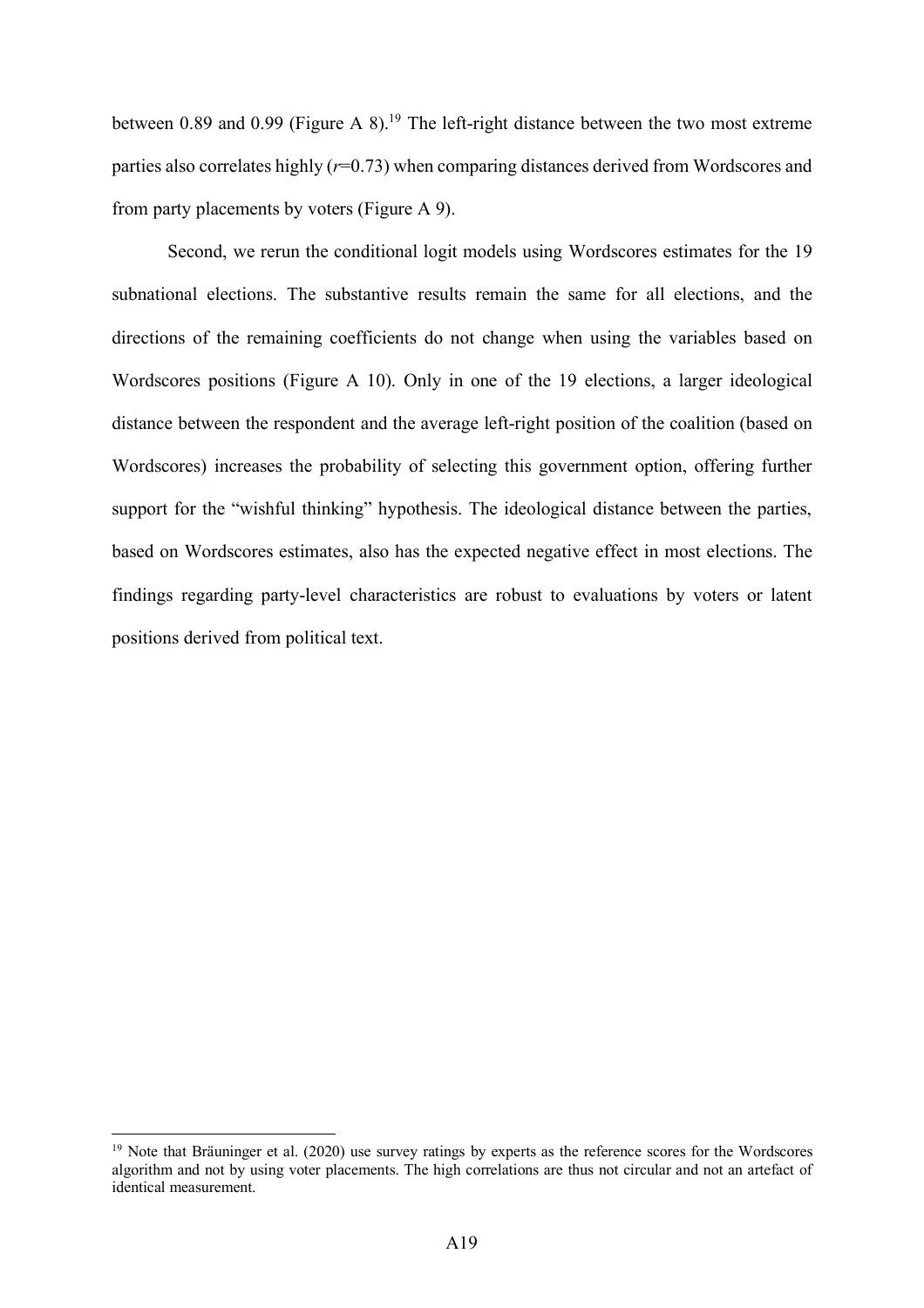

*Figure A 8: Correlations between party placements by voters and Wordscores estimates of state election manifestos*